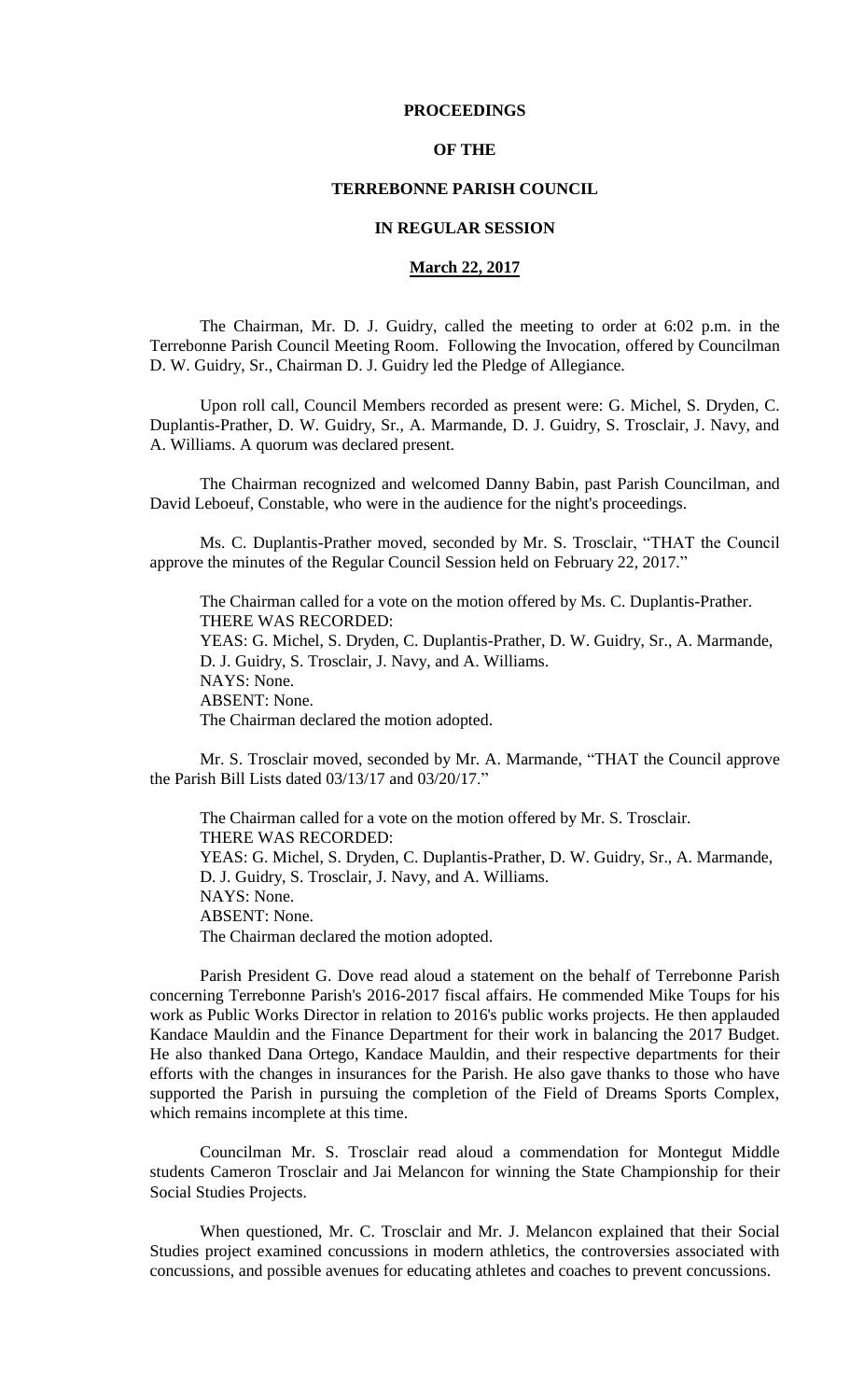Several Council members congratulated the two for their hard work and dedication toward their project, as well as their confidence in public speaking.

Councilman Mr. J. Navy read aloud a commendation for Ellender Memorial High School Girls' Basketball Team for winning the Class 4A Championship Title on Saturday, March 4, 2017.

The students in attendance to accept commendations were Nikka Johnson, Kira Coleman, Mariah Steward, Kieon Lyons, Terris McKay, Mya Steward, Tanisha Hester, Vashawn McKinley, J'lisha Holly, and Orieon James. Those not in attendance were Trastasia Hester, Trenace Alexander, Carly Anderson, and Morgan Frierson.

Several Council members congratulated the students for their success both in championship athletics and scholastics, as well as the coaching staff of Head Coach Kenneth Dixon and Assistant Coaches Augustus "Gus" Brown and Kenya Bibbs for reinforcing the importance of education alongside athleticism.

Upon accepting the commendation, Head Coach Kenneth Dixon praised the players for their dedication toward excellence in all areas.

| <b>OFFERED BY:</b>  | MR. S. TROSCLAIR |
|---------------------|------------------|
| <b>SECONDED BY:</b> | MS. A. WILLIAMS  |

#### **RESOLUTION NO. 17-088**



## Proclaiming American Cancer Society Relay for Life Weekend in

Houma-Terrebonne

**WHEREAS**, Cancer will touch one in two men and one in three women during their lifetime, and

**WHEREAS,** this year alone, over one-half million Americans are expected to die of cancer – more than 1,500 people per day, and

**WHEREAS**, nationwide, more than a million people will be diagnosed with cancer this year, and many of those cases will be Louisiana residents, and

**WHEREAS,** the American Cancer Society is the nationwide, community-based, voluntary health organization dedicated to eliminating cancer as a major health problem by preventing cancer, saving lives and diminishing suffering from cancer, through research, education, advocacy and service, and

**WHEREAS,** Relay for Life is the American Cancer Society's signature activity raising awareness and funds for the fight against cancer, and

**WHEREAS**, on April 29, 2017, as in years past, teams of community members will take turns walking or running around a track for 12 hours during this unique fund-raising event to symbolize that cancer never rests, and, therefore, we cannot stop fighting.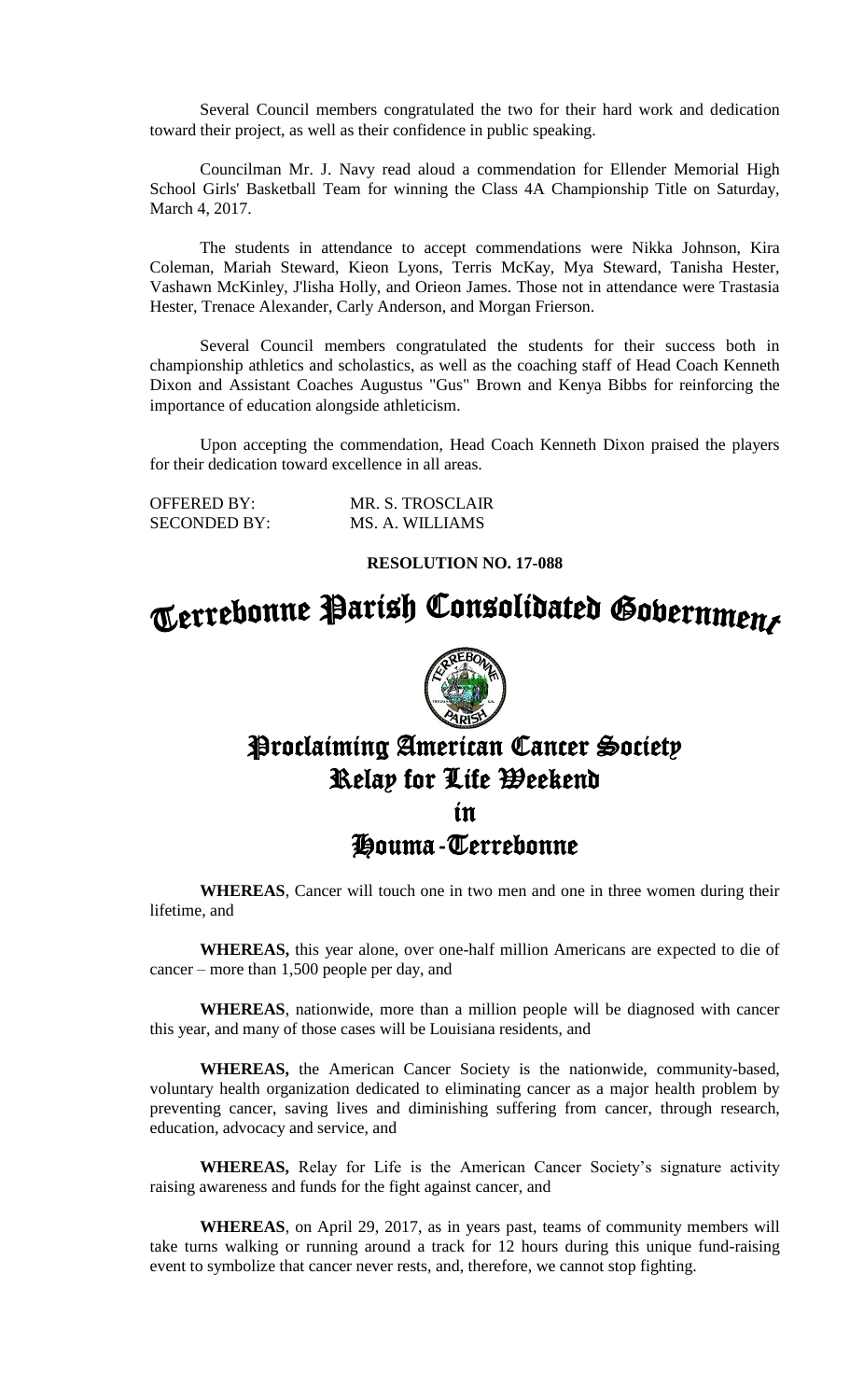**NOW, THEREFORE BE IT RESOLVED** by the Terrebonne Parish Council, on behalf of Parish President Gordon E. Dove and the entire Terrebonne Parish Consolidated Government, **that the weekend of April 29-30, 2017 be proclaimed**

#### **"American Cancer Society Relay for Life Weekend in Houma-Terrebonne"**

and in doing so, urge all community members to support the fundraising efforts of local Relay for Life teams, urge all community members to Paint the Town Purple by wearing purple on Friday, April 28, 2017 in honor of all citizens of Terrebonne Parish who have been touched by cancer, to join cancer survivors in the celebration of life, and dedicate themselves to the fight against cancer by attending the Relay.

#### **THERE WAS RECORDED:**

YEAS: G. Michel, S. Dryden, C. Duplantis-Prather, D. W. Guidry, Sr., A. Marmande, D. J. Guidry, S. Trosclair, and J. Navy, and A. Williams. NAYS: None. ABSTAINING: None. ABSENT: None. The Chairwoman declared the resolution adopted on this the 22nd day of March 2017.

Ms. Becky Breaux, Relay for Life Community Manager, accepted the resolution on behalf of Relay For Life. She thanked the Parish President and the Parish Council for their continued support and co-sponsorship for the event. Ms. Breaux also thanked Council members Ms. C. Duplantis-Prather and Mr. J. Navy for being Power-In-Purple Ambassadors for this year's event. She encouraged everyone to attend the event and to also support Mr. J. Navy and Ms. C. Duplantis-Prather in their campaigns as Purple-In-Power ambassadors.

Mr. S. Trosclair moved, seconded by Mr. J. Navy, "THAT, it now being 6:35 p.m., the Council open public hearings."

The Chairman called for a vote on the motion offered by Mr. S. Trosclair. **THERE WAS RECORDED:** YEAS: G. Michel, S. Dryden, C. Duplantis-Prather, D. W. Guidry, Sr., A. Marmande, D. J. Guidry, S. Trosclair, J. Navy, and A. Williams. NAYS: None. ABSENT: None.

The Chairman declared the motion adopted.

The Chairman recognized the public for comments on the following:

A. A proposed ordinance that will amend the zoning map of the Parish of Terrebonne so as to Rezone from R-3 (Multi-Family Residential District) to C-1 (Central Business District), Lot 8, Block 77, Newtown Addition, Houma, Terrebonne Parish, Louisiana; E3 Electrical, Inc., applicant.

There were no comments from the public on the proposed ordinance.

Mr. J. Navy moved, seconded by Mr. S. Dryden, "THAT the Council close the aforementioned public hearing."

The Chairman called for a vote on the motion offered by Mr. J. Navy. **THERE WAS RECORDED:**

YEAS: G. Michel, S. Dryden, C. Duplantis-Prather, D. W. Guidry, Sr., A. Marmande, D. J. Guidry, J. Navy, and A. Williams. NAYS: None.

ABSENT: S. Trosclair.

The Chairman declared the motion adopted.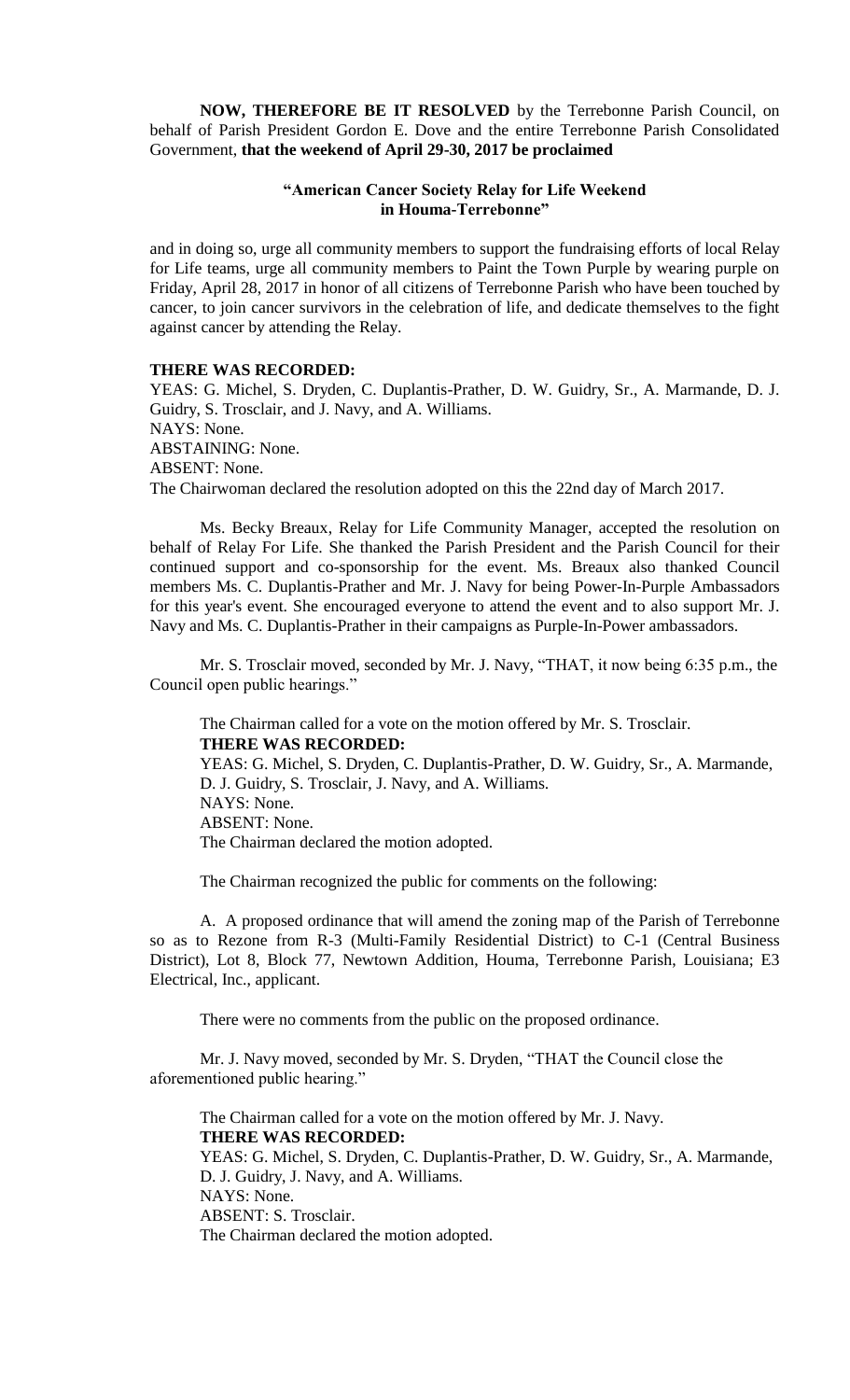OFFERED BY: MR. J. NAVY SECONDED BY: MR. S. DRYDEN

#### **ORDINANCE NO. 8830**

#### **AMENDING THE ZONING MAP OF THE PARISH OF TERREBONNE SO AS TO REZONE FROM R-3 (MULTI-FAMILY RESIDENTIAL DISTRICT) TO C-1 (CENTRAL BUSINESS DISTRICT); LOT 8, BLOCK 77, NEWTOWN ADDITION, HOUMA, TERREBONNE PARISH, LOUISIANA; E3 ELECTRICAL, INC., APPLICANT.**

**WHEREAS**, the Terrebonne Parish Council, on behalf of the Terrebonne Parish Consolidated Government, hereby declares that it has adopted a resolution giving notice of intent to adopt the following ordinance hereto; and

WHEREAS, the Terrebonne Parish Council, on behalf of the Terrebonne Parish Consolidated Government, has conducted a public hearing on Wednesday, March 22, 2017; and

WHEREAS, after considering all comments received, if any, the following action is hereby taken.

NOW, THEREFORE, BE IT ORDAINED by the Terrebonne Parish Council, on behalf of the Terrebonne Parish Consolidated Government, that the Zoning Map of the Parish of Terrebonne be hereby amended so as to rezone from R-3 (Multi-Family Residential District) to C-1 (Central Business District), Lot 8, Block 77, Newtown Addition, Houma, Terrebonne Parish, Louisiana.

#### **SECTION I**

If any word, clause, phrase, section or other portion of this ordinance shall be declared null, void, invalid, illegal, or unconstitutional, the remaining words, clauses, phrases, sections and other portions of this ordinance shall remain in full force and effect, the provisions of this ordinance hereby being declared to be severable.

#### **SECTION II**

This ordinance shall become effective upon approval by the Parish President or as otherwise provided in Section 2-13(b) of the Home Rule Charter for a Consolidated Government for Terrebonne Parish, whichever occurs sooner.

This ordinance, having been introduced and laid on the table for at least two weeks, was voted upon as follows:

#### **THERE WAS RECORDED:**

YEAS: G. Michel, S. Dryden, C. Duplantis-Prather, D.W. Guidry, Sr., A. Marmande, D.J. Guidry, J. Navy and A. Williams. NAYS: None. NOT VOTING: None. ABSTAINING: None. ABSENT: S. Trosclair. The Chairman declared the ordinance adopted on this, the 22nd day March 2017.

The Chairman recognized the public for comments on the following:

B. A proposed ordinance that will name the new Bayou Gardens Extension Bridge after "Anthony 'Mug' Cadiere".

Larry Daigle gave some additional information on Mr. Cadiere and asked the Council vote in favor of the ordinance.

There were no further comments from the public on the aforementioned ordinance.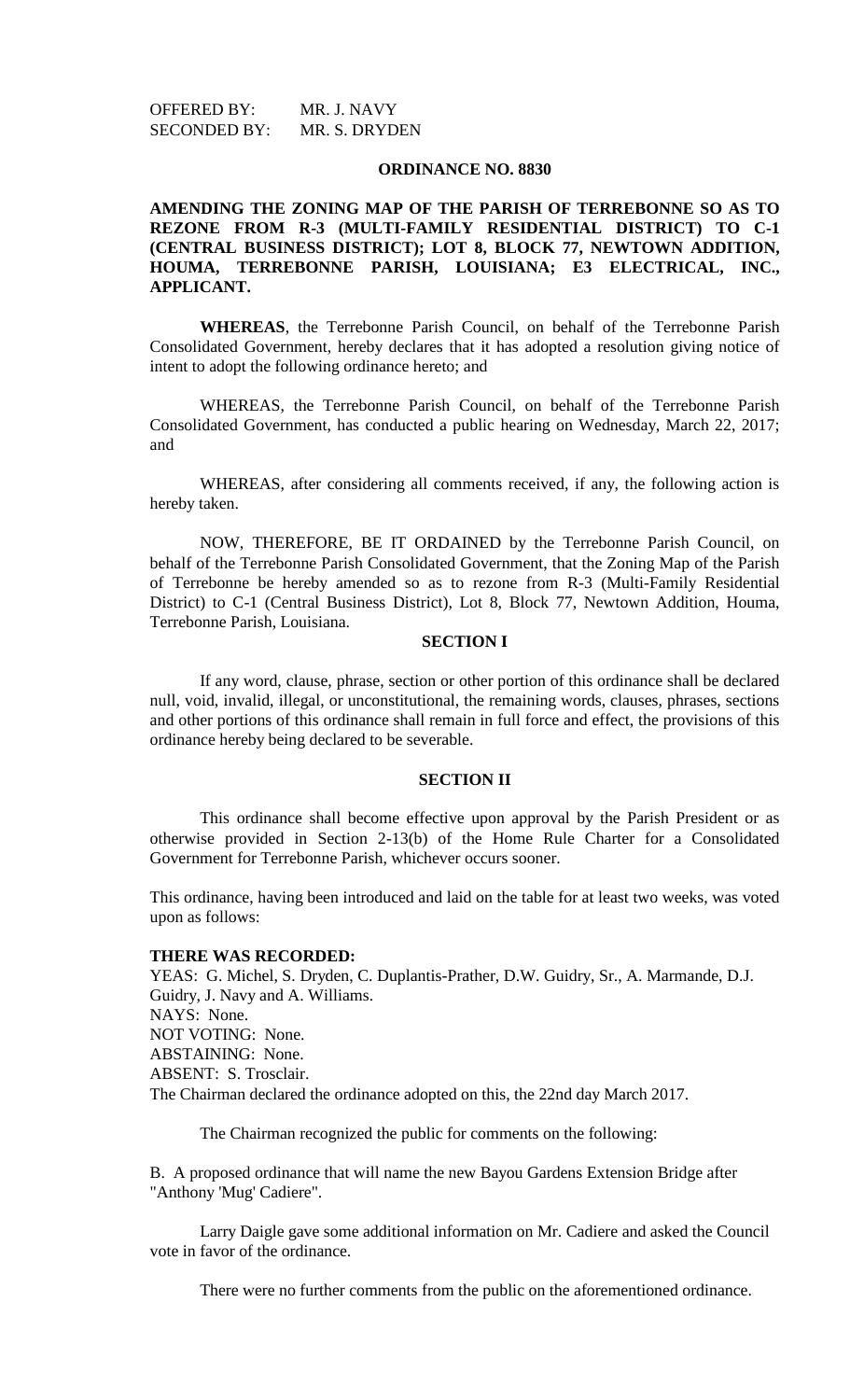Mr. J. Navy moved, seconded by Mr. S. Dryden, "THAT the Council close the aforementioned public hearing."

The Chairman called for a vote on the motion offered by Mr. J. Navy. **THERE WAS RECORDED:** YEAS: G. Michel, S. Dryden, C. Duplantis-Prather, D. W. Guidry, Sr., A. Marmande, D. J. Guidry, S. Trosclair, J. Navy, and A. Williams. NAYS: None. ABSENT: None. The Chairman declared the motion adopted.

OFFERED BY: MR. S. DRYDEN SECONDED BY: MR. A. MARMANDE

#### **ORDINANCE NO. 8831**

**NAMING THE NEW BAYOU GARDENS EXTENSION BRIDGE THE "ANTHONY 'MUG' CADIERE BRIDGE" CROSSING THE ST. LOUIS BAYOU, BETWEEN COTEAU AND BAYOU BLUE; TO INCORPORATE "ANTHONY 'MUG' CADIERE BRIDGE" INTO THE ENHANCED 911 EMERGENCY RESPONSE SYSTEM FOR THE PURPOSE OF PROVIDING A BETTER MEANS OF LOCATING ADDRESSES; AND TO SET FORTH AN EFFECTIVE DATE FOR THE INCORPORATION OF SAID NAME CHANGE, AND TO AUTHORIZE THE INSTALLATION OF THE APPROPRIATE SIGNS, AND TO ADDRESS OTHER MATTERS RELATIVE THERETO.**

**WHEREAS**, the Terrebonne Parish Council, on behalf of the Terrebonne Parish Consolidated Government, wishes to honor the memory of Mr. Anthony "Mug" Cadiere, and

**WHEREAS,** Mr. Cadiere was a self made businessman and also found time to serve his community in many different ways and was a very productive member of the Terrebonne Parish community , and

**WHEREAS**, the family of Mr. Cadiere would like to preserve the legacy by honoring him by naming the new Bayou Gardens Extension Bridge the "ANTHONY 'MUG' CADIERE BRIDGE", crossing the St. Louis Bayou, between Coteau and Bayou Blue.

#### **SECTION I**

**NOW, THEREFORE BE IT ORDAINED** by the Terrebonne Parish Council, on behalf of the Terrebonne Parish Consolidated Government, that effective on the  $27<sup>th</sup>$  day of March, 2017, the birthday of Mr. Cadiere, the "ANTHONY 'MUG' CADIERE BRIDGE" will be incorporated into the Enhanced 911 Emergency Response System; and,

**BE IT FURTHER ORDAINED**, that a copy of this ordinance be submitted to the Terrebonne Parish Communications Board, so that the local U.S. Postal Services, fire districts, Acadian Ambulance, Terrebonne Parish Sheriff's Office, and any other appropriate agencies may be notified; and

**BE IT FURTHER ORDAINED** that the Parish Forces be directed to install the proper signage at the appropriate location, and that any other actions relative thereto be addressed.

#### **SECTION II**

If any word, clause, phrase, section or other portion of this ordinance shall be declared null, void, invalid, illegal, or unconstitutional, the remaining words, clauses, phrases, sections and other portions of this ordinance shall remain in full force and effect, the provisions of this ordinance hereby being declared to be severable.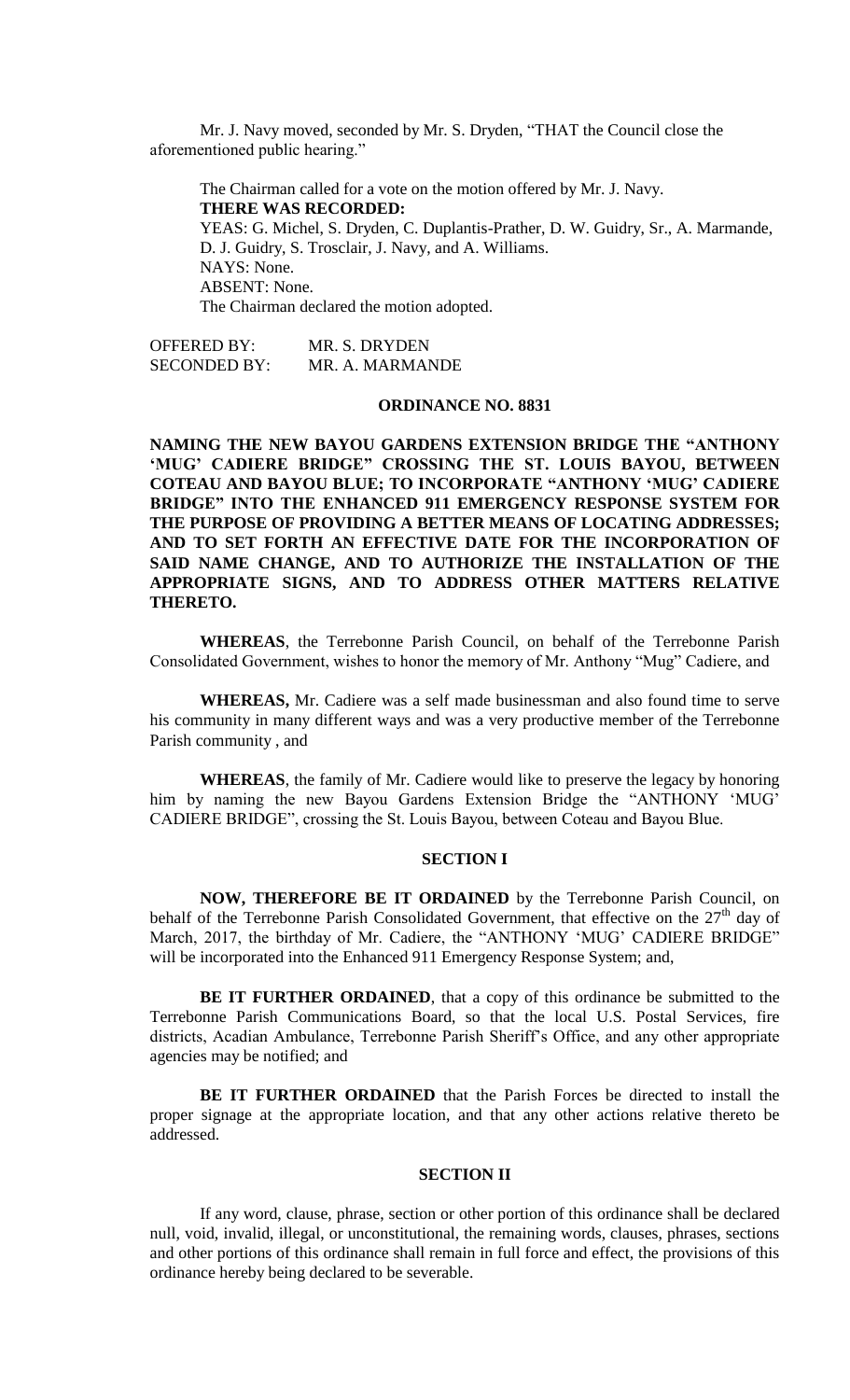#### **SECTION III**

This ordinance shall become effective upon approval by the Parish President or as otherwise provided in Section 2-13(b) of the Home Rule Charter for a Consolidated Government for Terrebonne Parish, whichever occurs sooner.

This ordinance, having been introduced and laid on the table for at least two weeks, was voted upon as follows:

#### **THERE WAS RECORDED:**

YEAS: G. Michel, S. Dryden, C. Duplantis-Prather, D.W. Guidry, Sr., A. Marmande, D.J. Guidry, S. Trosclair, J. Navy and A. Williams. NAYS: None. NOT VOTING: None. ABSTAINING: None. ABSENT: None. The Chairman declared the ordinance adopted on this, the 22nd day March 2017.

The Chairman recognized the public for comments on the following:

C. A proposed ordinance that will acquire any and all sites and/or servitudes that are required to facilitate construction and maintenance of the Petit Caillou Drainage Project.

There were no comments from the public on the proposed ordinance.

Mr. S. Trosclair moved, seconded by Mr. S. Dryden, "THAT the Council close the aforementioned public hearing."

The Chairman called for a vote on the motion offered by Mr. S. Trosclair. **THERE WAS RECORDED:**

YEAS: G. Michel, S. Dryden, C. Duplantis-Prather, D. W. Guidry, Sr., A. Marmande, D. J. Guidry, S. Trosclair, J. Navy, and A. Williams. NAYS: None. ABSENT: None. The Chairman declared the motion adopted.

OFFERED BY: MR. S. TROSCLAIR SECONDED BY: MR. S. DRYDEN

#### **ORDINANCE NO. 8832**

**AN ORDINANCE TO AUTHORIZE THE ACQUISITION OF PROPERTY, SITES AND/OR SERVITUDES REQUIRED FOR THE PETIT CAILLOU DRAINAGE PROJECT, PARISH PROJECT NO. 16-DRA-25; AUTHORIZE THE PARISH PRESIDENT TO EXECUTE ANY AND ALL DOCUMENTS NECESSARY TO ACQUIRE SITES, PROPERTY AND/OR SERVITUDES FOR THE SAID PURPOSES; TO AUTHORIZE THE PARISH LEGAL STAFF TO COMMENCE EXPROPRIATION PROCEEDINGS IN THE EVENT THE SITES, PROPERTY AND/OR SERVITUDES CANNOT BE OBTAINED CONVENTIONALLY; TO DECLARE THAT THE TAKING, IF REQUIRED, IS NECESSARY AND USEFUL FOR THE BENEFIT OF THE PUBLIC; AND TO PROVIDE FOR OTHER MATTERS RELATIVE THERETO.**

#### **SECTION I**

**BE IT ORDAINED** by the Terrebonne Parish Council, in due, regular and legal sessions convened, that the Parish Administration is hereby authorized to acquire any and all property in full ownership and/or servitudes that are required to facilitate construction and maintenance of the Petit Caillou Drainage Project, Parish Project No.16-DRA-25; that the Parish President, Gordon E. Dove, is hereby authorized and empowered for and on behalf of the Terrebonne Parish Consolidated Government to execute documents necessary to acquire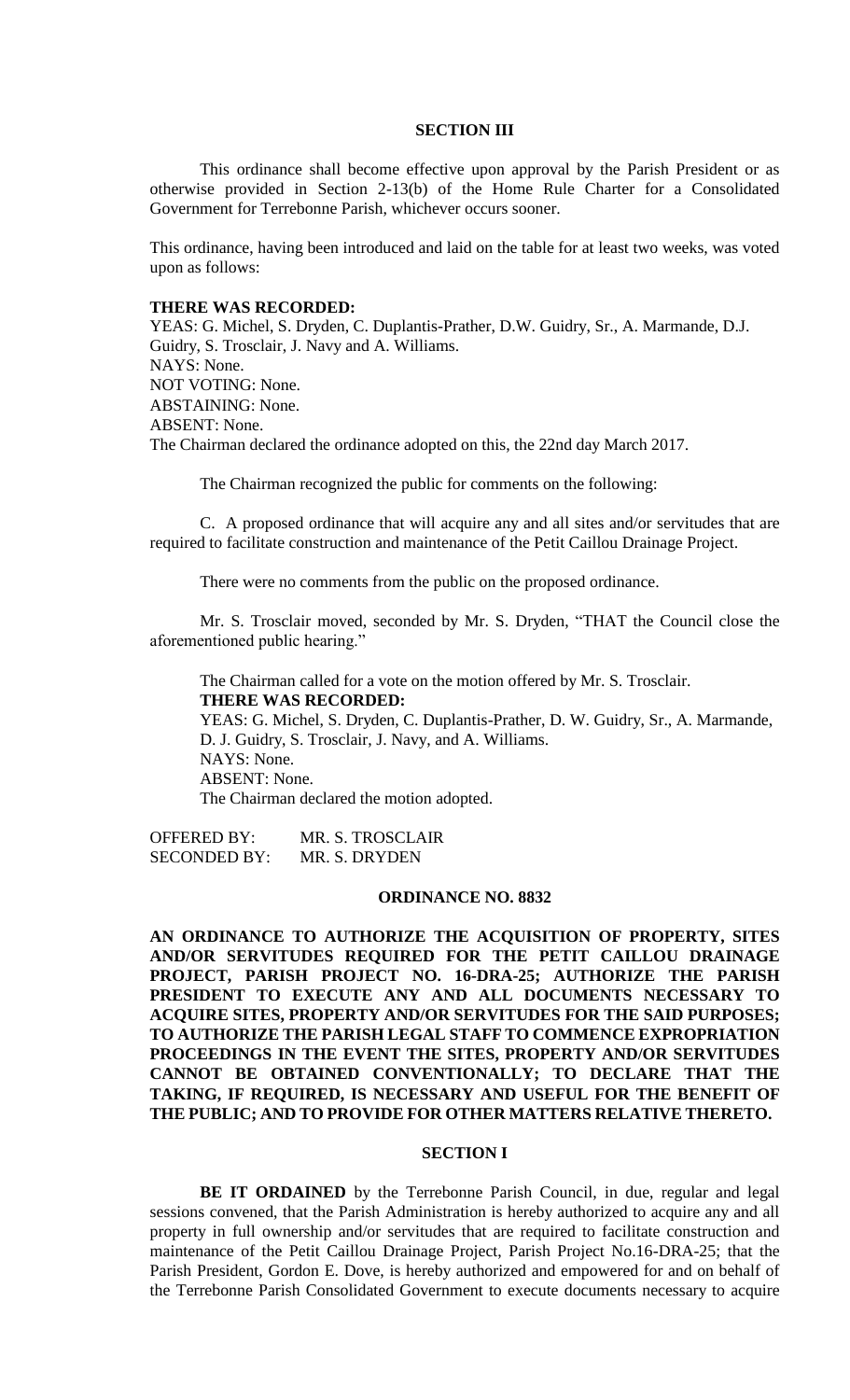the sites, property in full ownership and/or servitudes for the above stated purpose for consideration he deems just and reasonable, not to exceed the fair market value, and that the Parish Legal Department is hereby authorized, at the direction of the Parish Administration, to institute expropriation pursuant to LA R.S. 19:271 et seq., and/or any other legal proceedings necessary to acquire the necessary sites, property in full ownership and/or servitudes that are necessary and useful for the herein described purposes.

#### **SECTION II**

#### **PARISH PROJECT NO. 16-DRA-25 PETIT CAILLOU DRAINAGE PROJECT PARISH OF TERREBONNE**

The project generally provides for conveyance channel, along with a new pump station that will pump into Lake Boudreaux to reduce flooding. By adding this new pump station in the Chauvin area equal in capacity of the Smithridge station, it will reduce the flooding by removing the water Smithridge is pumping into the basin and assist with maintaining the water level in Bayou Petit Caillou.

The construction of the above described project will be conducive to the public interest, convenience and safety and will enable Terrebonne Parish Consolidated Government (TPCG) to properly fulfill the functions imposed upon it by law.

#### **SECTION III**

If any word, clause, phrase, section or other portion of this ordinance shall be declared null, void, invalid, illegal, or unconstitutional, the remaining words, clauses, phrases, sections and other portions of this ordinance shall remain in full force and effect, the provisions of this ordinance hereby being declared to be severable.

#### **SECTION IV**

This ordinance shall become effective upon approval by the Parish President or as otherwise provided in Section 2-13(b) of the Home Rule Charter for a Consolidated Government for Terrebonne Parish, whichever occurs sooner.

This ordinance, having been introduced and laid on the table for at least two weeks, was voted upon as follows:

#### **THERE WAS RECORDED:**

YEAS: G. Michel, S. Dryden, C. Duplantis-Prather, D.W. Guidry, Sr., A. Marmande, D.J. Guidry, S. Trosclair, J. Navy and A. Williams. NAYS: None. NOT VOTING: None. ABSTAINING: None. ABSENT: None. The Chairman declared the ordinance adopted on this, the 22nd day March 2017.

Chairman D. J. Guidry thanked Parish President G. Dove and the Council for their assistance with this project in his district. He also explained the ordinance as it related to the pumping stations and cited it as a continued measures to prevent erosion and other challenges.

Parish President G. Dove said that this and other similar projects were a priority and with the Council's help the Parish would continue to move the projects forward quickly.

The Chairman recognized the public for comments on the following:

D. A proposed ordinance that will acquire any and all sites and/or servitudes that are required to facilitate the construction and maintenance of the Village East Community Center/Splash Pad Project.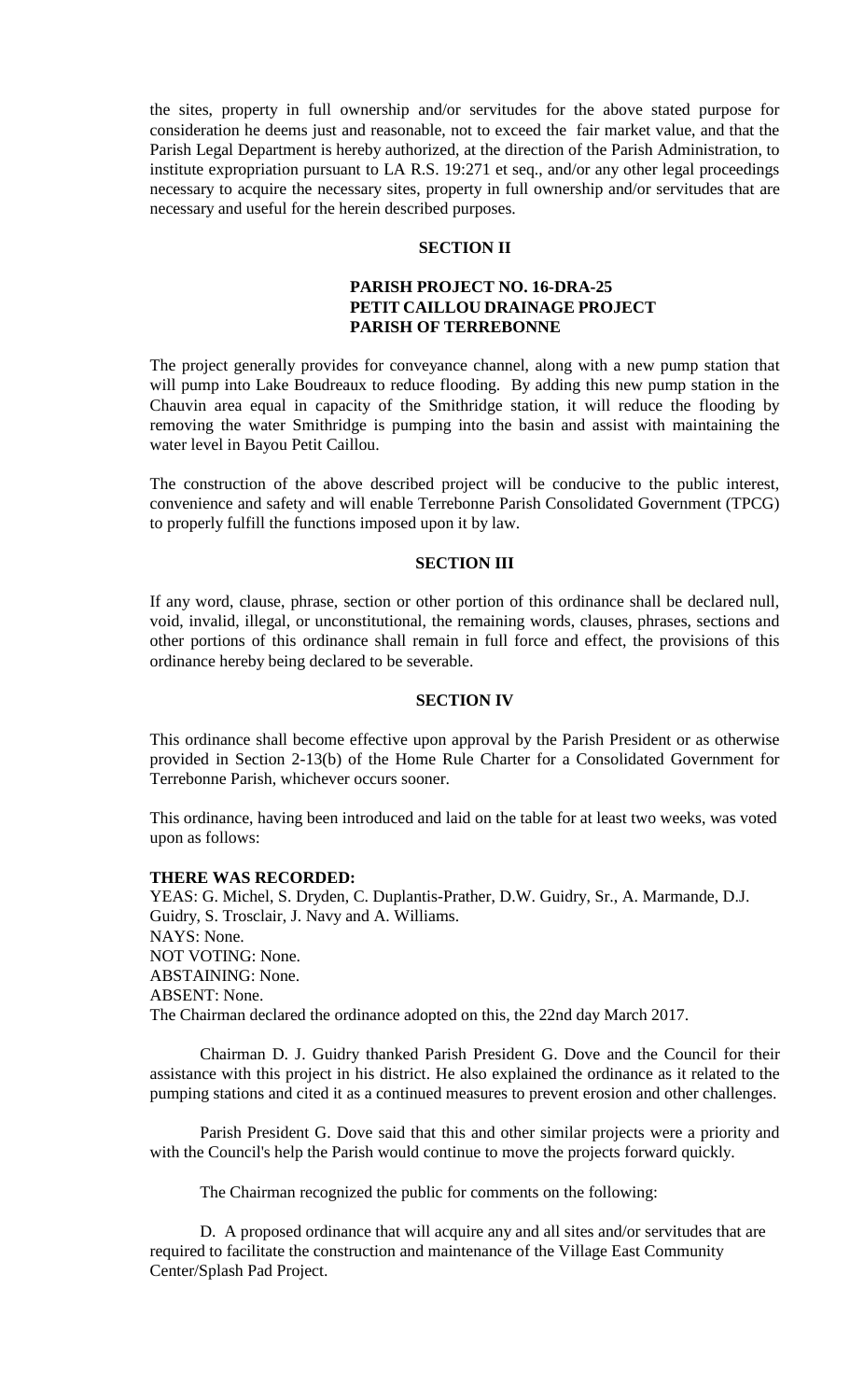There were no comments from the public on the proposed ordinance.

Mr. J. Navy moved, seconded by Mr. S. Dryden, "THAT the Council close the aforementioned public hearing."

The Chairman called for a vote on the motion offered by Mr. J. Navy. **THERE WAS RECORDED:** YEAS: G. Michel, S. Dryden, D. W. Guidry, Sr., A. Marmande, D. J. Guidry, S. Trosclair, J. Navy, and A. Williams. NAYS: None. ABSENT: C. Duplantis-Prather. The Chairman declared the motion adopted.

OFFERED BY: MR. J. NAVY SECONDED BY: MR. S. TROSCLAIR

#### **ORDINANCE NO. 8833**

#### **AN ORDINANCE TO AUTHORIZE THE ACQUISITION OF PROPERTY, SITES AND/OR SERVITUDES REQUIRED FOR THE VILLAGE EAST COMMUNITY CENTER/SPLASH PAD; AUTHORIZE THE PARISH PRESIDENT TO EXECUTE ANY AND ALL DOCUMENTS NECESSARY TO ACQUIRE SITES, PROPERTY AND/OR SERVITUDES FOR THE SAID PURPOSES;**

#### **SECTION I**

BE IT ORDAINED by the Terrebonne Parish Council, in due, regular and legal sessions convened, that the Parish Administration is hereby authorized to acquire any and all property in full ownership and/or servitudes that are required to facilitate construction and maintenance of the VILLAGE EAST COMMUNITY CENTER/SPLASH PAD; that the Parish President, Gordon E. Dove, is hereby authorized and empowered for and on behalf of the Terrebonne Parish Consolidated Government to execute documents necessary to acquire the sites, property in full ownership and/or servitudes for the above stated purpose for consideration he deems just and reasonable, not to exceed the fair market value.

#### **SECTION II**

#### **VILLAGE EAST COMMUNITY CENTER/SPLASH PAD PARISH OF TERREBONNE**

This project will provide a public facility for the residents of Village East and the surrounding areas a place to gather and recreate area youths by providing constructive recreational opportunities. The area is located between Thomas and Baker Drive in the Village East Subdivision.

The construction of the above described project will be conducive to the public interest, convenience and safety and will enable Terrebonne Parish Consolidated Government (TPCG) to properly fulfill the functions imposed upon it by law.

#### **SECTION III**

If any word, clause, phrase, section or other portion of this ordinance shall be declared null, void, invalid, illegal, or unconstitutional, the remaining words, clauses, phrases, sections and other portions of this ordinance shall remain in full force and effect, the provisions of this ordinance hereby being declared to be severable.

#### **SECTION IV**

This ordinance shall become effective upon approval by the Parish President or as otherwise provided in Section 2-13(b) of the Home Rule Charter for a Consolidated Government for Terrebonne Parish, whichever occurs sooner.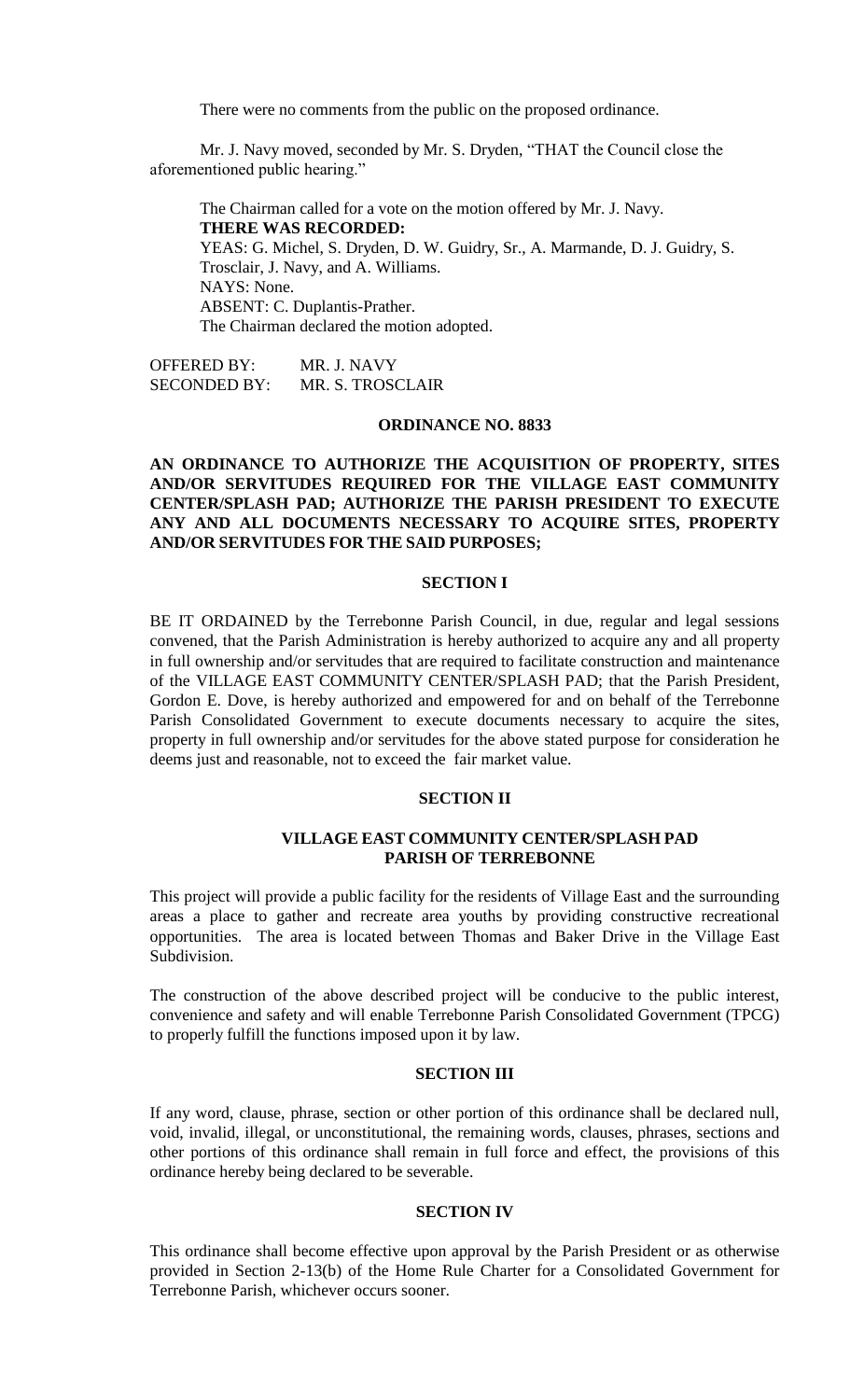This ordinance, having been introduced and laid on the table for at least two weeks, was voted upon as follows:

#### **THERE WAS RECORDED:**

YEAS: G. Michel, S. Dryden, D.W. Guidry, Sr., A. Marmande, D.J. Guidry, S. Trosclair, J. Navy and A. Williams. NAYS: None. NOT VOTING: None. ABSTAINING: None. ABSENT: C. Duplantis-Prather. The Chairman declared the ordinance adopted on this, the 22nd day March 2017.

Mr. D. W. Guidry, Sr. moved, seconded by Mr. A. Marmande, "THAT the Council continue with the regular order of business."

The Chairman called for a vote on the motion offered by Mr. D. W. Guidry, Sr. **THERE WAS RECORDED:** YEAS: G. Michel, S. Dryden, D. W. Guidry, Sr., A. Marmande, D.J. Guidry, S. Trosclair, J. Navy, and A. Williams. NAYS: None. ABSENT: C. Duplantis-Prather. The Chairman declared the motion adopted.

Mr. Charles Bass, Houma resident, wished to address the Council relative to "Recreation District No. 11 and Houma Air Base".

Mr. Bass questioned why recreational funds were spent to create the new Augustus Brown Park when Dumas Park is already in need of funding and support. He voiced concerns that the inner city youth in the Dumas Park area are being neglected by not having a community center that could provide the facilities for more beneficial recreational activities. He suggested that the Dumas auditorium could be converted into such a center, and that perhaps money generated via a Hotel/Motel tax associated with a Recreation District project could fund the conversion.

Ms. C. Duplantis-Prather moved, seconded by Mr. D. W. Guidry, Sr., "THAT the Council extends Mr. Bass' time an additional minute."

The Chairman called for a vote on the motion offered by Ms. C. Duplantis-Prather. **THERE WAS RECORDED:**

YEAS: G. Michel, S. Dryden, C. Duplantis-Prather, D. W. Guidry, Sr., A. Marmande, D. J. Guidry, S. Trosclair, J. Navy, and A. Williams.

NAYS: None.

ABSENT: None.

The Chairman declared the motion adopted.

Mr. Bass voiced additional concerns for safety with park equipment being located close to public roadways without additional reinforcement to prevent vehicular accidents.

Ms. A. Williams clarified an earlier point she made to Mr. Bass by saying that she would support a community center for the area, but not if it was created by renovating or converting the Dumas auditorium back to a community center. She added that the auditorium is being actively used by the community and serving a need of the public while also providing a source of rental revenue. Ms. Williams explained that she would not want to see it converted back into a community center without a similar full-time staff, maintenance staff, or community support as there had been in the past. She reiterated that funding for such an operation is not financially feasible, especially if the building is still regularly in use.

Ms. C. Duplantis-Prather commended Recreation District No. 11 for their continuing stability in operations and would offer support in the future for the district to return to being independently operated.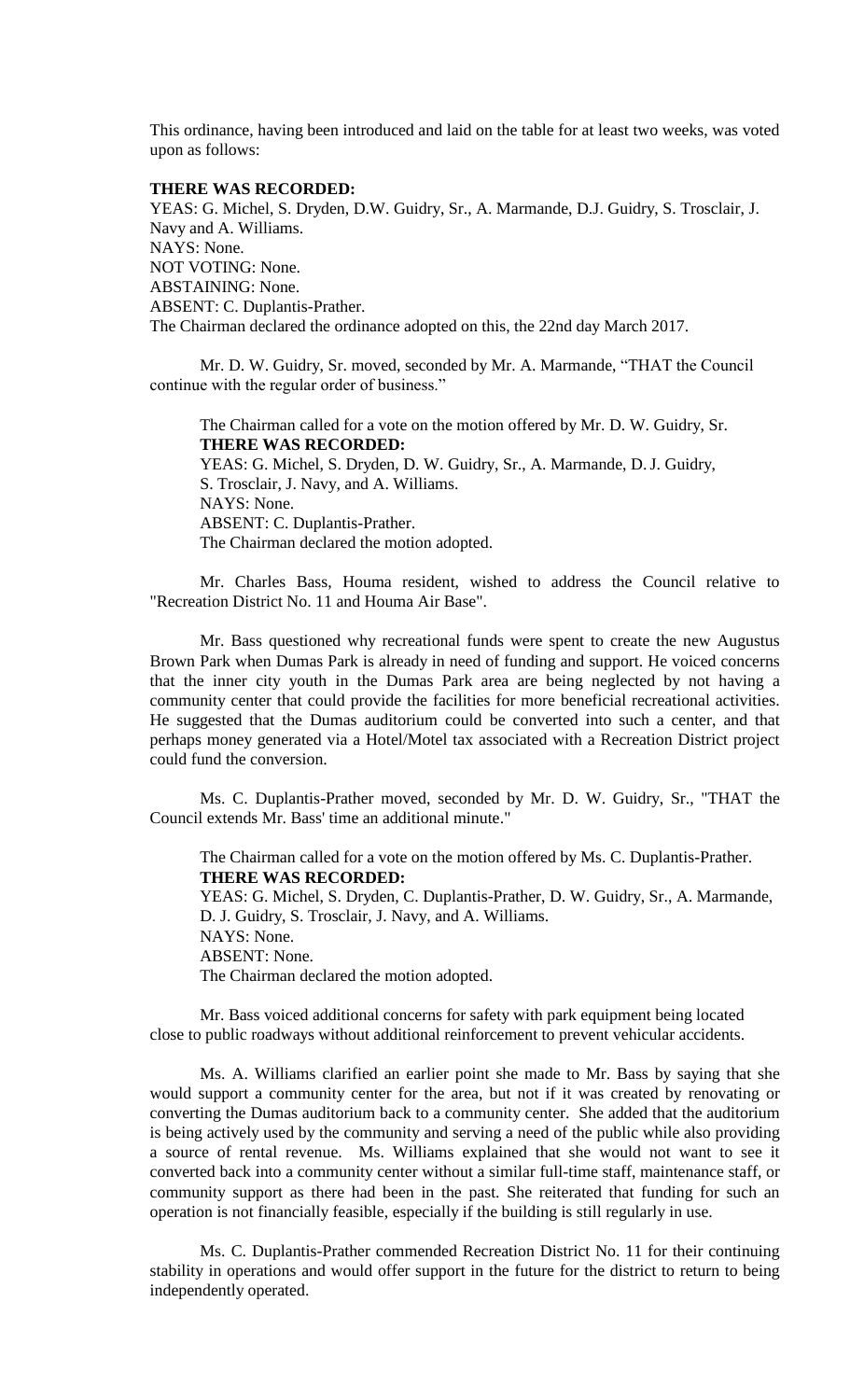Mr. D. W. Guidry, Sr. clarified how the money generated by the aforementioned Hotel/Motel Tax was originally set to be distributed and that it would not factor into monies available for such a project.

Mr. J. Navy agreed that such a center would be beneficial in keeping away negative influences in the local area, but there was not enough funding to invest in one. He also noted that there could be better coordination between the Recreation districts and the Council for creating needs assessments for the districts that would provide and promote positive programs for the youth.

Mr. Jim Lina, Houma resident, reported that he had lined up a diverse group of members to serve the remaining seats on the Boat Launch Advisory Committee, with an overall goal to enhance and maintain current boat launches. He has collected the proper grant applications for the committee, but needed assistance with the grant writing and the council's approval of meeting the 25% as stipulated by the requirements of the grant.

Ms. C. Duplantis-Prather noted that the Council staff would be able to assist with the grant writing, and that there was an upcoming opportunity to seek funding through the LA SAFE program.

Upon questioning, Mr. Lina clarified that the board was still in the process of completing applications to fill the remaining open positions.

Ms. A. Williams requested that an agenda item be created for the Boat Launch Advisory Committee for the next Parish Council Budget and Finance Committee meeting to allow the Council time to discuss with Administration the possibilities in providing match funding.

Several Council members voiced their support for the board's goals of enhancing the three current public boat launches and their commitments to finding match funding once the board was able to meet in full.

Mr. Hugh Paul Fanguy, Gray resident, wished to address the Council relative to "Road from Coteau to Bayou Blue".

Mr. Fanguy thanked the Council for adopting the earlier ordinance to rename the Bayou Gardens Extension Bridge in honor of Mr. Cadiere, and he suggested that the Council consider renaming the Bayou Gardens Extension Road as "Bayou Blue Gardens."

Mr. S. Dryden explained that there were already a number of names for the road as well as a number of suggestions given to him for renaming it. He also stated that E911 is against such a name change as it causes confusion to visitors to the area. He also noted that it would be a costly change for businesses located on the road if it were to be changed. He offered his personal suggestion to drop the Extension from the name and have it named as "Bayou Gardens Boulevard."

Mr. Lloyd Freeman, Houma resident, addressed the Council relative to "Pitre Street." Mr. Freeman commended Mike Toups and his employees for their diligence in maintaining and replacing stolen road signs and street lights on Pitre Street. He also voiced concern for the issue of vehicle access for the street, especially as it pertained to emergency vehicles being unable to reach those in need of assistance. He suggested that the street be reclassified as a No Parking area or as a One-Way Street as a solution.

Upon questioning, Planning Manager C. Pulaski suggested that a Road Safety Assessment be completed for Pitre Street before any measures would be put in place as it would allow several related departments to coordinate and make recommendations.

Ms. C. Duplantis-Prather asked that Mr. Pulaski and others begin the process for a Road Safety Assessment for Pitre Street and thanked Mr. Freeman for his time.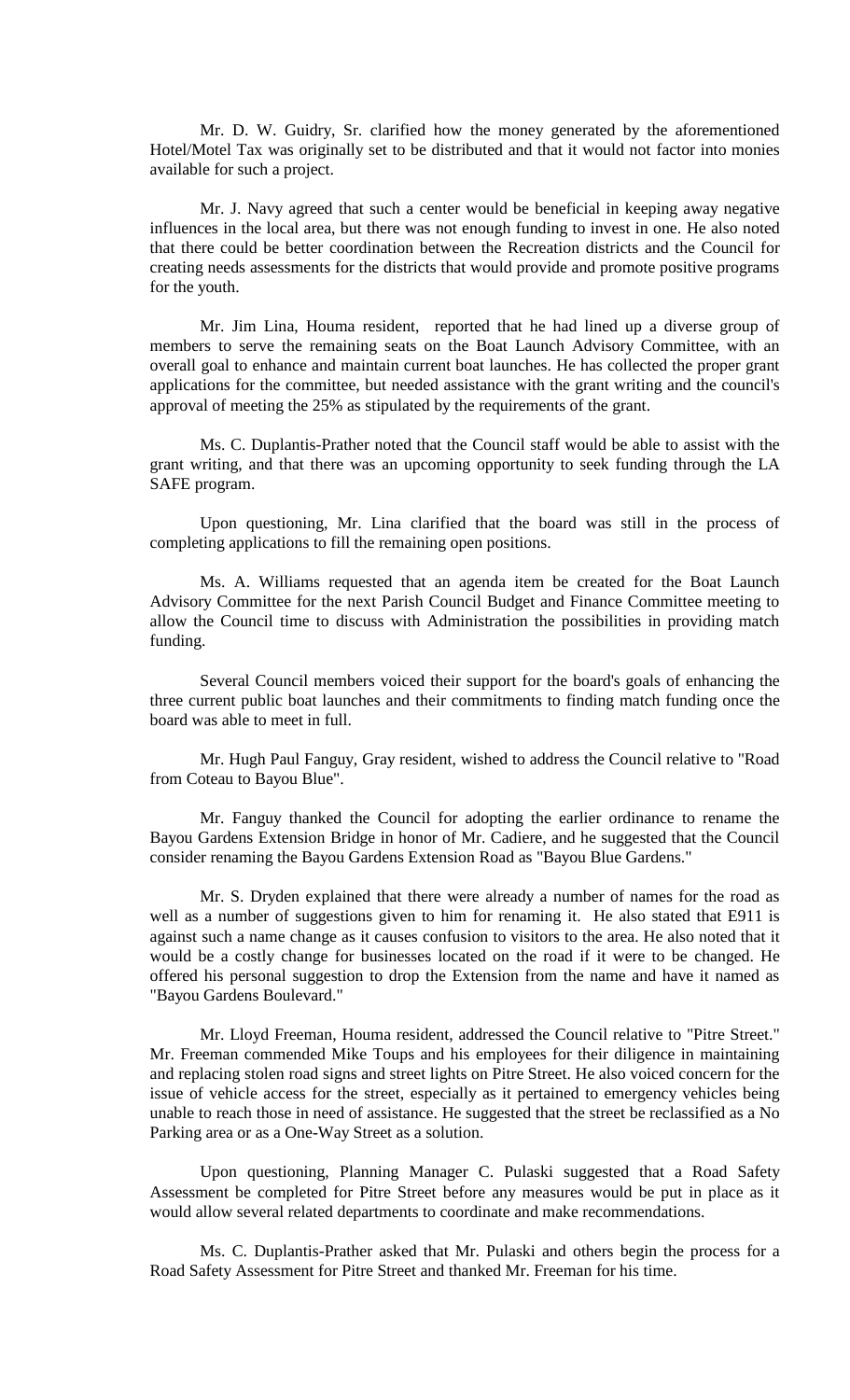The Chairman called for a report on the Public Services Committee meeting held on 03/20/17, whereupon the Committee Chairman, noting ratification of minutes and calling public hearings on April 12, 2017 at 6:30 p.m., rendered the following:

#### **PUBLIC SERVICES COMMITTEE**

#### **MARCH 20, 2017**

The Chairman, Alidore "Al" Marmande, called the Public Services Committee meeting to order at 5:30 p.m. in the Terrebonne Parish Council Meeting Room with an Invocation offered by Committee member C. Duplantis-Prather and the Pledge of Allegiance led by Committee member D. W. Guidry, Sr. Upon roll call, Committee Members recorded as present were: G. Michel, S. Dryden, C. Duplantis-Prather, D. W. Guidry, Sr., A. Marmande, D. J. Guidry, S. Trosclair, J. Navy and A. Williams. A quorum was declared present.

OFFERED BY: MR. G. MICHEL SECONDED BY: MR. S. DRYDEN

#### **RESOLUTION NO. 17-089**

#### **PROVIDING APPROVAL OF AMENDMENT NO. 2 TO THE ENGINEERING AGREEMENT FOR PARISH PROJECT NO. 13-HMGP-16, BONANZA PUMP STATION INFRASTRUCTURE IMPROVEMENTS, TERREBONNE PARISH, LOUISIANA.**

**WHEREAS**, the Terrebonne Parish Consolidated Government entered into a Engineering Agreement dated June 19, 2013, with T. Baker Smith, LLC, for the Project entitled Parish Project No. 13-HMGP-16, Bonanza Pump Station Infrastructure Improvements, and

**WHEREAS,** the Engineering Agreement between OWNER and ENGINEER provides for certain limitations for Basic Services and specific Additional Services, and

**WHEREAS,** TBS discovered that work on the adjacent property destroyed an existing levee and spoil bank, and

**WHEREAS,** a new design is necessary to close the gap created by the work, and

**WHEREAS,** additional work was also necessary due to numerous requests by permitting agencies for additional data, and

**WHEREAS,** the TPCG is desirous of having these services continued so that there is a need for additional funds to be added to the contract for an increase in the upset limit for these services, and

**WHEREAS**, this above work will increase the contract by \$46,850.00

**NOW, THEREFORE BE IT RESOLVED** that the Terrebonne Parish Council, on behalf of the Terrebonne Parish Consolidated Government, does hereby approve this Amendment No. 2 to the Engineering Agreement for a total increase of \$46,850.00 and authorizes Parish President, Gordon E. Dove, to execute this Amendment No. 2 to the Engineering Agreement for the Bonanza Pump Station Infrastructure Improvements, Parish Project No. 13-HMGP-16, with T. Baker Smith, LLC., and

**BE IT FURTHER RESOLVED** that a certified copy of the resolution be forwarded to the Engineer, T. Baker Smith, LLC.

#### **THERE WAS RECORDED:**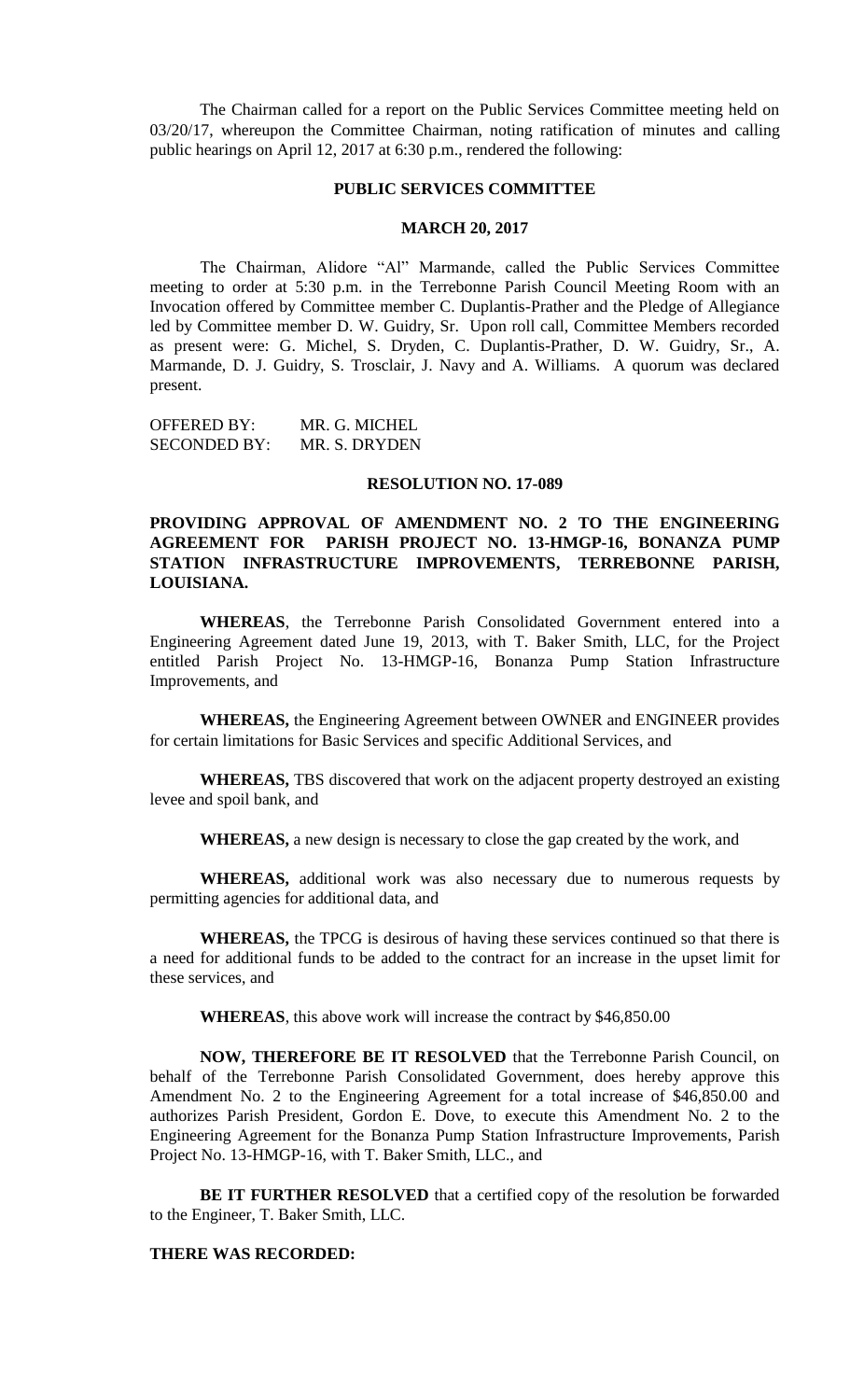YEAS: G. Michel, S. Dryden, C. Duplantis-Prather, D. W. Guidry, Sr., A. Marmande, D. J. Guidry, S. Trosclair, J. Navy, and A. Williams. NAYS: None. ABSTAINING: None. ABSENT: None. The Chairwoman declared the resolution adopted on this the 20th day of March 2017.

\* \* \* \* \* \* \* \* \*

OFFERED BY: MR. S. DRYDEN SECONDED BY: MR. S. TROSCLAIR

#### **RESOLUTION NO. 17-090**

PROVIDING APPROVAL OF AMENDMENT NO. 6 TO THE ENGINEERING AGREEMENT FOR PARISH PROJECT NO. 07-EXT-22, BAYOU GARDENS EXTENSION PROJECT (COTEAU ROAD TO BAYOU BLUE ROAD), TERREBONNE PARISH, LOUISIANA.

**WHEREAS**, the Terrebonne Parish Consolidated Government entered into a Engineering Agreement dated February 19, 2009, with T. Baker Smith, LLC, for the Project entitled Parish Project No. 07-EXT-22, Bayou Gardens Extension Project (Coteau Road to Bayou Blue Road), and

**WHEREAS**, the Engineering Agreement between OWNER and ENGINEER only has provisions for certain limitations for Basic and Additional Services, and

**WHEREAS**, certain services expanded in scope since inception and others have overrun their current limitation, and

**WHEREAS**, the firm of T. Baker Smith, LLC, has been asked to perform these activities under the Additional Services section of the Engineering Agreement for this project, and

**WHEREAS**, the TPCG is desirous of having these services continued so that there is a need to increase in the upset limit, and

**NOW, THEREFORE BE IT RESOLVED** that the Terrebonne Parish Council, on behalf of the Terrebonne Parish Consolidated Government, does hereby approve this Amendment No. 6 to the Engineering Agreement for a total increase of \$55,000.00 and authorizes Parish President, Gordon E. Dove, to execute this Amendment No. 6 to the Engineering Agreement for the Bayou Gardens Extension Project (Coteau Road to Bayou Blue Road), Parish Project No. 07-EXT-22, with T. Baker Smith, LLC., and

**BE IT FURTHER RESOLVED** that a certified copy of the resolution be forwarded to the Engineer, T. Baker Smith, LLC.

#### **THERE WAS RECORDED:**

YEAS: G. Michel, S. Dryden, C. Duplantis-Prather, D. W. Guidry, Sr., A. Marmande, D. J. Guidry, S. Trosclair, J. Navy, and A. Williams. NAYS: None. ABSTAINING: None. ABSENT: None. The Chairwoman declared the resolution adopted on this the 20th day of March 2017.

\* \* \* \* \* \* \* \* \*

OFFERED BY: MR. D. J. GUIDRY SECONDED BY: MR. S. TROSCLAIR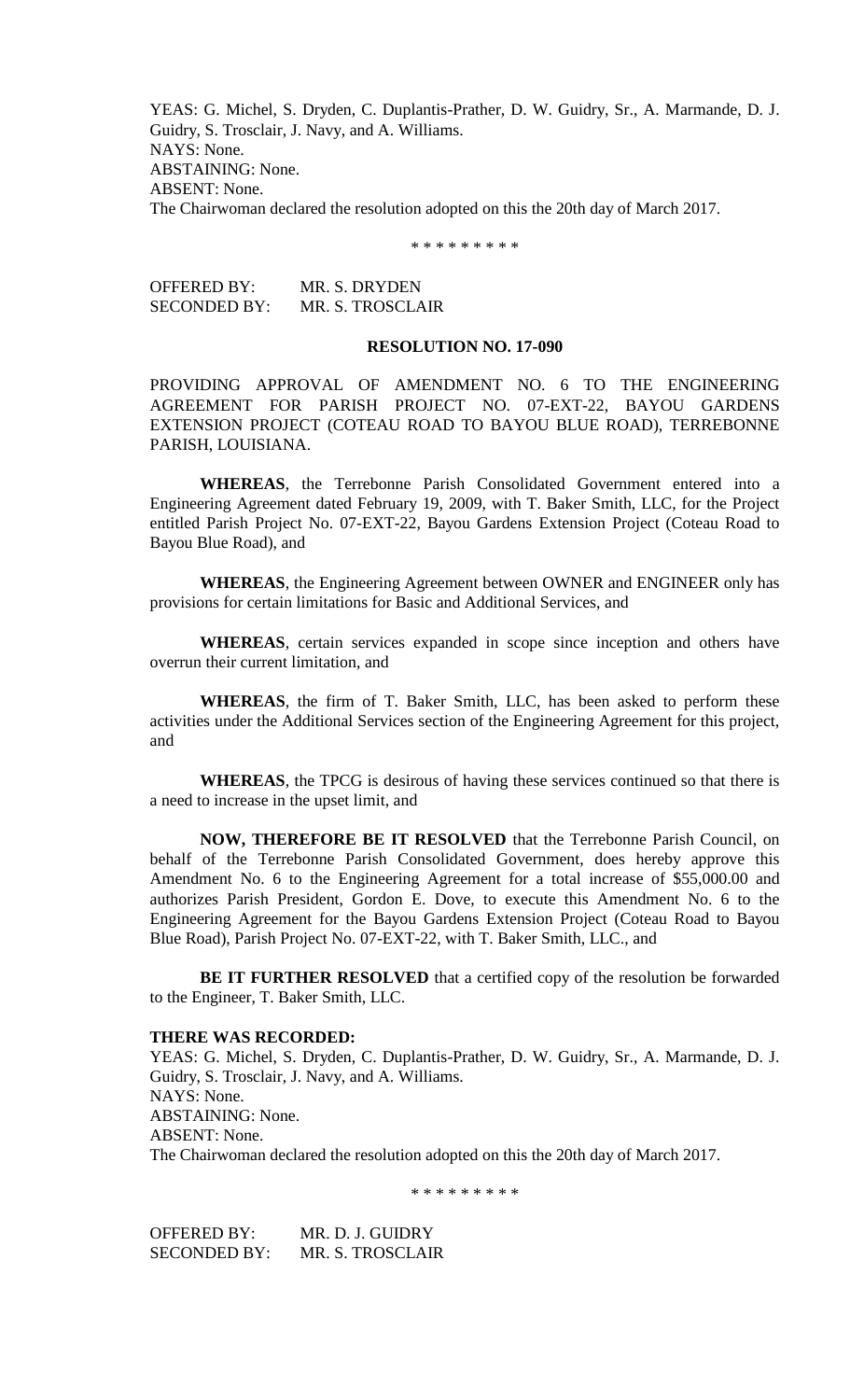#### **RESOLUTION NO. 17-091**

AUTHORIZING THE EXECUTION OF CHANGE ORDER NO. 3 FOR THE CONSTRUCTION AGREEMENT FOR PARISH PROJECT NO. 13-ROAD-37, THOMPSON ROAD EXTENSION PHASE II PROJECT, TERREBONNE PARISH, LOUISIANA.

**WHEREAS**, the Terrebonne Parish Consolidated Government entered into a Construction Agreement dated November 10, 2015, with Barriere Construction Co., LLC., for the Project entitled Parish Project No. 13-ROAD-37, Thompson Road Extension Phase II Project, and

**WHEREAS**, this change order is required to increase contract time by Sixty-Five (65) calendar days due to weather delays and utility conflicts, and

**WHEREAS**, this change order has been approved by the Louisiana Office of Facility Planning and Control, and

**WHEREAS**, this Change Order No. 3 has been recommended by the ENGINEER for this project, T. Baker Smith, LLC.,

**NOW, THEREFORE BE IT RESOLVED** that the Terrebonne Parish Council, on behalf of the Terrebonne Parish Consolidated Government, does hereby approve and authorize Parish President, Gordon E. Dove, to execute this Change Order No. 3 to the Construction Agreement for the Thompson Road Extension Phase II Project, Parish Project No. 13-ROAD-37, with Barriere Construction Co., LLC., for an increase in contract time by Sixty-Five (65) calendar days with no increase in cost, and

**BE IT FURTHER RESOLVED** that a certified copy of the resolution be forwarded to the Engineer, T. Baker Smith, LLC.

#### **THERE WAS RECORDED:**

YEAS: G. Michel, S. Dryden, C. Duplantis-Prather, D. W. Guidry, Sr., A. Marmande, D. J. Guidry, S. Trosclair, J. Navy, and A. Williams. NAYS: None. ABSTAINING: None. ABSENT: None. The Chairwoman declared the resolution adopted on this the 20th day of March 2017.

\* \* \* \* \* \* \* \* \*

OFFERED BY: MR. D. W. GUIDRY, SR. SECONDED BY: MS. C. DUPLANTIS-PRATHER

#### **RESOLUTION NO. 17-092**

AWARDING AND AUTHORIZING THE SIGNING OF THE CONSTRUCTION CONTRACT FOR PARISH PROJECT NO. 14-DRA-44, ELLENDALE LEVEE REHABILITATION, TERREBONNE PARISH CONSOLIDATED GOVERNMENT, TERREBONNE PARISH, LOUISIANA, AND AUTHORIZING THE ISSUANCE OF THE NOTICE TO PROCEED.

**WHEREAS**, the Terrebonne Parish Consolidated Government did receive construction bids on Parish Project No. 14-DRA-44, Ellendale Levee Rehabilitation, Terrebonne Parish, Louisiana, and,

**WHEREAS**, the lowest and best bid was that submitted by LA Contracting Enterprise, LLC, in the amount of \$658,865.00 for the Base Bid and -\$94,325.00 for Alternate No. 1 for a total bid amount of \$564,540.00, and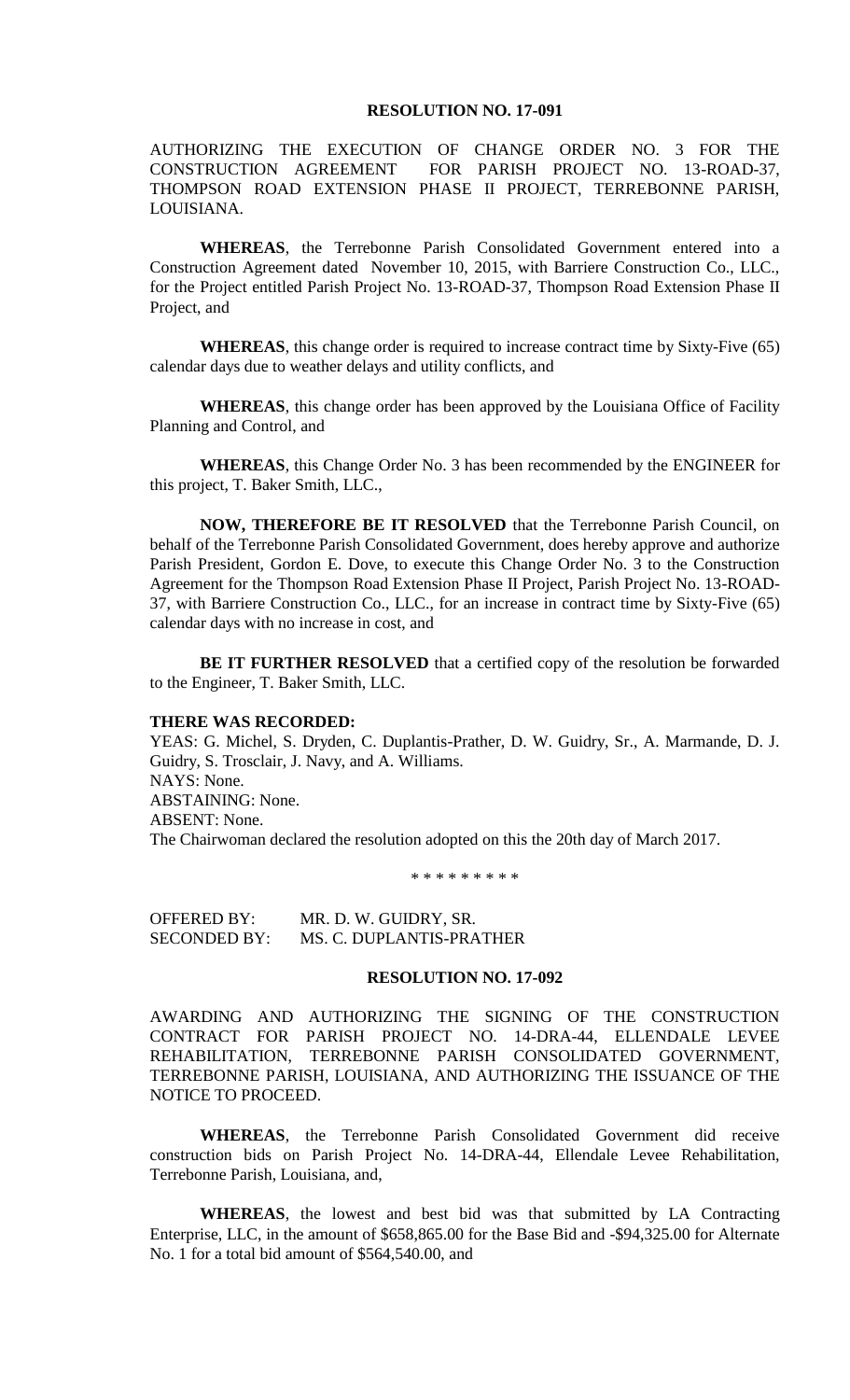**NOW, THEREFORE, BE IT RESOLVED** that the Terrebonne Parish Consolidated Government award the construction contract to LA Contracting Enterprise, LLC, in the amount of \$564,540.00, and

**BE IT FURTHER RESOLVED,** that the President of Terrebonne Parish Consolidated Government, be and he is hereby authorized and empowered to sign a construction contract for and on behalf of the Terrebonne Parish Consolidated Government with LA Contracting Enterprise, LLC, upon receipt of the performance bond in the amount of the contract price, and

BE IT FURTHER RESOLVED, that upon receipt of required certificates of insurance evidencing coverage as provided in the project specifications and upon execution and recordation of all contract documents, that the Engineer is hereby authorized to issue the Notice to Proceed to the Contractor to commence construction of the project, and

#### **THERE WAS RECORDED:**

YEAS: G. Michel, S. Dryden, C. Duplantis-Prather, D. W. Guidry, Sr., A. Marmande, D. J. Guidry, S. Trosclair, J. Navy, and A. Williams. NAYS: None. ABSTAINING: None. ABSENT: None. The Chairwoman declared the resolution adopted on this the 20th day of March 2017.

\* \* \* \* \* \* \* \* \*

Ms. C. Duplantis-Prather moved, seconded by Ms. A. Williams, "THAT, the Public Services Committee introduce an ordinance to establish a 'Handicapped Parking Only Zone' on School Street and call a public hearing on April 12, 2017 at 6:30 p.m."

The Chairman called for the vote on the motion offered by Ms. C. Duplantis-Prather. **THERE WAS RECORDED:**

YEAS:G. Michel, S. Dryden, C. Duplantis-Prather, D. W. Guidry, Sr., A. Marmande, D. J. Guidry, S. Trosclair, J. Navy and A. Williams.

NAYS: None.

ABSENT: None.

The Chairman declared the motion adopted.

Ms. C. Duplantis-Prather moved, seconded by Ms. A. Williams, "THAT, the Public Services Committee introduce an ordinance that will establish a 'No Parking Zone' along the east side of Beatrice St., starting at the intersection of East Tunnel Blvd. for approximately 110' towards Simmons Drive, along the public right-of-way, and call a public hearing on April 12, 2017 at 6:30 p.m."

The Chairman called for the vote on the motion offered by Ms. C. Duplantis-Prather. **THERE WAS RECORDED:**

YEAS:G. Michel, S. Dryden, C. Duplantis-Prather, D. W. Guidry, Sr., A. Marmande, D. J. Guidry, S. Trosclair, J. Navy and A. Williams. NAYS: None. ABSENT: None. The Chairman declared the motion adopted

Mr. G. Michel moved, seconded by Mr. S. Trosclair, "THAT, there being no further business to come before the Public Services Committee, the meeting be adjourned."

The Chairman called for the vote on the motion offered by Mr. G. Michel. **THERE WAS RECORDED:**

YEAS:G. Michel, S. Dryden, C. Duplantis-Prather, D. W. Guidry, Sr., A. Marmande, D. J. Guidry, S. Trosclair, J. Navy and A. Williams. NAYS: None. ABSENT: None.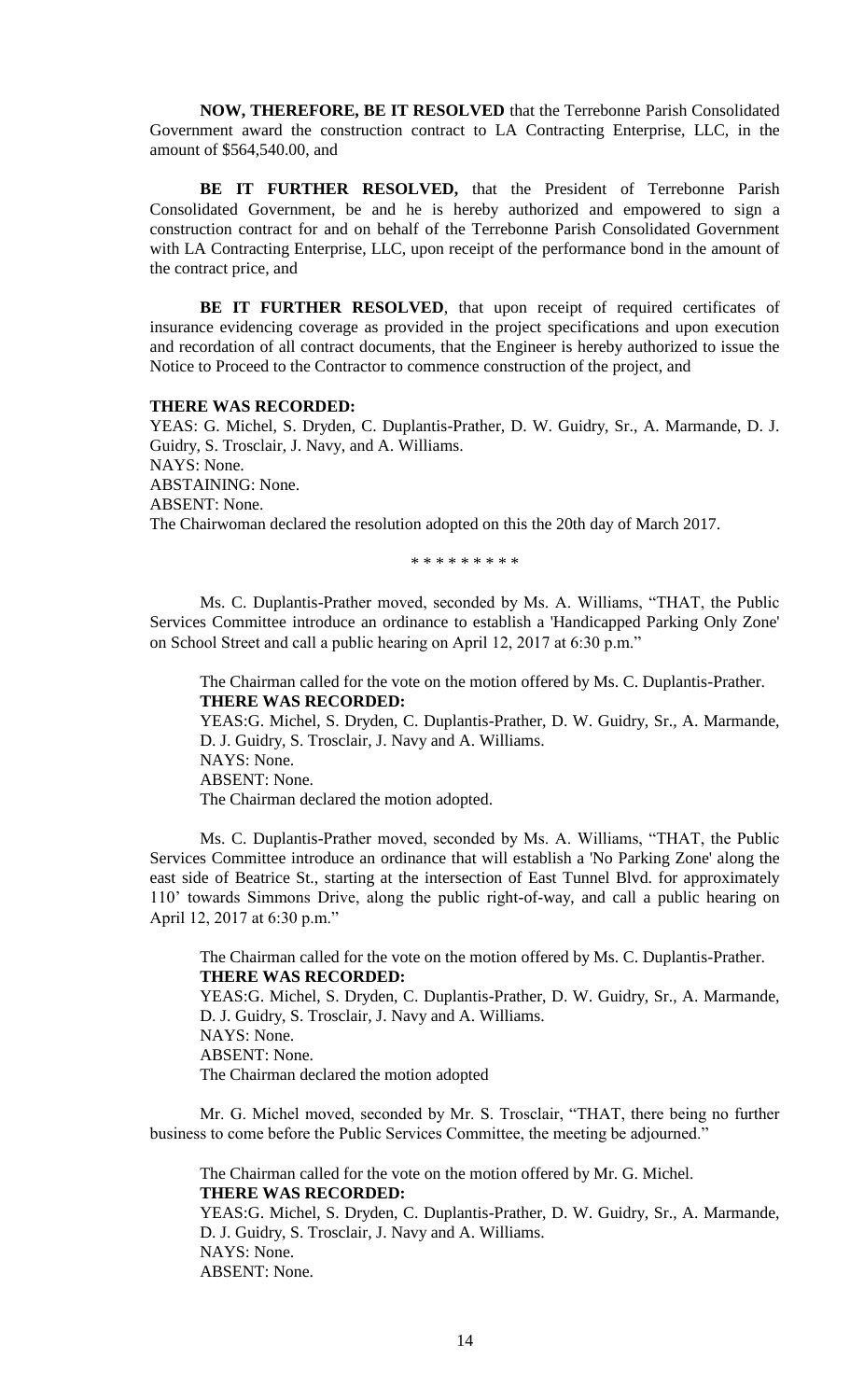The Chairman declared the motion adopted and the meeting was adjourned at 5:35 p.m.

### Alidore Marmande, Chairman

Tammy E. Triggs, Minute Clerk

Mr. A. Marmande moved, seconded by Mr. S. Dryden, "THAT the Council accept and ratify the minutes of the Public Services Committee meeting held on 03/20/17."

The Chairman called for a vote on the motion offered by Mr. A. Marmande. **THERE WAS RECORDED:**

YEAS: G. Michel, S. Dryden, C. Duplantis-Prather, D. W. Guidry, Sr., A. Marmande, D. J. Guidry, S. Trosclair, and A. Williams. NAYS: None. ABSENT: J. Navy. The Chairman declared the motion adopted.

The Chairman called for a report on the Community Development and Planning Committee meeting held on 03/20/17, whereupon the Committee Chairman, noting ratification of minutes and calling condemnation hearings on April 24, 2017 at 5:30 p.m., rendered the following:

#### **COMMUNITY DEVELOPMENT & PLANNING COMMITTEE**

#### **MARCH 20, 2017**

The Chairman, Steve Trosclair, called the Community Development & Planning Committee meeting to order at 5:36 p.m. in the Terrebonne Parish Council Meeting Room with an Invocation offered by Committee member J. Navy and the Pledge of Allegiance led by Committee member A. Williams. Upon roll call, Committee Members recorded as present were: G. Michel, S. Dryden, C. Duplantis-Prather, D. W. Guidry, Sr., A. Marmande, D. J. Guidry, S. Trosclair, J. Navy and A. Williams. A quorum was declared present.

Committee member J. Navy read aloud a proclamation declaring April 2017 as Fair Housing Month in Houma-Terrebonne.

| <b>OFFERED BY:</b>  | MS. A. WILLIAMS  |
|---------------------|------------------|
| <b>SECONDED BY:</b> | MR. D. J. GUIDRY |

#### **RESOLUTION NO. 17-093**

# Terrebonne Parish Consolidated Gobernmens



#### **Proclaiming Fair Housing Month**

**WHEREAS,** Title VIII of the Civil Rights Act of 1968, known as the Fair Housing Act, prohibits discrimination in the sale, rental and financing of dwellings based on race, color, religion, sex or national origin; and

**WHEREAS,** the principal of fair housing is not only a national policy, but a fundamental human concept and right for all Americans; and

**WHEREAS,** the forty-ninth anniversary of the Fair Housing Act is an occasion for all Americans to become aware of and support the principle of freedom from housing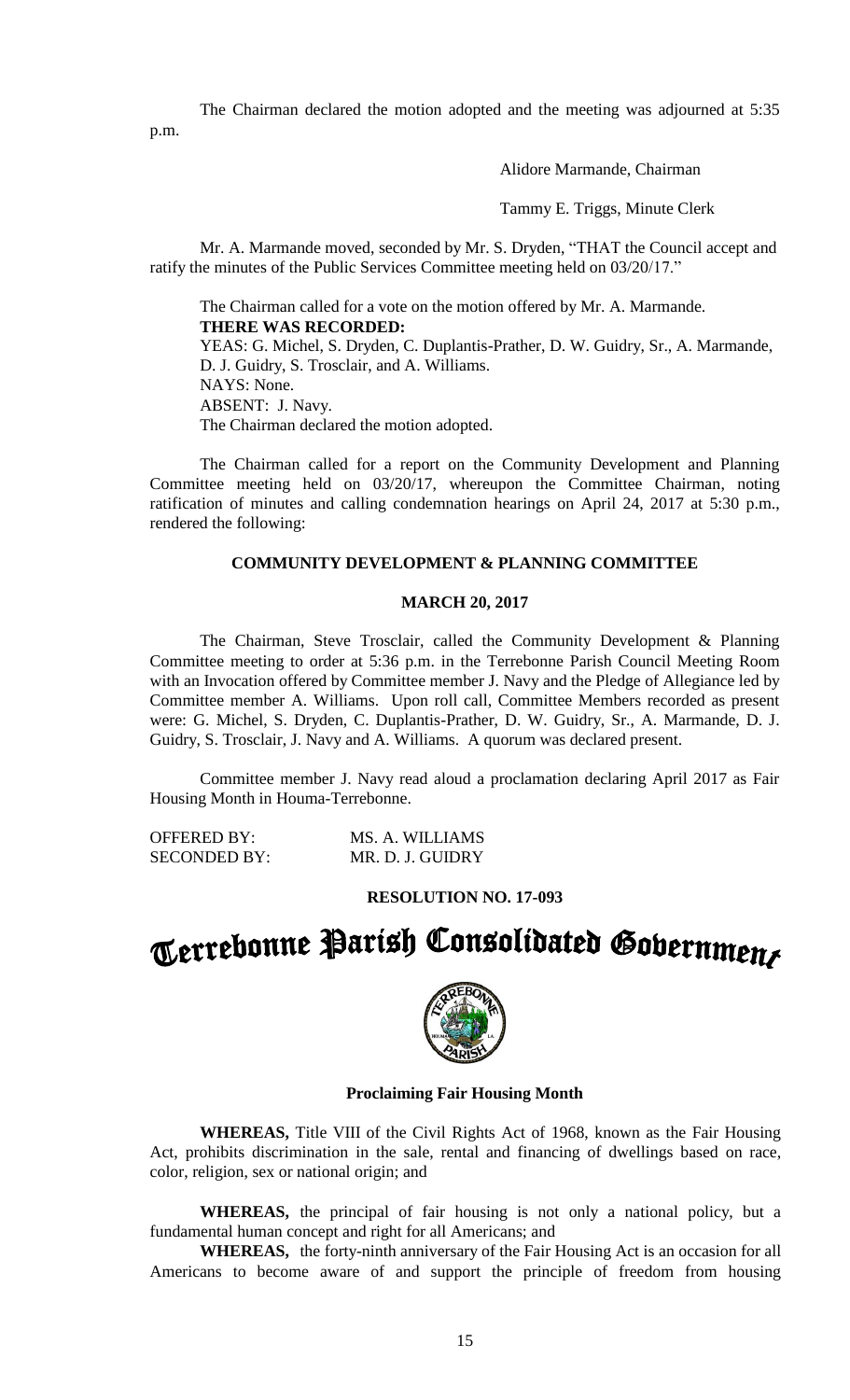discrimination. This law guarantees for each citizen, the freedom of choice in the selection of a home.

**NOW, THEREFORE,** We, The Terrebonne Parish Council, along with the Terrebonne Parish President do hereby proclaim the month of April 2017, as:

#### **FAIR HOUSING MONTH**

and do hereby encourage all citizens of Terrebonne Parish to become aware of the Fair Housing Act and commit to fair housing opportunities for all.

#### **THERE WAS RECORDED:**

YEAS: G. Michel, S. Dryden, C. Duplantis-Prather, D. W. Guidry, Sr. A. Marmande, D. J. Guidry, S. Trosclair, J. Navy, and A. Williams. NAYS: None. ABSTAINING: None. ABSENT: None. The Chairman declared the resolution adopted on this the 20th day of March 2017.

 $\setminus$ 

Mr. Darrel Waire, Terrebonne Parish's Housing and Human Services Director, thanked the Council and Administration for this proclamation and stated that every individual has a right to fair housing.

Committee member C. Duplantis-Prather thanked Mr. Waire and his staff for all that they do for Terrebonne Parish.

Committee member G. Michel read aloud a proclamation declaring May 2017 as Building Safety Month.

| <b>OFFERED BY:</b>  | MS. A. WILLIAMS  |
|---------------------|------------------|
| <b>SECONDED BY:</b> | MR. D. J. GUIDRY |

#### **RESOLUTION NO. 17-094**



#### Proclaiming Building Safety Month – May, 2017

**WHEREAS,** Terrebonne Parish, Louisiana is committed to recognizing our growth and strength depends on the safety and economic value of the homes, buildings and infrastructure that serve our citizens, both in everyday life and in times of natural disaster, and

**WHEREAS,** our confidence in the structural integrity of these buildings that make up our community is achieved through the devotion of vigilant guardians building safety and fire prevention officials, architects, engineers, builders, trades people, design professionals, laborers and others in the construction industry who work year round to ensure the safe construction of buildings, and

**WHEREAS,** these guardians and Terrebonne Parish are dedicated members of the International Code Council, a. U.S. based organization, that brings together local, state and federal officials that are experts in the building environment to create and implement the highest qualify codes to protect us in the buildings where we live, learn, work, worship, play, and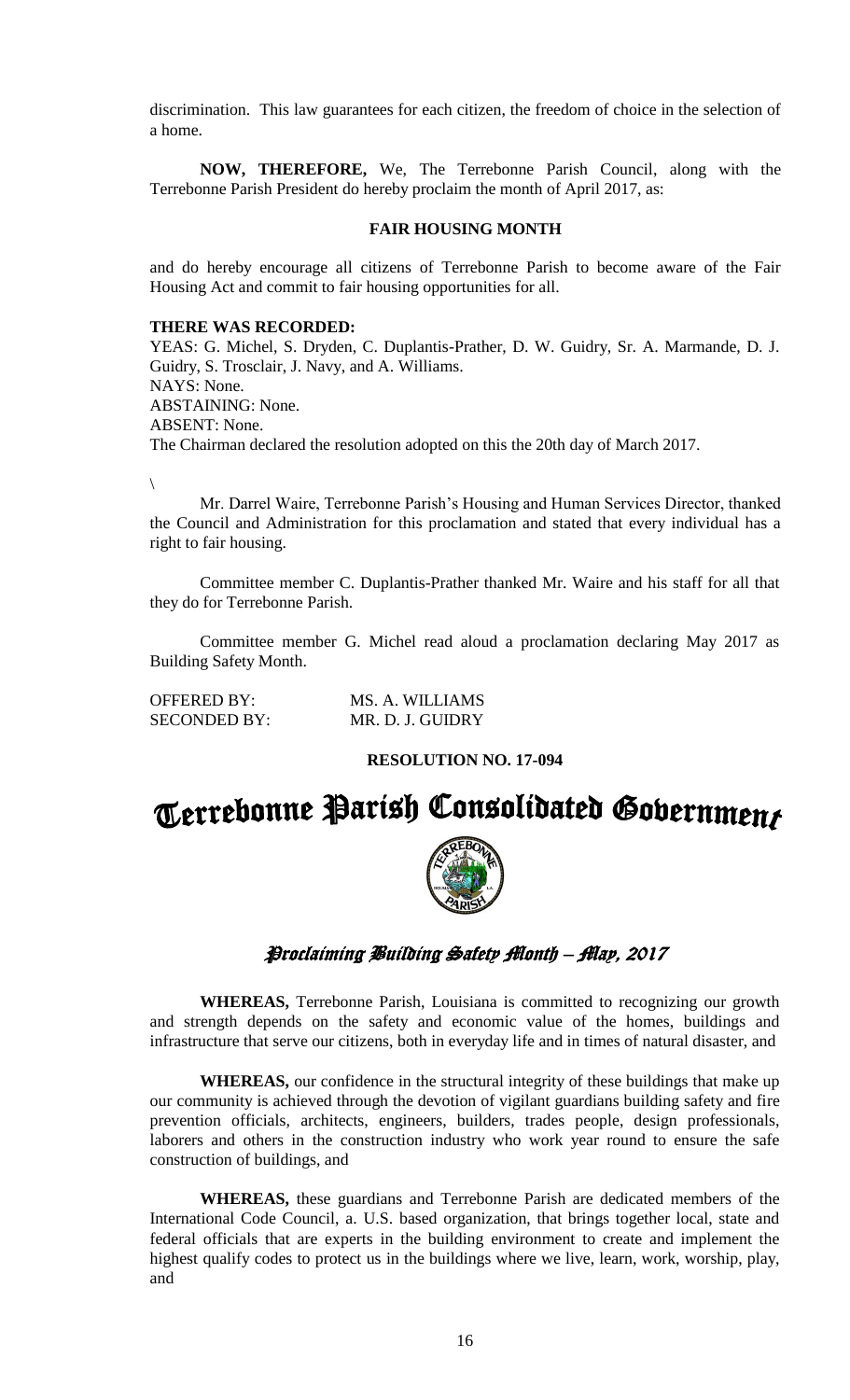**WHEREAS,** our nation benefits economically and technologically from using the International Codes that are developed by a national, voluntary consensus codes and standards developing organization, our government is able to avoid the high cost and complexity of developing and maintaining these codes, which are most widely adopted building safety and fire prevention codes in the nation; those modern building codes include safeguards to protect the public from natural disasters such as hurricanes, snowstorms, tornadoes, wild land fires, floods and earthquakes, and

**WHEREAS,** "Code Officials-Partners in Community Safety and Economic Growth" the theme for Building Safety Month 2017, encourages all Americans to raise awareness of the importance of building safe and resilient construction, fire prevention, disaster mitigation, and new technologies in the construction industry. Building Safety Month 2017 encourages appropriate steps everyone can take to ensure that the places where we live, learn, work, worship and play are safe, and recognizes that countless lives have been saved due to the implementation of safety codes by local and state agencies, and

**WHEREAS,** each year, in observance of Building Safety Month, Americans are asked to consider the commitment to improve building safety and economic investment at home and in the community, and to acknowledge the essential service provided to all of us by local and state building departments, fire prevention bureaus and federal agencies, in protecting lives and property.

**NOW, THEREFORE BE IT PROCLAIMED,** by the Terrebonne Parish Council and Parish President on behalf of the Terrebonne Parish Consolidated Government, that **May 2017 be herby proclaimed as "Building Safety Month" in Terrebonne Parish.**

#### **THERE WAS RECORDED:**

YEAS: G. Michel, S. Dryden, C. Duplantis-Prather, D. W. Guidry, Sr. A. Marmande, D. J. Guidry, S. Trosclair, J. Navy, and A. Williams. NAYS: None. ABSTAINING: None. ABSENT: None. The Chairman declared the resolution adopted on this the 20th day of March 2017.

**\* \* \* \* \* \* \* \* \***

Planning and Zoning Director C. Pulaski thanked the Council and Administration for this proclamation and for declaring May as Building Safety Month.

At this time in the proceeding, (5:43 p.m.), Committee Chairman S. Trosclair relinquished the chair to Committee Vice-Chairman S. Dryden.

The Vice Chairman read aloud Agenda Item 3 - Rescind Condemnation Order for 1139 Highway 5, owned by Thomas Ragas and noted that the item is being pulled from tonight's proceedings per Administration."

Committee Chairman S. Trosclair asked that proper notification be given in the future when items are being "pulled" from the agenda.

Parish President G. Dove stated that the aforementioned process was an oversight, and in the future, proper notification will be given.

At this time in the proceedings, (5:45p.m.), the Committee Chairman resumed the position as Chair.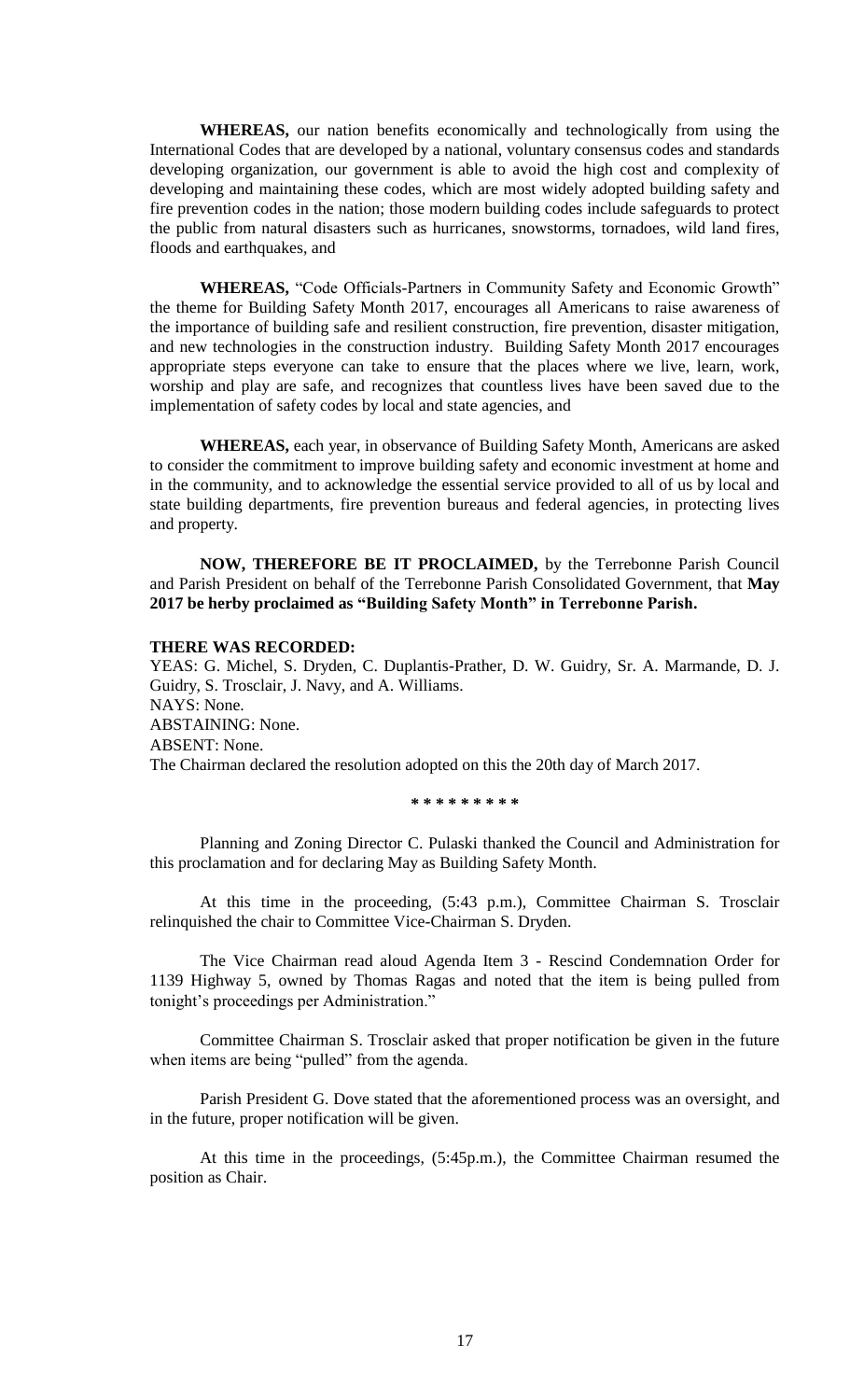| <b>OFFERED BY:</b>  | MR. D. J. GUIDRY |
|---------------------|------------------|
| <b>SECONDED BY:</b> | MR. A. MARMANDE  |

#### **RESOLUTION NO. 17-095**

#### **CALLING A CONDEMNATION HEARING ON THE RESIDENTIAL MOBILE HOME SITUATED AT 108 JANE ST , LOT 8 BLOCK 2 CALVIN L. MARTIN SUBD., FOR MONDAY, APRIL 24, 2017, AT 5:30 P.M. AND ADDRESSING OTHER MATTERS RELATIVE THERETO.**

**WHEREAS**, on May 09, 2016, the Department of Planning and Zoning was notified of extensive violations to the Terrebonne Parish Nuisance Abatement Ordinance occurring at 108 Jane St.; and

**WHEREAS**, from an inspection of the property conducted by the Department of Planning and Zoning on May 11, 2016, it was found that the structure located at 108 Jane St. was, in fact, in such condition that it has been formally declared a dilapidated and dangerous structure, as defined under Section 14-26 of the Terrebonne Parish Code of Ordinances and, therefore, constitutes a nuisance; and

**WHEREAS**, after attempts to contact the owner of record via certified mail, the Department of Planning and Zoning published the required warning giving the owner notice of the violations; and

**WHEREAS**, subsequent to the required publication of the nuisance warning and numerous inspections of the property, the last of which occurring on January 31, 2017, no work to remedy the violations has occurred.

**NOW, THEREFORE, BE IT RESOLVED** by the Terrebonne Parish Council that a condemnation hearing on the Residential Mobile Home located at 108 JANE ST be called for Monday, April 24, 2017, at 5:30 p. m.; and

**BE IT FURTHER RESOLVED** that the appropriate notice be sent to the property owner(s) requiring him/her to show just cause at the hearing as to why the structure should not be condemned; and

**BE IT FURTHER RESOLVED** that the Parish President is hereby authorized to appoint an attorney ad hoc to ensure that the property owner(s) are given proper notice and representation, if needed.

#### **THERE WAS RECORDED:**

YEAS: G. Michel, S. Dryden, C. Duplantis-Prather, D. W. Guidry, Sr. A. Marmande, D. J. Guidry, S. Trosclair, J. Navy, and A. Williams. NAYS: None. ABSTAINING: None. ABSENT: None. The Chairman declared the resolution adopted on this the 20th day of March 2017.

**\* \* \* \* \* \* \* \* \***

OFFERED BY: MR. S. DRYDEN SECONDED BY: MR. A. MARMANDE

#### **RESOLUTION NO. 17-096**

**CALLING A CONDEMNATION HEARING ON THE RESIDENTIAL & ACCESSORY STRUCTURE SITUATED AT 114 LUCILLE CT, TRACT 3 OF LUCILLE BABIN SAVOIE IN SECTION 45 T16S-R17E, FOR MONDAY, APRIL 24, 2017, AT 5:30 P.M. AND ADDRESSING OTHER MATTERS RELATIVE THERETO.**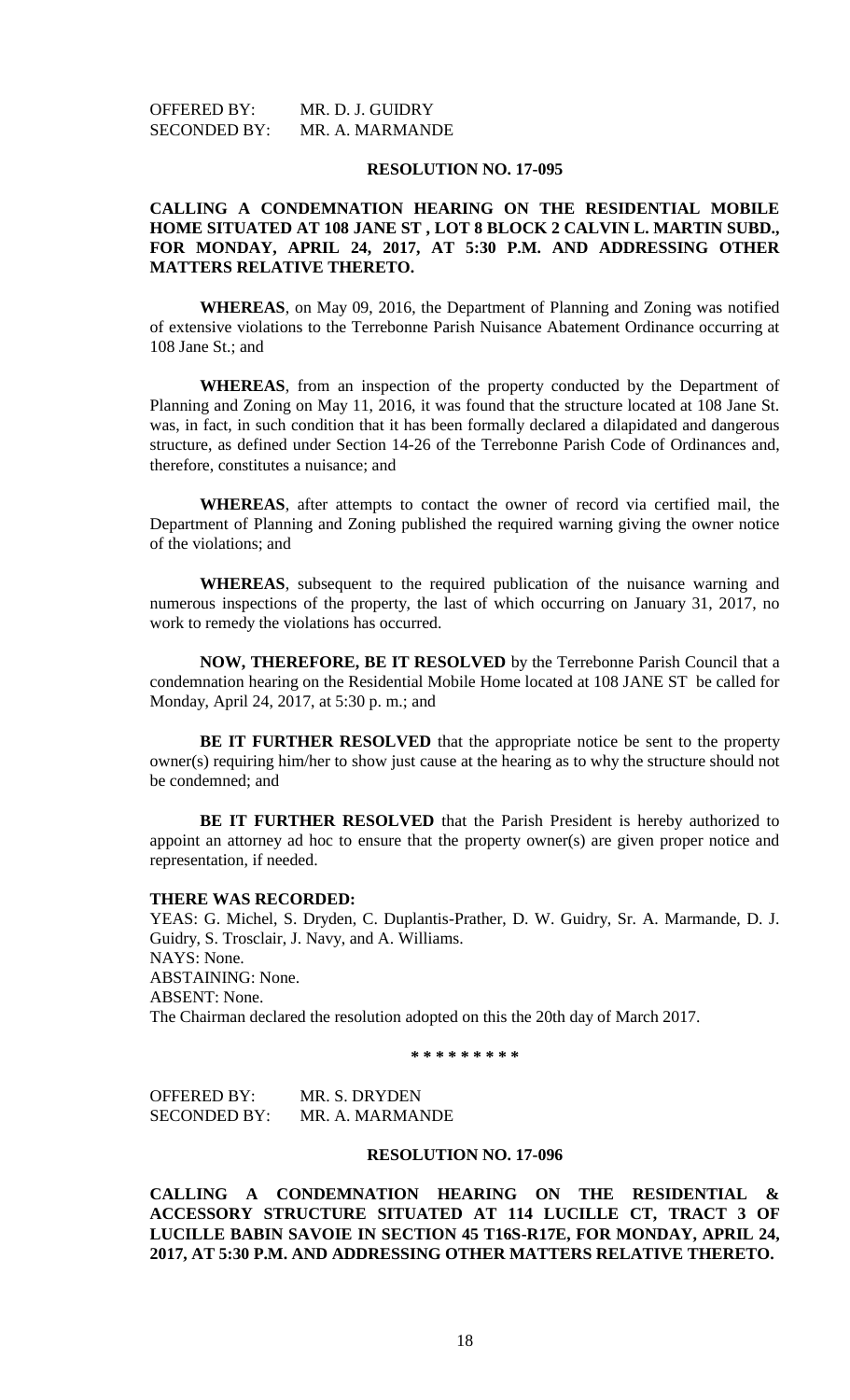**WHEREAS**, on July 21, 2016, the Department of Planning and Zoning was notified of extensive violations to the Terrebonne Parish Nuisance Abatement Ordinance occurring at 114 Lucille Ct.; and

**WHEREAS**, from an inspection of the property conducted by the Department of Planning and Zoning on July 29, 2016, it was found that the structures located at 114 Lucille Ct. were, in fact, in such condition that they have been formally declared dilapidated and dangerous structures, as defined under Section 14-26 of the Terrebonne Parish Code of Ordinances and, therefore, constitutes a nuisance; and

**WHEREAS**, after attempts to contact the owner of record via certified mail, the Department of Planning and Zoning published the required warning giving the owner notice of the violations; and

**WHEREAS**, subsequent to the required publication of the nuisance warning and numerous inspections of the property, the last of which occurring on January 30, 2017, no work to remedy the violations has occurred.

**NOW, THEREFORE, BE IT RESOLVED** by the Terrebonne Parish Council that a condemnation hearing on the Residential & Accessory Structure located at 114 LUCILLE CT be called for Monday, April 24, 2017, at 5:30 p. m.; and

**BE IT FURTHER RESOLVED** that the appropriate notice be sent to the property owner(s) requiring him/her to show just cause at the hearing as to why the structures should not be condemned; and

**BE IT FURTHER RESOLVED** that the Parish President is hereby authorized to appoint an attorney ad hoc to ensure that the property owner(s) are given proper notice and representation, if needed.

#### **THERE WAS RECORDED:**

YEAS: G. Michel, S. Dryden, C. Duplantis-Prather, D. W. Guidry, Sr. A. Marmande, D. J. Guidry, S. Trosclair, J. Navy, and A. Williams. NAYS: None. ABSTAINING: None. ABSENT: None. The Chairman declared the resolution adopted on this the 20th day of March 2017.

**\* \* \* \* \* \* \* \* \***

OFFERED BY: MR. G. MICHEL SECONDED BY: MR. J. NAVY

#### **RESOLUTION NO. 17-097**

#### **CALLING A CONDEMNATION HEARING ON THE RESIDENTIAL STRUCTURE SITUATED AT 227 KELLIE DR , LOT 21 BLOCK 15 ADDEN. 7 JAMES BUQUET SUBD., FOR MONDAY, APRIL 24, 2017, AT 5:30 P.M. AND ADDRESSING OTHER MATTERS RELATIVE THERETO.**

**WHEREAS**, on August 05, 2016, the Department of Planning and Zoning was notified of extensive violations to the Terrebonne Parish Nuisance Abatement Ordinance occurring at 227 Kellie Dr.; and

**WHEREAS**, from an inspection of the property conducted by the Department of Planning and Zoning on August 09, 2016, it was found that the structure located at 227 Kellie Dr. was, in fact, in such condition that it has been formally declared a dilapidated and dangerous structure, as defined under Section 14-26 of the Terrebonne Parish Code of Ordinances and, therefore, constitutes a nuisance; and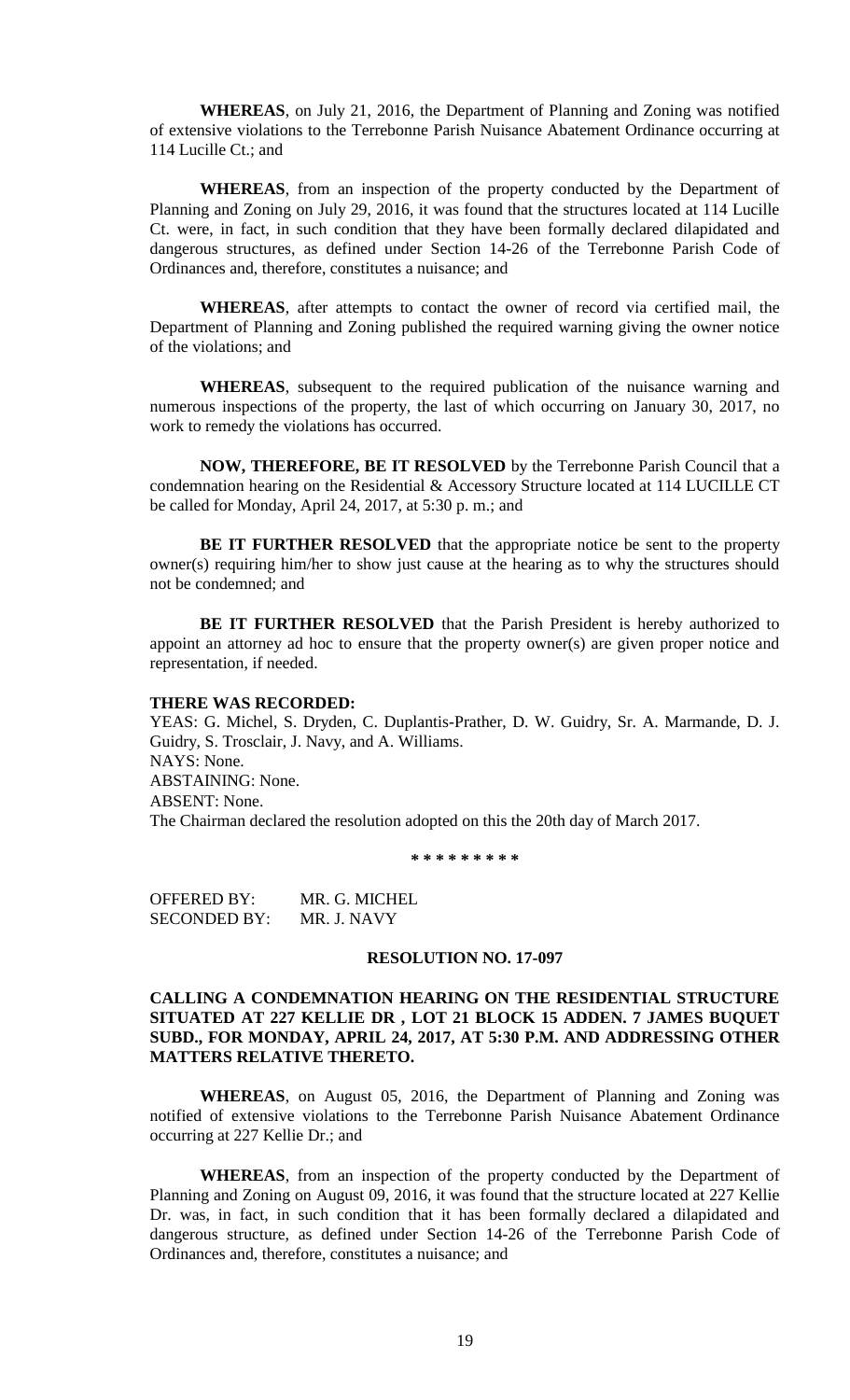**WHEREAS**, after attempts to contact the owner of record via certified mail, the Department of Planning and Zoning published the required warning giving the owner notice of the violations; and

**WHEREAS**, subsequent to the required publication of the nuisance warning and numerous inspections of the property, the last of which occurring on January 31, 2017, no work to remedy the violations has occurred.

**NOW, THEREFORE, BE IT RESOLVED** by the Terrebonne Parish Council that a condemnation hearing on the Residential Structure located at 227 Kellie Dr. be called for Monday, April 24, 2017, at 5:30 p. m.; and

**BE IT FURTHER RESOLVED** that the appropriate notice be sent to the property owner(s) requiring him/her to show just cause at the hearing as to why the structure should not be condemned; and

**BE IT FURTHER RESOLVED** that the Parish President is hereby authorized to appoint an attorney ad hoc to ensure that the property owner(s) are given proper notice and representation, if needed.

#### **THERE WAS RECORDED:**

YEAS: G. Michel, S. Dryden, C. Duplantis-Prather, D. W. Guidry, Sr. A. Marmande, D. J. Guidry, S. Trosclair, J. Navy, and A. Williams. NAYS: None. ABSTAINING: None. ABSENT: None. The Chairman declared the resolution adopted on this the 20th day of March 2017.

**\* \* \* \* \* \* \* \* \***

| OFFERED BY:         | MR. J. NAVY     |
|---------------------|-----------------|
| <b>SECONDED BY:</b> | MR. A. MARMANDE |

#### **RESOLUTION NO. 17-098**

#### **CALLING A CONDEMNATION HEARING ON THE RESIDENTIAL STRUCTURE SITUATED AT 908 GRINAGE ST , LOT 4 BLOCK 67 GRINAGE STREET., FOR MONDAY, APRIL 24, 2017, AT 5:30 P.M. AND ADDRESSING OTHER MATTERS RELATIVE THERETO.**

**WHEREAS**, on April 05, 2016, the Department of Planning and Zoning was notified of extensive violations to the Terrebonne Parish Nuisance Abatement Ordinance occurring at 908 Grinage St.; and

**WHEREAS**, from an inspection of the property conducted by the Department of Planning and Zoning on April 14, 2016, it was found that the structure located at 908 Grinage St. was, in fact, in such condition that it has been formally declared a dilapidated and dangerous structure, as defined under Section 14-26 of the Terrebonne Parish Code of Ordinances and, therefore, constitutes a nuisance; and

**WHEREAS**, after attempts to contact the owner of record via certified mail, the Department of Planning and Zoning published the required warning giving the owner notice of the violations; and

**WHEREAS**, subsequent to the required publication of the nuisance warning and numerous inspections of the property, the last of which occurring on January 30, 2017, no work to remedy the violations has occurred.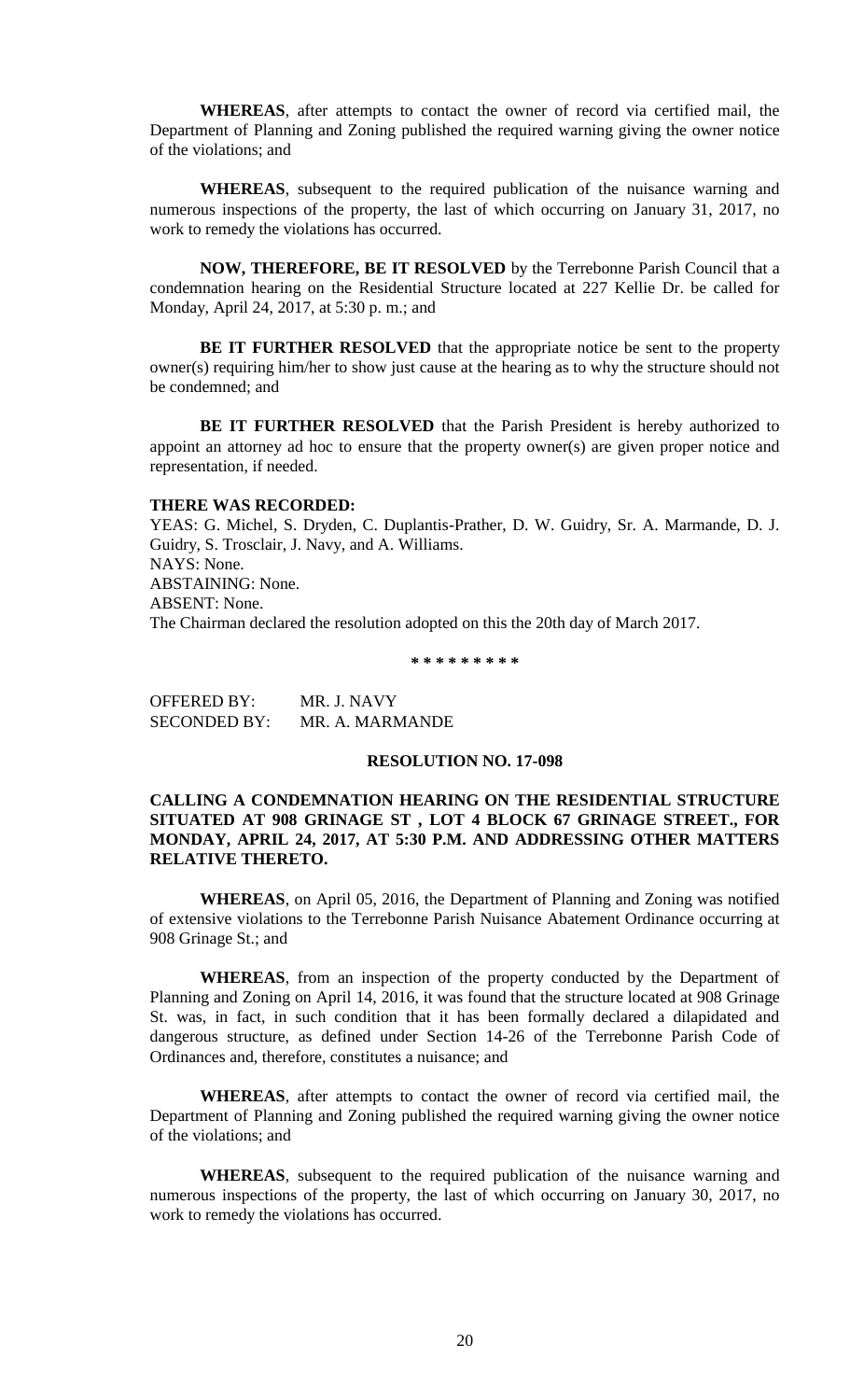**NOW, THEREFORE, BE IT RESOLVED** by the Terrebonne Parish Council that a condemnation hearing on the Residential Structure located at 908 GRINAGE ST be called for Monday, April 24, 2017, at 5:30 p. m.; and

**BE IT FURTHER RESOLVED** that the appropriate notice be sent to the property owner(s) requiring him/her to show just cause at the hearing as to why the structure should not be condemned; and

**BE IT FURTHER RESOLVED** that the Parish President is hereby authorized to appoint an attorney ad hoc to ensure that the property owner(s) are given proper notice and representation, if needed.

#### **THERE WAS RECORDED:**

YEAS: G. Michel, S. Dryden, C. Duplantis-Prather, D. W. Guidry, Sr. A. Marmande, D. J. Guidry, S. Trosclair, J. Navy, and A. Williams. NAYS: None. ABSTAINING: None. ABSENT: None. The Chairman declared the resolution adopted on this the 20th day of March 2017.

**\* \* \* \* \* \* \* \* \***

| <b>OFFERED BY:</b>  | MR. A. MARMANDE |
|---------------------|-----------------|
| <b>SECONDED BY:</b> | MR. S. DRYDEN   |

#### **RESOLUTION NO. 17-099**

#### **CALLING A CONDEMNATION HEARING ON THE RESIDENTIAL MOBILE HOME SITUATED AT 208 ASHLAND DR , LOT 19 BLOCK 7 ASHLAND PLANTATION SOUTH SUBD, FOR MONDAY, APRIL 24, 2017, AT 5:30 P.M. AND ADDRESSING OTHER MATTERS RELATIVE THERETO.**

**WHEREAS**, on July 22, 2016, the Department of Planning and Zoning was notified of extensive violations to the Terrebonne Parish Nuisance Abatement Ordinance occurring at 208 Ashland Dr.; and

**WHEREAS**, from an inspection of the property conducted by the Department of Planning and Zoning on August 01, 2016, it was found that the structure located at 208 Ashland Dr. was, in fact, in such condition that it has been formally declared a dilapidated and dangerous structure, as defined under Section 14-26 of the Terrebonne Parish Code of Ordinances and, therefore, constitutes a nuisance; and

**WHEREAS**, after attempts to contact the owner of record via certified mail, the Department of Planning and Zoning published the required warning giving the owner notice of the violations; and

**WHEREAS**, subsequent to the required publication of the nuisance warning and numerous inspections of the property, the last of which occurring on January 30, 2017, no work to remedy the violations has occurred.

**NOW, THEREFORE, BE IT RESOLVED** by the Terrebonne Parish Council that a condemnation hearing on the Residential Mobile Home located at 208 ASHLAND DR be called for Monday, April 24, 2017, at 5:30 p. m.; and

**BE IT FURTHER RESOLVED** that the appropriate notice be sent to the property owner(s) requiring him/her to show just cause at the hearing as to why the structure should not be condemned; and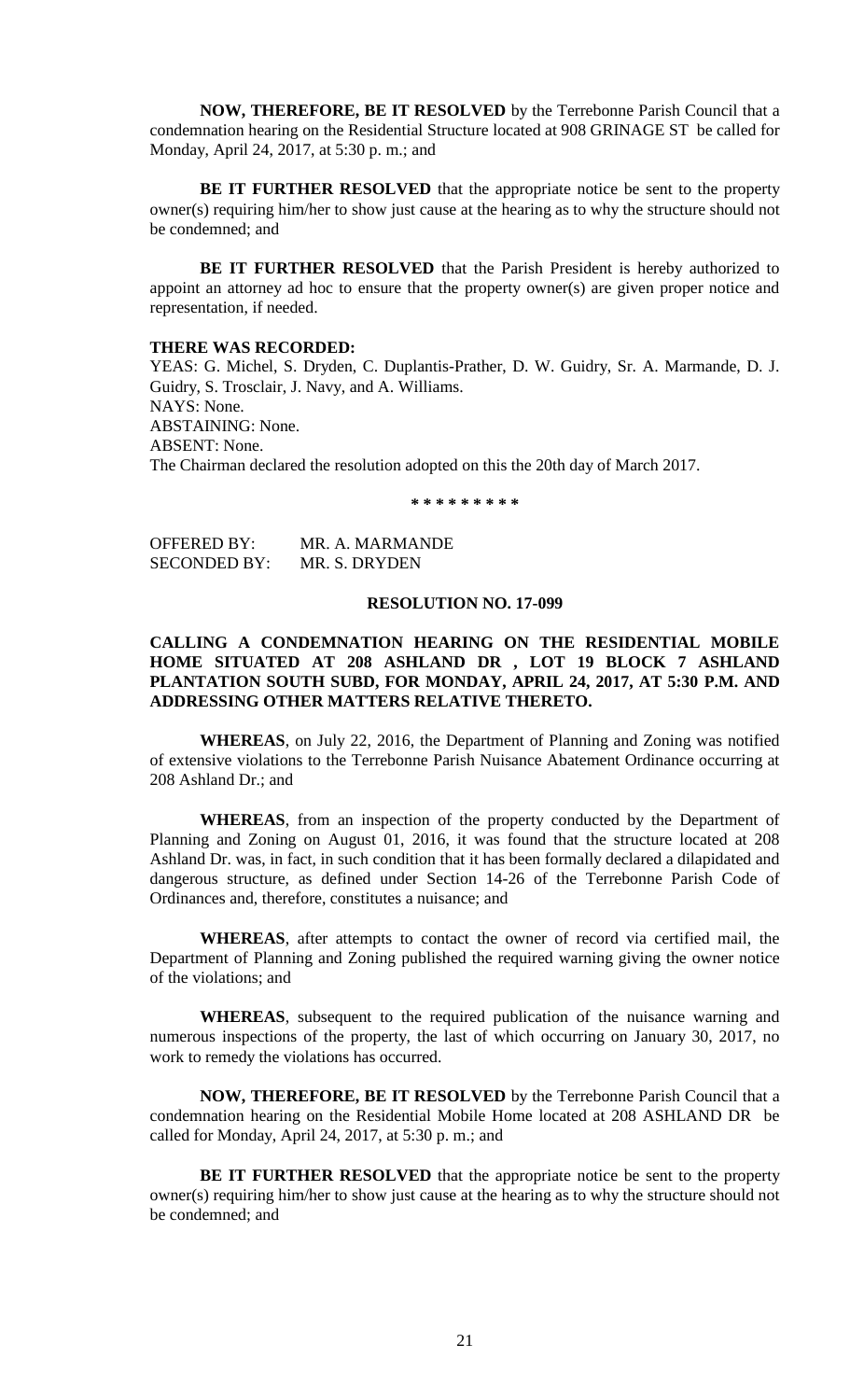**BE IT FURTHER RESOLVED** that the Parish President is hereby authorized to appoint an attorney ad hoc to ensure that the property owner(s) are given proper notice and representation, if needed.

#### **THERE WAS RECORDED:**

YEAS: G. Michel, S. Dryden, C. Duplantis-Prather, D. W. Guidry, Sr. A. Marmande, D. J. Guidry, S. Trosclair, J. Navy, and A. Williams. NAYS: None. ABSTAINING: None. ABSENT: None. The Chairman declared the resolution adopted on this the 20th day of March 2017.

**\* \* \* \* \* \* \* \* \***

OFFERED BY: MR. D. J. GUIDRY SECONDED BY: MR. S. DRYDEN

#### **RESOLUTION NO. 17-100**

**CALLING A CONDEMNATION HEARING ON THE RESIDENTIAL ACCESSORY STRUCTURE SITUATED AT 723 A BAYOU BLUE RD , TRACT 124FT FRONT ON SOUTH SIDE OF LA HWY. 316 BY DEPTH OF SURVEY IN SECTION 31, T17S-R18E, FOR MONDAY, APRIL 24, 2017, AT 5:30 P.M. AND ADDRESSING OTHER MATTERS RELATIVE THERETO.**

**WHEREAS**, on April 28, 2016, the Department of Planning and Zoning was notified of extensive violations to the Terrebonne Parish Nuisance Abatement Ordinance occurring at 723 A Bayou Blue Rd.; and

**WHEREAS**, from an inspection of the property conducted by the Department of Planning and Zoning on May 10, 2016, it was found that the structure located at 723 A Bayou Blue Rd. was, in fact, in such condition that it has been formally declared a dilapidated and dangerous structure, as defined under Section 14-26 of the Terrebonne Parish Code of Ordinances and, therefore, constitutes a nuisance; and

**WHEREAS**, the owner of record has been issued the required warning via certified mail by the Department of Planning and Zoning, of the violations occurring on the property; and

**WHEREAS**, subsequent to the required publication of the nuisance warning and numerous inspections of the property, the last of which occurring on January 30, 2017, no work to remedy the violations has occurred.

**NOW, THEREFORE, BE IT RESOLVED** by the Terrebonne Parish Council that a condemnation hearing on the Residential Accessory Structure located at 723 A BAYOU BLUE RD be called for Monday, April 24, 2017, at 5:30 p. m.; and

**BE IT FURTHER RESOLVED** that the appropriate notice be sent to the property owner(s) requiring him/her to show just cause at the hearing as to why the structure should not be condemned; and

**BE IT FURTHER RESOLVED** that the Parish President is hereby authorized to appoint an attorney ad hoc to ensure that the property owner(s) are given proper notice and representation, if needed.

#### **THERE WAS RECORDED:**

YEAS: G. Michel, S. Dryden, C. Duplantis-Prather, D. W. Guidry, Sr. A. Marmande, D. J. Guidry, S. Trosclair, J. Navy, and A. Williams. NAYS: None. ABSTAINING: None.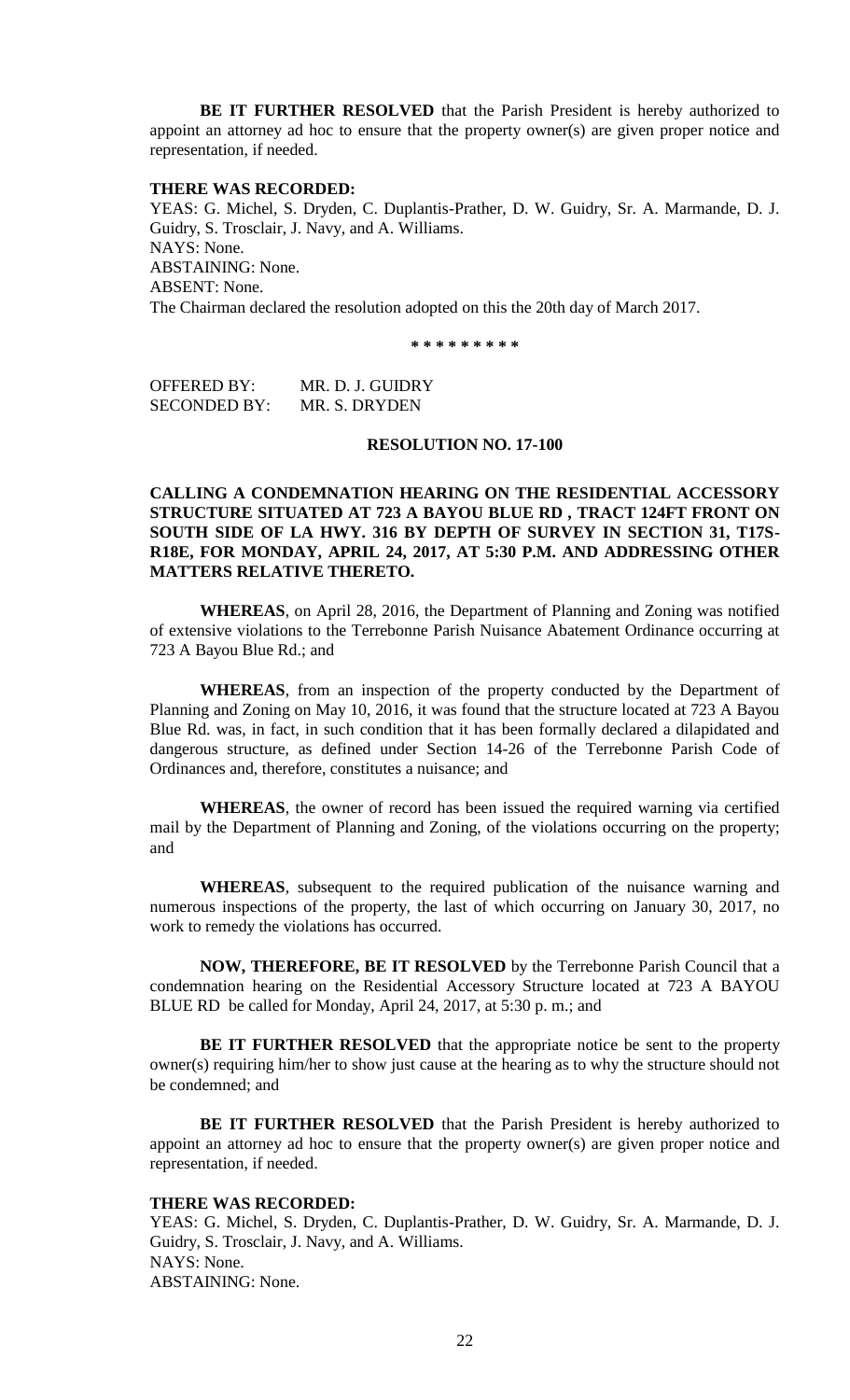ABSENT: None. The Chairman declared the resolution adopted on this the 20th day of March 2017.

**\* \* \* \* \* \* \* \* \***

OFFERED BY: MR. D. J. GUIDRY SECONDED BY: MR. S. DRYDEN

#### **RESOLUTION NO. 17-101**

**OBLIGATING THE NECESSARY FUNDING UNDER THE TERREBONNE PARISH PREDISASTER MITIGATION GRANT PROGRAM, PROJECT NO. PDM-06-LA-2014-002 TO COMPLETE THE STRUCTURE ELEVATION OF 204 LYNN STREET, CHAUVIN, LA 70344.**

**WHEREAS,** the Terrebonne Parish Consolidated Government has been formally notified by FEMA that the Pre-disaster Mitigation (PDM) Grant Program, Project No. PDM-06-LA-2014-002, can proceed with the mitigation of the following property:

> Address: **204 Lynn Street Chauvin, LA 70344**

Owned by: **Sheri Loyd**

**WHEREAS,** under the administrative guidance of Solutient, the required "elevation packet" has been prepared and executed for the property owner recommending elevation through the Hazard Mitigation Assistance PDM program.

**NOW, THEREFORE, BE IT RESOLVED**, by the Terrebonne Parish Council that the necessary funding under the Terrebonne Parish Pre-disaster Mitigation Grant Program, Project No. PDM-06-LA-2014-002 is hereby obligated to mitigate the property above.

#### **THERE WAS RECORDED:**

YEAS: G. Michel, S. Dryden, C. Duplantis-Prather, D. W. Guidry, Sr. A. Marmande, D. J. Guidry, S. Trosclair, J. Navy, and A. Williams. NAYS: None. ABSTAINING: None. ABSENT: None. The Chairman declared the resolution adopted on this the 20th day of March 2017.

**\* \* \* \* \* \* \* \* \***

OFFERED BY: MR. A. MARMANDE SECONDED BY: MR. S. DRYDEN

#### **RESOLUTION NO. 17-102**

#### **OBLIGATING THE NECESSARY FUNDING UNDER THE TERREBONNE PARISH FLOOD HAZARD MITIGATION GRANT PROGRAM/HURRICANE GUSTAV, PROJECT NO 1786-109-0003 TO COMPLETE THE STRUCTURE ELEVATION OF 5205 GRAND CAILLOU ROAD, HOUMA, LA 70363.**

**WHEREAS,** the Terrebonne Parish Consolidated Government has been formally notified by FEMA that the Hurricane Gustav Flood Hazard Mitigation Grant Program (HMGP), Project No. 1786-109-0003, can proceed with the mitigation of the following property:

> Address: **5205 Grand Caillou Road Houma, LA 70363**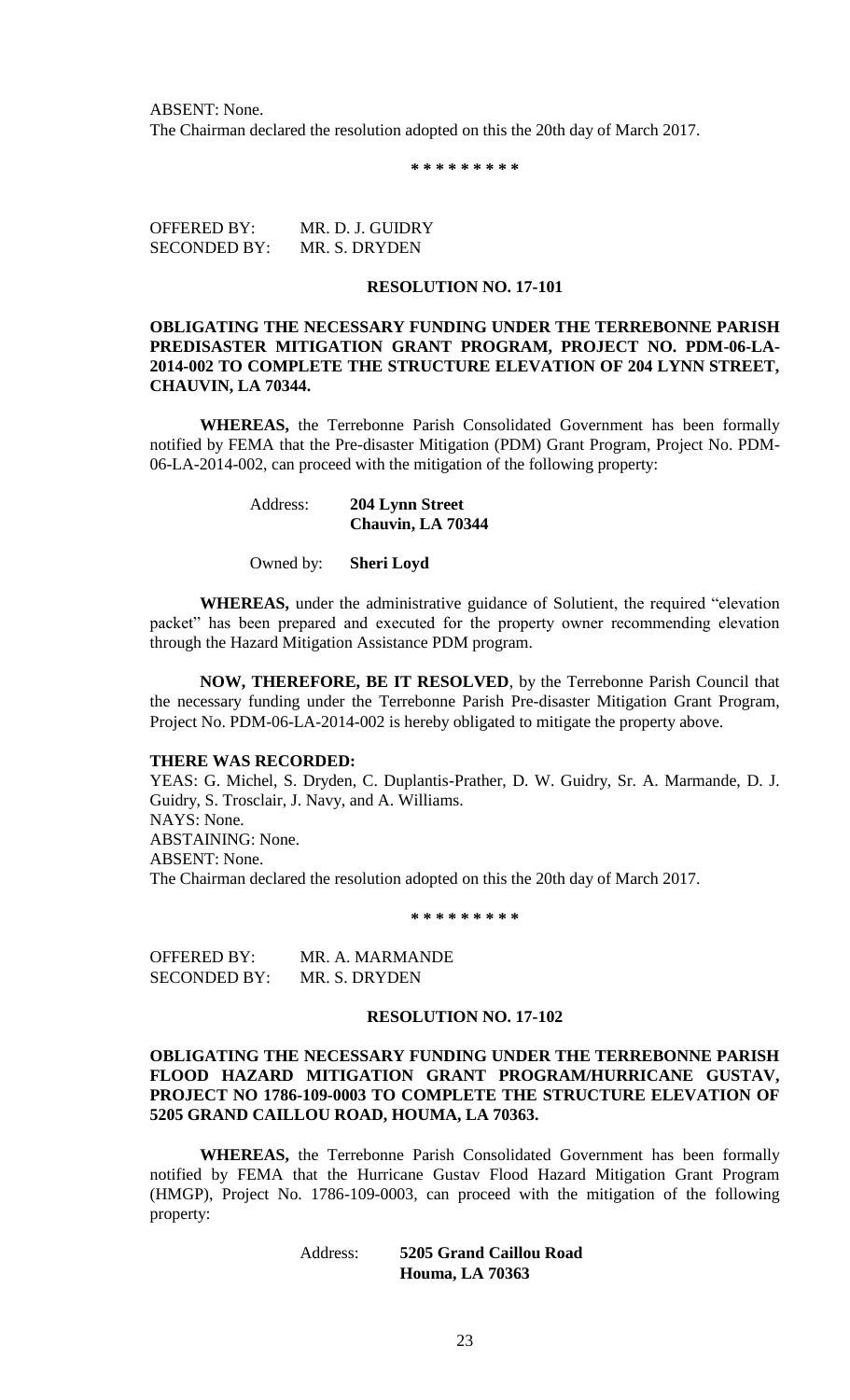#### Owned by: **Eiffel and Susie Levron;**

**WHEREAS,** under the administrative guidance of Solutient, the required "elevation packet" has been prepared and executed for the property owner recommending elevation through the HMGP program.

**NOW, THEREFORE, BE IT RESOLVED,** by the Terrebonne Parish Council that the necessary funding under the Terrebonne Parish Flood Hazard Mitigation Grant Program/Hurricane Gustav, Project No. 1786-109-0003 be hereby obligated to mitigate the property above.

#### **THERE WAS RECORDED:**

YEAS: S. Dryden, C. Duplantis-Prather, D. W. Guidry, Sr. A. Marmande, D. J. Guidry, S. Trosclair, J. Navy, and A. Williams. NAYS: None. ABSTAINING: None. ABSENT: G. Michel. The Chairman declared the resolution adopted on this the 20th day of March 2017.

**\* \* \* \* \* \* \* \* \***

| <b>OFFERED BY:</b>  | MS. A. WILLIAMS |
|---------------------|-----------------|
| <b>SECONDED BY:</b> | MR. A. MARMANDE |

#### **RESOLUTION NO. 17-103**

**AUTHORIZING THE PARISH PRESIDENT TO FILE APPLICATIONS FOR FUNDING FROM FEDERAL AND STATE GOVERNMENT AGENCIES, PHILANTHROPIC AND NONPROFIT ORGANIZATIONS, AND PRIVATE GRANTS AND PUBLIC PRIVATE PARTNERSHIPS RELATED TO HAZARD MITIGATION AND COASTAL RESTORATION OR PROTECTION THROUGH ANY MEANS FOR GRANTS THROUGH DECEMBER 31, 2017**

**WHEREAS,** Terrebonne Parish has undertaken efforts to reduce the risk to the parish from natural and manmade disasters; and

**WHEREAS,** those efforts have often been funded through grants from outside entities; and

**WHEREAS,** the Parish remains at risk of economic, social and physical disruptions from storms and disasters that may be lessened through proactive and reactive actions; and

**WHEREAS,** funding is available from time to time from federal and state government agencies, philanthropic and nonprofit organizations, and private grants and public private partnerships for these purposes; and

**WHEREAS,** the grant funds cannot be accessed without an application process; and

**WHEREAS,** the Parish Council will have the opportunity to approve or reject any expenditures for grant required nonfederal shares prior to any commitment to accept funding;

**NOW THEREFORE BE IT RESOLVED,** by the Terrebonne Parish Council (Community Development and Planning Committee) on behalf of the Terrebonne Parish Consolidated Government, that the Parish president is authorized through December 31, 2017 to submit and execute grant applications on behalf of the Terrebonne Parish Consolidated Government to aid in the financing of risk mitigation and coastal restoration and preservation efforts.

#### **THERE WAS RECORDED:**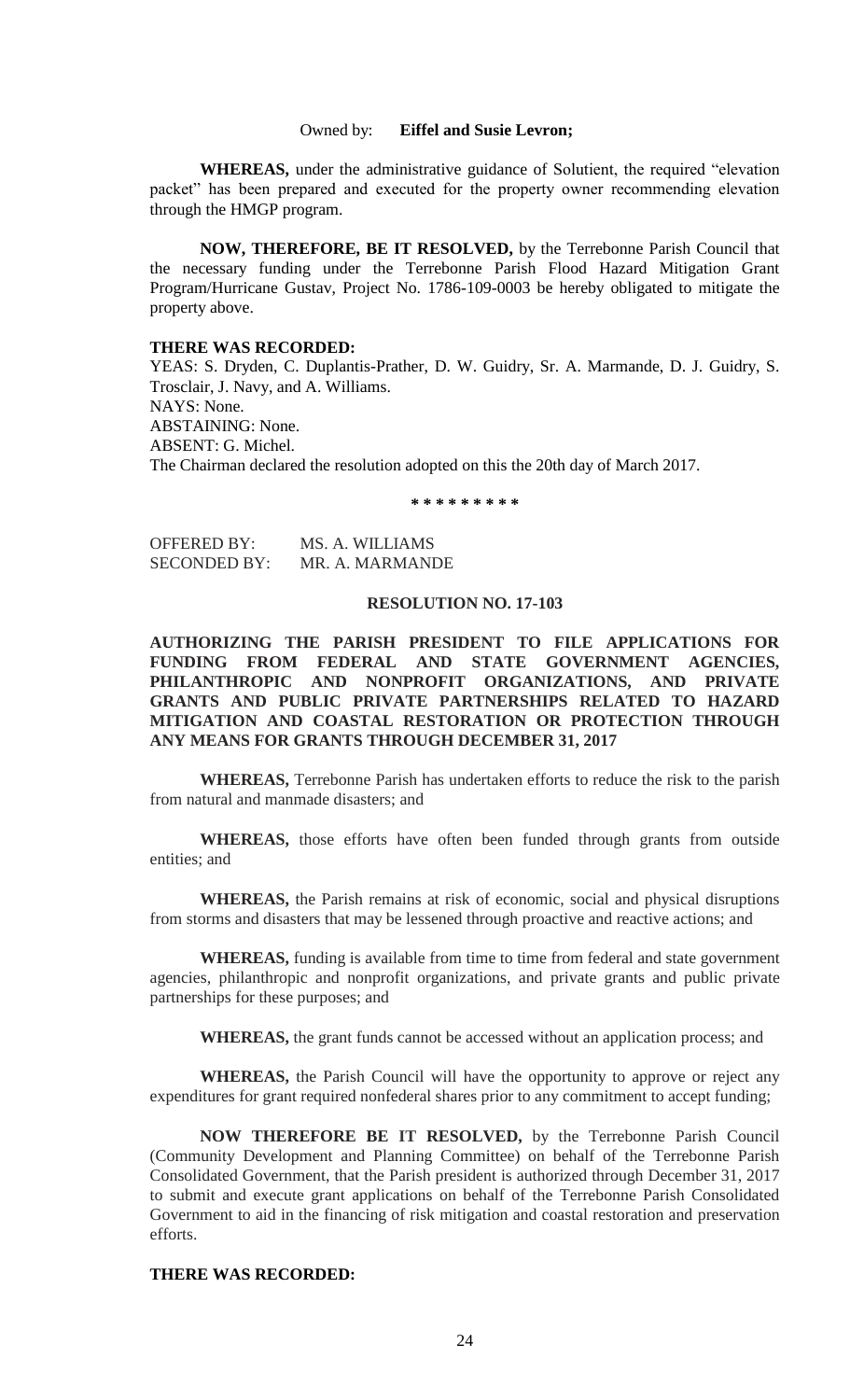YEAS: S. Dryden, C. Duplantis-Prather, D. W. Guidry, Sr. A. Marmande, D. J. Guidry, S. Trosclair, J. Navy, and A. Williams. NAYS: None. ABSTAINING: None. ABSENT: G. Michel. The Chairman declared the resolution adopted on this the 20th day of March 2017.

#### **\* \* \* \* \* \* \* \* \***

OFFERED BY: MS. C. DUPLANTIS-PRATHER SECONDED BY: MR. D. W. GUIDRY, SR.

#### **RESOLUTION NO. 17-104**

CORRECTING RESOLUTION 17-016, AUTHORIZING THE PARISH PRESIDENT TO ENTER INTO THE APPROPRIATE AGREEMENT WITH THE STATE OF LOUISIANA OFFICE OF COMMUNITY DEVELOPMENT TO RECEIVE ADDITIONAL FUNDS FROM THE HURRICANE ISAAC LMI COST SHARE PROGRAM FUNDED BY THE U.S. DEPARTMENT OF HOUSING AND URBAN DEVELOPMENT COMMUNITY DEVELOPMENT BLOCK GRANTS.

**WHEREAS**, by letter dated December 1, 2016, from the State of Louisiana Office of Community Development Disaster Recovery Unit and the Louisiana Housing Corporation, the Terrebonne Parish Consolidated Government has been formally notified that its application for additional federal Isaac Disaster Recovery funding has been approved in the amount of \$298,152.86 for the Hazard Mitigation Grant Program (HMGP) and Hazard Mitigation Assistance (HMA) Cost Share for Low- to Moderate-Income (LMI) Households program; and

**WHEREAS,** the approved funding provides through Amendment #4 additional funds for the nonfederal share of at least the 10% or 25% for the elevation of flood damaged structures in the Parish also funded by FEMA HMGP or HMA programs to assist low to moderate income applicants and;

#### **WHEREAS,** the

#### **TOTAL PROJECT AWARD IS NOW: \$598,152.86**

**NOW, THEREFORE, BE IT RESOLVED** by the Terrebonne Parish Council that the Parish President be hereby authorized to enter into the appropriate agreement with the State of Louisiana Office of Community Development (OCD DRU) to the additional funding for the Hazard Mitigation Assistance Cost Share for LMI Households program.

#### **THERE WAS RECORDED:**

YEAS: S. Dryden, C. Duplantis-Prather, D. W. Guidry, Sr. A. Marmande, D. J. Guidry, S. Trosclair, J. Navy, and A. Williams. NAYS: None. ABSTAINING: None. ABSENT: G. Michel. The Chairman declared the resolution adopted on this the 20th day of March 2017.

**\* \* \* \* \* \* \* \* \***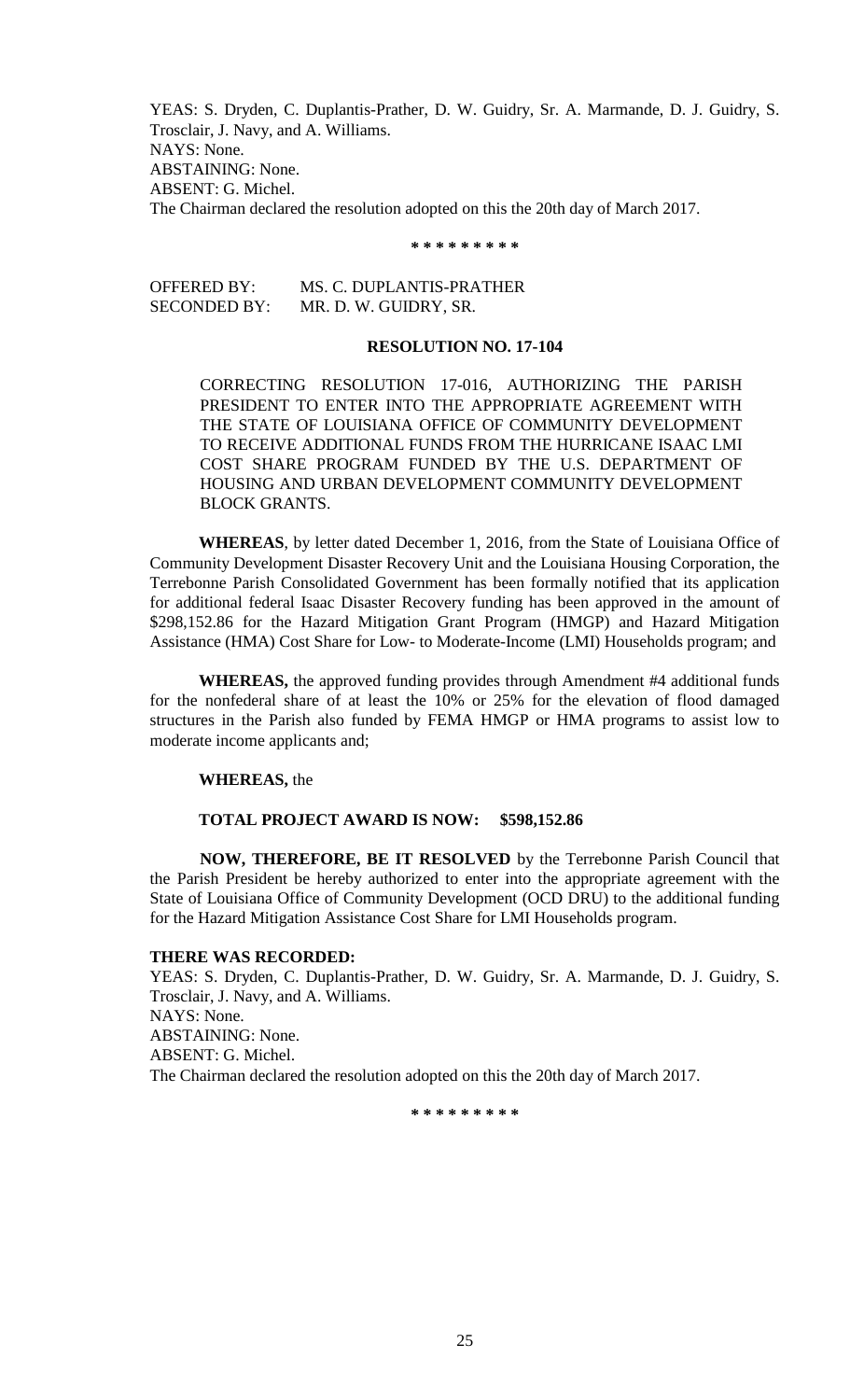#### **RESOLUTION NO. 17-105**

#### **SUPPORTING AN APPLICATION TO THE USDA AGRICULTURAL MARKETING SERVICE, FARMERS MARKET PROMOTION PROGRAM FOR A TERREBONNE SEAFOOD AND FARMERS' MARKET**

**WHEREAS,** the Terrebonne Parish Council has been made aware of available funds through the USDA Agricultural Marketing Service, Farmers Market Promotion Program, and the Terrebonne Economic Development Authority (TEDA) seeks to apply for funding to establish a Terrebonne Seafood and Farmers' Market in Terrebonne Parish.

**WHEREAS**, applications are currently being received by USDA until March 27, 2017, and TEDA will be submitting its application.

**WHEREAS**, the Council has been informed of the application and is in support of TEDA's proposal. The project requests funding to establish a seafood market and festival to bring awareness of our local seafood and farm products, and

**WHEREAS, t**he proposed seafood market and festival will be an important driver in Direct-to-Consumer access to local food products in Terrebonne Parish, which is coastally situated in southern Louisiana. The goal of this project is to increase domestic consumption and access to regionally produced seafood and agricultural markets. This project expands market opportunities to farming, aquaculture and marine fishery operations thus contributing to the overall economic health of the region, and

**WHEREAS,** the Terrebonne Parish Council fully supports the efforts of TEDA as they seek external funding to establish a seafood market and festival and to increase Direct-to-Consumer sales in accordance with the Farmer-to-Consumer Direct Marketing Act of 1976, as amended (7 U.S.C. 3005).

**NOW THEREFORE, BE IT RESOLVED**, by the Terrebonne Parish Council (Community Development and Planning Committee), on behalf of the Parish President and Terrebonne Parish Consolidated Government, that TEDA is hereby authorized to support a grant application with USDA, Agricultural Marketing Service, Farmers Market Promotion Program for a Seafood Market/Festival in Houma-Terrebonne**.**

#### **THERE WAS RECORDED:**

YEAS: S. Dryden, C. Duplantis-Prather, D. W. Guidry, Sr. A. Marmande, D. J. Guidry, S. Trosclair, J. Navy, and A. Williams. NAYS: None. ABSTAINING: None. ABSENT: G. Michel. The Chairman declared the resolution adopted on this the 20th day of March 2017.

**\* \* \* \* \* \* \* \* \***

Mr. J. Navy moved, seconded by Mr. A. Marmande, "THAT, there being no further business to come before the Community Development & Planning Committee, the meeting be adjourned."

The Chairman called for the vote on the motion offered by Mr. J. Navy. **THERE WAS RECORDED:** YEAS: S. Dryden, C. Duplantis-Prather, D. W. Guidry, Sr., A. Marmande, D. J. Guidry, S. Trosclair, J. Navy and A. Williams. NAYS: None. ABSENT: G. Michel.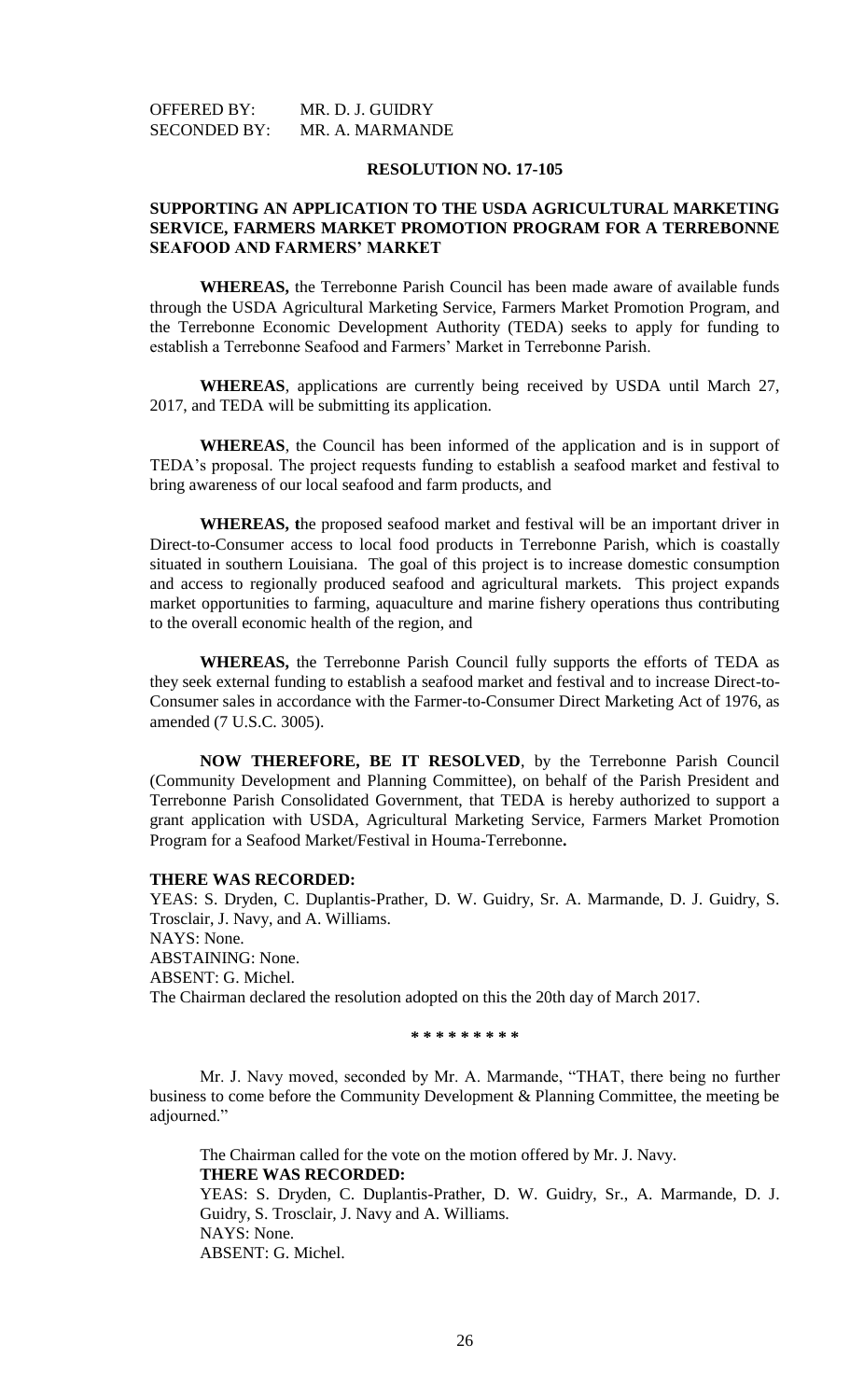The Chairman declared the motion adopted and the meeting was adjourned at 5:50 p.

m.

### Steve Trosclair, Chairman

Tammy E. Triggs, Minute Clerk

Mr. S. Trosclair moved, seconded by Mr. S. Dryden, "THAT the Council accept and ratify the minutes of the Community Development and Planning meeting held on 03/20/17."

The Chairman called for a vote on the motion offered by Mr. S. Trosclair. **THERE WAS RECORDED:** YEAS: G. Michel, S. Dryden, C. Duplantis-Prather, D. W. Guidry, Sr., A. Marmande, D. J. Guidry, S. Trosclair, and A. Williams. NAYS: None. ABSENT: J. Navy. The Chairman declared the motion adopted.

The Chairman called for a report on the Budget and Finance Committee meeting held on 03/20/17, whereupon the Committee Chairwoman, noting ratification of minutes and calling public hearings on April 12, 2017 at 6:30 p.m., rendered the following:

#### **BUDGET & FINANCE COMMITTEE**

#### **MARCH 20, 2017**

The Chairwoman, Arlanda Williams, called the Budget & Finance Committee meeting to order at 5:51 p. m. in the Terrebonne Parish Council Meeting Room with an Invocation offered by Committee member J. Navy and the Pledge of Allegiance led by Committee member S. Trosclair. Upon roll call, Committee Members recorded as present were: G. Michel, S. Dryden, C. Duplantis-Prather, D. W. Guidry, Sr., A, Marmande, D. J. Guidry, S. Trosclair, J. Navy and A. Williams. A quorum was declared present.

Mr. D. J. Guidry moved, seconded by Mr. S. Trosclair, "THAT, the Budget & Finance Committee approve the co-sponsorship for the Keep Terrebonne Beautiful's Bayou Cleanup on Saturday, March 25, 2017."

The Chairwoman called for the vote on the motion offered by Mr. D. J. Guidry. **THERE WAS RECORDED:**

YEAS: G. Michel, S. Dryden, C. Duplantis-Prather, D. W. Guidry, Sr., A. Marmande, D. J. Guidry, S. Trosclair, J. Navy and A. Williams.

NAYS: None.

ABSENT: None.

The Chairwoman declared the motion adopted.

Ms. C. Duplantis-Prather moved, seconded by Mr. G. Michel, "THAT, the Budget & Finance Committee approve the co-sponsorship for the Louisiana Office of Community Development's LA SAFE (Louisiana's Strategic Adaptations for Future Environments) on March 28, 2017 at the Civic Center."

The Chairwoman called for the vote on the motion offered by Ms. C. Duplantis-Prather.

#### **THERE WAS RECORDED:**

YEAS: G. Michel, S. Dryden, C. Duplantis-Prather, D. W. Guidry, Sr., A. Marmande, D. J. Guidry, S. Trosclair, J. Navy and A. Williams. NAYS: None. ABSENT: None. The Chairwoman declared the motion adopted.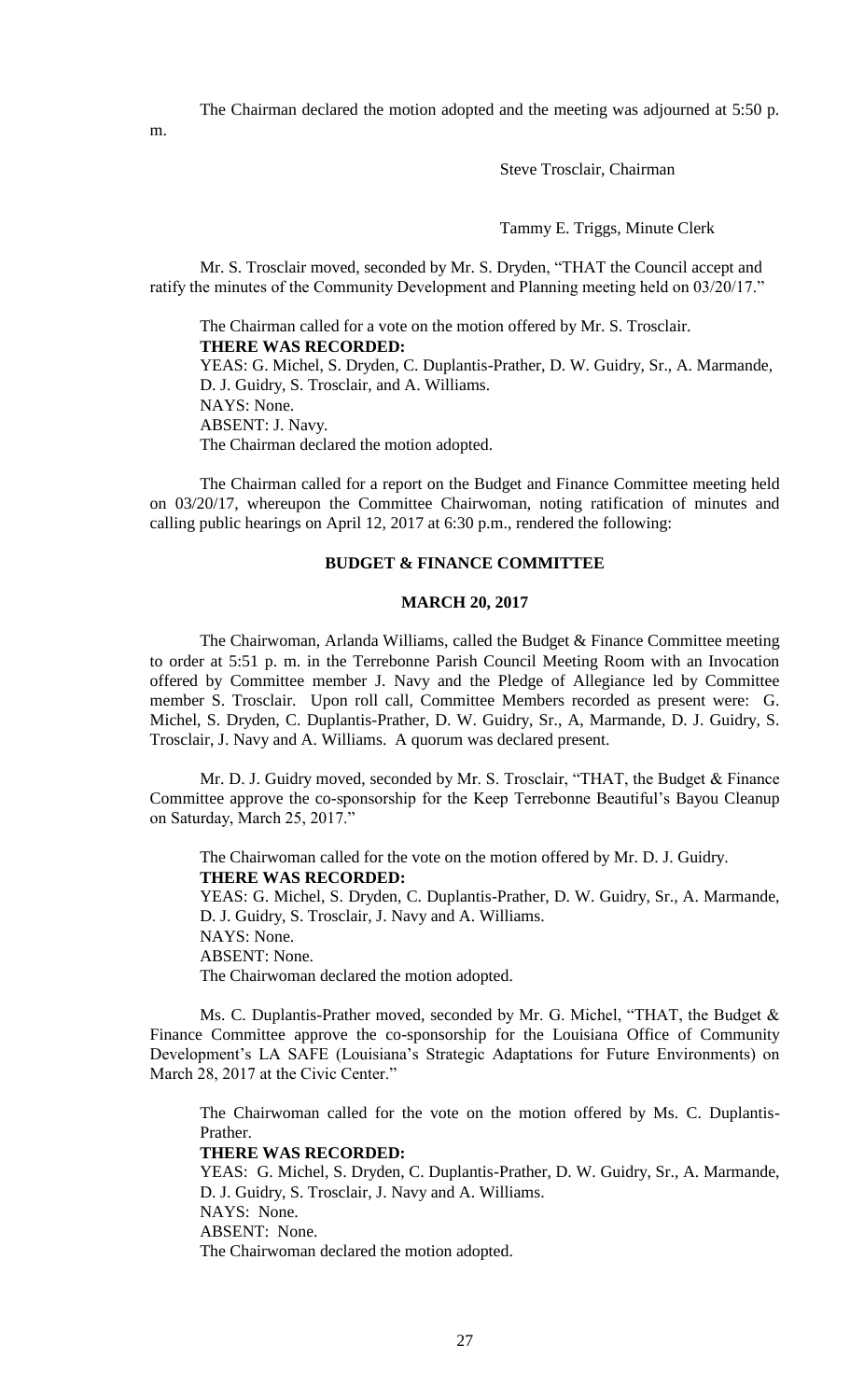Mr. G. Michel moved, seconded by Ms. C. Duplantis-Prather, "THAT, the Budget & Finance Committee approve the waiver of fees request from Vandebilt Catholic High for the use of the Houma-Terrebonne Civic Center for the graduation ceremony on May 20, 2017."

The Chairwoman called for the vote on the motion offered by Mr. G. Michel. **THERE WAS RECORDED:** YEAS: G. Michel, S. Dryden, C. Duplantis-Prather, D. W. Guidry, Sr., A. Marmande, D. J. Guidry, S. Trosclair, J. Navy and A. Williams. NAYS: None. ABSENT: None. The Chairwoman declared the motion adopted.

OFFERED BY: MR. S. TROSCLAIR SECONDED BY: MR. D. W. GUIDRY, SR.

#### **RESOLUTION NO. 17-106**

**WHEREAS,** on February 24, 2017 bids were received by the Terrebonne Parish Consolidated Government for Bid No. 16-RFB-GEN-66 (Re-Bid) for the purchase and installation of New/Unused Seals and Baskets for Unit 16 Air Pre-heater for the Electric Generation Division of the Utilities Department, and

**WHEREAS**, after careful by review the Purchasing Division, Cyr Leboeuf, Electric Generation Superintendent and Ernest Brown, Associate Utilities Director it has been determined that the bid submitted by Plant-N-Power is the lowest qualified bid in the amount of Two Hundred, Ten Thousand Dollars (\$210,000.00), and

**WHEREAS,** Parish Administration concurs with the recommendation to award the bid of Plant-N-Power for Bid 16-RFB-GEN-66 Purchase and Installation of New/Unused Seals and Baskets for Unit 16 Air Pre-heater as per attached documents, and

**NOW, THEREFORE BE IT RESOLVED** by Terrebonne Parish Council (Budget and Finance Committee), on behalf of the Terrebonne Parish Consolidated Government, that the recommendation of the Parish Administration be approved for the purchase of seals and baskets for unit 16, as per attached documents.

#### **THERE WAS RECORDED:**

YEAS: G. Michel, S. Dryden, C. Duplantis-Prather, D. W. Guidry, Sr., A. Marmande, D. J. Guidry, S. Trosclair, J. Navy, and A. Williams. NAYS: None. ABSTAINING: None. ABSENT: None. The Chairwoman declared the resolution adopted on this the 20th day of March 2017.

\* \* \* \* \* \* \* \* \*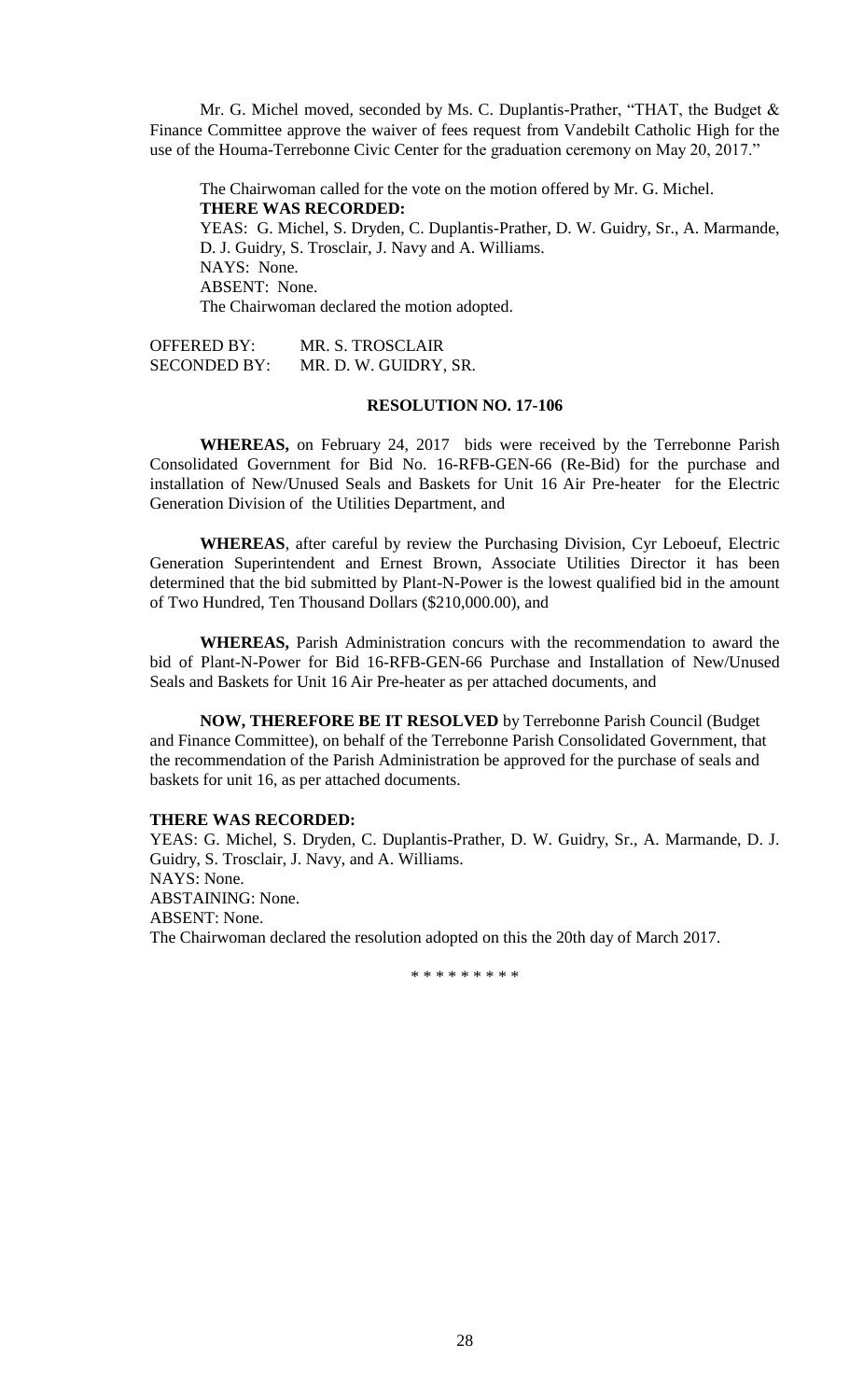#### **RESOLUTION NO. 17-107**

#### **AUTHORIZING THE PARISH PRESIDENT, GORDON E. DOVE, TO ENTER INTO AN AGREEMENT WITH START CORPORATION TO PARTIALLY FUND THE SERVICES AND OPERATIONS OF THE VETERANS SHELTER TO BE PROVIDED AND STAFFED BY START CORPORATION IN THE AMOUNT OF \$15,000.**

**WHEREAS**, Article VII, Section 14 of the Louisiana Constitution authorizes the use of public funds and property "for programs of social welfare for the aid and support of the needy"; and

**WHEREAS**, the Attorney General for the State of Louisiana has determined that the mentally handicapped and developmentally disabled qualify as needy within the meaning of Article VII, Section 14 of the Louisiana Constitution; and

**WHEREA**S, Article VII, Section 14 of the Louisiana Constitution further provides that "[F]or a public purpose, the state and its political subdivisions or political corporations may engage in cooperative endeavors with each other, with the United States or its agencies, or with any public or private association, corporation or individual"; and,

**WHEREAS,** START Corporation will be providing a shelter facility to qualifying low-income veterans in Terrebonne Parish, and

**WHEREAS**, TPCG believes that partially funding the services of START Corporation will serve a public purpose and is not gratuitous in light of the benefit provided.

**NOW, THEREFORE BE IT RESOLVED** by the Terrebonne Parish Council (Budget and Finance Committee), on behalf of the Terrebonne Parish Consolidated Government, hereby authorizes Gordon E. Dove, Parish President to enter into a Cooperative Endeavor Agreement pending Legal review with START Corporation for an amount not to exceed \$15,000.

#### **THERE WAS RECORDED:**

YEAS: G. Michel, S. Dryden, C. Duplantis-Prather, D. W. Guidry, Sr., A. Marmande, D. J. Guidry, S. Trosclair, J. Navy, and A. Williams. NAYS: None. ABSTAINING: None. ABSENT: None. The Chairwoman declared the resolution adopted on this the 20th day of March 2017.

\* \* \* \* \* \* \* \* \*

Mr. S. Trosclair moved, seconded by Mr. A. Marmande, "THAT, the Budget & Finance Committee introduce an ordinance to declare as surplus tax property adjudicated to the Terrebonne Parish Consolidated Government (2.5% interest) and to acquire authorization to dispose of said property in accordance with LA R.S. 47:2196 and call a public hearing on April 12, 2017 at 6:30 p.m."

The Chairwoman called for the vote on the motion offered by Mr. S. Trosclair. **THERE WAS RECORDED:** YEAS: G. Michel, S. Dryden, C. Duplantis-Prather, D. W. Guidry, Sr., A. Marmande, D. J. Guidry, S. Trosclair, J. Navy and A. Williams. NAYS: None. ABSENT: None. The Chairwoman declared the motion adopted.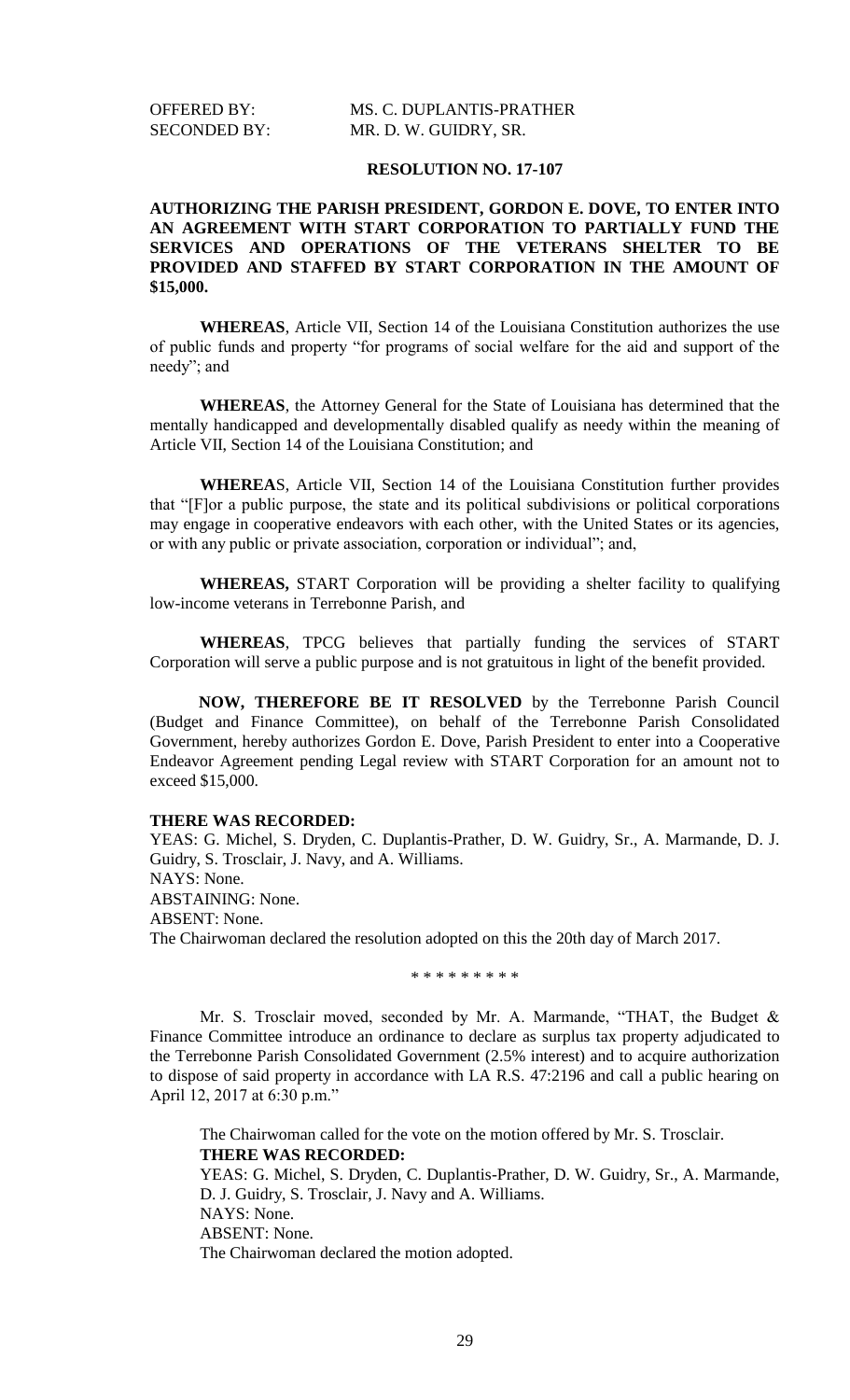| OFFERED BY:         | MR. G. MICHEL           |
|---------------------|-------------------------|
| <b>SECONDED BY:</b> | <b>MR. S. TROSCLAIR</b> |

#### **RESOLUTION NO. 17-108**

**WHEREAS**, the Terrebonne Parish Consolidated Government desires to lease the Civic Center premises to non-profit organizations for charitable gaming events, and

**WHEREAS**, Louisiana State charitable gaming laws require the completion of a charitable gaming license application in order to be designated as a Commercial Lessor, and

**WHEREAS**, the said application requires information on Board of Directors and Stakeholders which does not apply to Terrebonne Parish Consolidated Government, and

**WHEREAS**, the Terrebonne Parish Consolidated Government and the Terrebonne Parish Council designates Civic Center personnel to complete the application and renew their current Commercial Lessor status, and

**WHEREAS**, Resolution No. 16-385 authorized Civic Center personnel to execute the State's Charitable Gaming application for the period of July 1, 2016 to June 30, 2017, and

**WHEREAS**, within the period listed above, we have had one charitable gaming event take place, with a second one booked for April 2017, and

**WHEREAS**, this resolution will authorize the Civic Center to renew their agreement with the State's Charitable Gaming Office for another year to lease the premises for said events, and

**NOW, THEREFORE BE IT RESOLVED** by the Terrebonne Parish Council (Budget & Finance Committee), on behalf of the Terrebonne Parish Consolidated Government, that the Civic Center Director is hereby authorized to renew the charitable gaming application for the Civic Center to remain a Commercial Lessor with the Louisiana State Charitable Gaming office for use of charitable gaming events scheduled between July 1, 2017 and June 30, 2018.

#### **THERE WAS RECORDED:**

YEAS: G. Michel, S. Dryden, C. Duplantis-Prather, D. W. Guidry, Sr., A. Marmande, D. J. Guidry, S. Trosclair, J. Navy, and A. Williams. NAYS: None. ABSTAINING: None. ABSENT: None. The Chairwoman declared the resolution adopted on this the 20th day of March 2017.

\* \* \* \* \* \* \* \* \*

Mr. S. Trosclair moved, seconded by Mr. J. Navy, "THAT, the Budget & Finance Committee introduce an ordinance to amend the 2017 Adopted Operating Budget of the Terrebonne Parish Consolidated Government for the following items and to provide for related matters:

- I. Generation Station Wind Hardening, \$88,400
- II. Public Safety Fund-Houma Police, \$2,027

and call a public hearing on said matter on April 12, 2017 at 6:30 p.m."

The Chairwoman called for the vote on the motion offered by Mr. S. Trosclair. **THERE WAS RECORDED:**

YEAS: G. Michel, S. Dryden, C. Duplantis-Prather, D. W. Guidry, Sr., A. Marmande, D. J. Guidry, S. Trosclair, J. Navy and A. Williams. NAYS: None.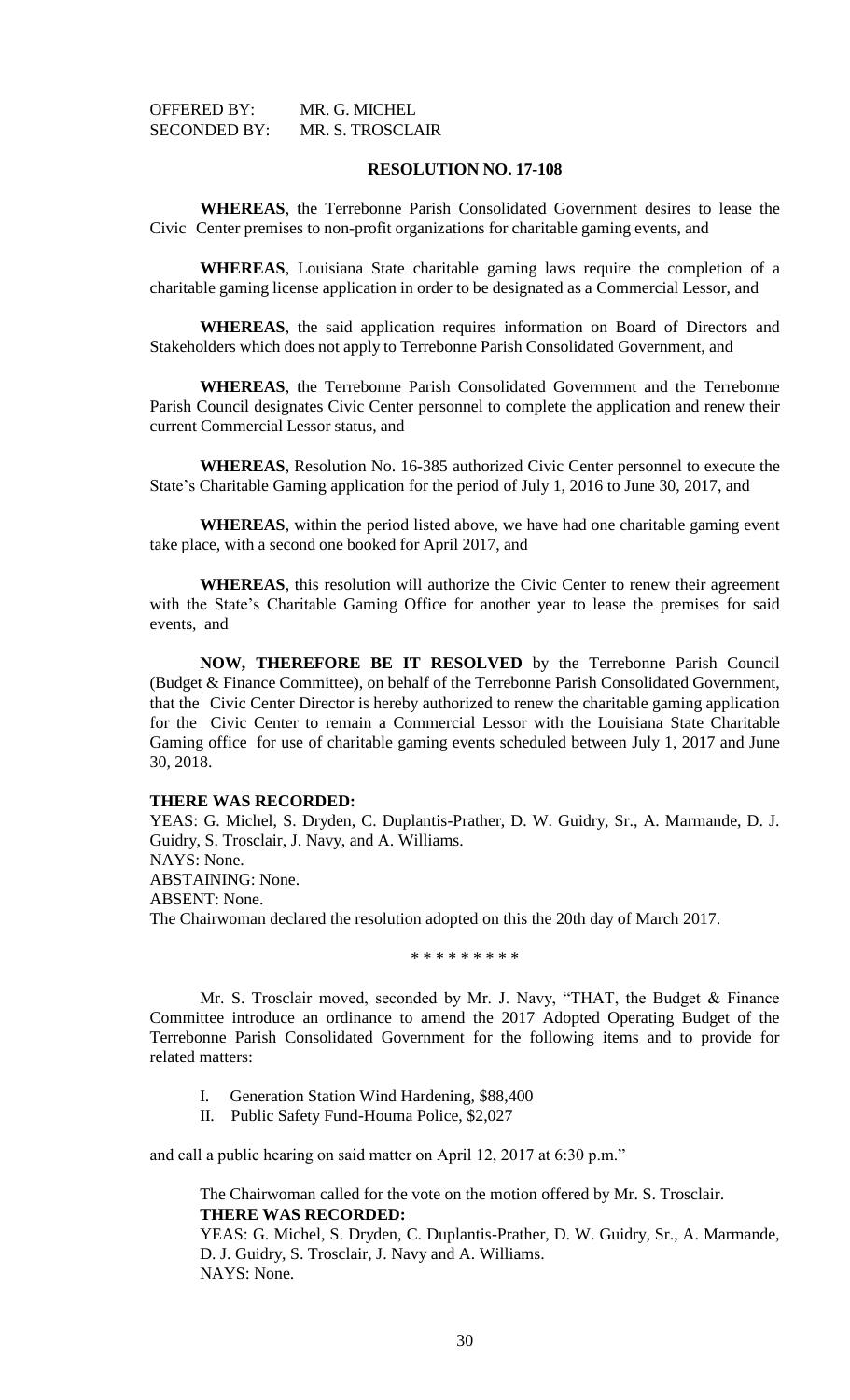ABSENT: None. The Chairwoman declared the motion adopted.

At this time in the proceedings, (5:55 p.m.), Committee Chairwoman A. Williams relinquished the chair to Committee Vice-Chairwoman C. Duplantis-Prather.

**RESOLUTION: AUTHORIZING THE PARISH PRESIDENT TO EXECUTE ON BEHALF OF THE TERREBONNE PARISH CONSOLIDATED GOVERNMENT A COOPERATIVE ENDEAVOR AGREEMENT BETWEEN THE TERREBONNE PARISH CONSOLIDATED GOVERNMENT AND THE SOUTH CENTRAL PLANNING AND DEVELOPMENT COMMISSION TO PROVIDE FOR BUILDING PLAN REVIEW AND INSPECTIONS, AND TO PROVIDE FOR RELATED MATTERS.** *\*(Resolution Adopted After Discussion)*

Committee member A. Williams explained and suggested that if an extension, (thirty days), of the aforementioned resolution is granted, this action would be beneficial for the parish and South Central Planning to continue negotiations pertaining to this matter and to ensure that a reasonable resolve be met for all parties involved.

Several Committee member suggested that negotiations continue pertaining to the aforementioned resolution so that a viable solution can be met that would benefit everyone; noting that this would help with the permitting process and the current fee structure.

Mr. Robbie Liner, a local contractor, explained that the aforementioned resolution affects him directly and stated that he would like for the current provisions to stay as they are. He stated that he supports South Central Planning and the services that they provide to Terrebonne Parish.

Mr. Rob Hamilton, Vice-President of the Southeastern Home Builders Association, stated that he supports the aforementioned resolution and explained that, in his opinion, the proposed resolution would decrease fees and benefit contractors and homeowners.

OFFERED BY: MS. A. WILLIAMS SECONDED BY: MR. G. MICHEL

#### **RESOLUTION NO. 17-109**

**AUTHORIZING THE PARISH PRESIDENT TO EXECUTE ON BEHALF OF THE TERREBONNE PARISH CONSOLIDATED GOVERNMENT A COOPERATIVE ENDEAVOR AGREEMENT BETWEEN THE TERREBONNE PARISH CONSOLIDATED GOVERNMENT AND THE SOUTH CENTRAL PLANNING AND DEVELOPMENT COMMISSION TO PROVIDE FOR BUILDING PLAN REVIEW AND INSPECTIONS, AND TO PROVIDE FOR RELATED MATTERS.**

**WHEREAS,** in order to comply with Act 12 of the 2005 Louisiana Legislature, First Extraordinary Session, regarding the implementation of the Louisiana State Uniform Construction Code, Terrebonne Parish Consolidated Government, on April 12, 2006, adopted the state building codes by virtue of Terrebonne Parish Council Ordinance 7102;

**WHEREAS,** Louisiana Revised Statute 40:1730.24 authorizes the Terrebonne Parish Consolidated Government to "establish agreements with other governmental entities of the state or certified third-party providers enforce the state uniform construction code in order to provide the services required" by law; and

**WHEREAS,** In accordance therewith, the TPCG joined several surrounding municipalities and parish governments to form the South Central Regional Construction Code Council, which was implemented and administered by the South Central Planning and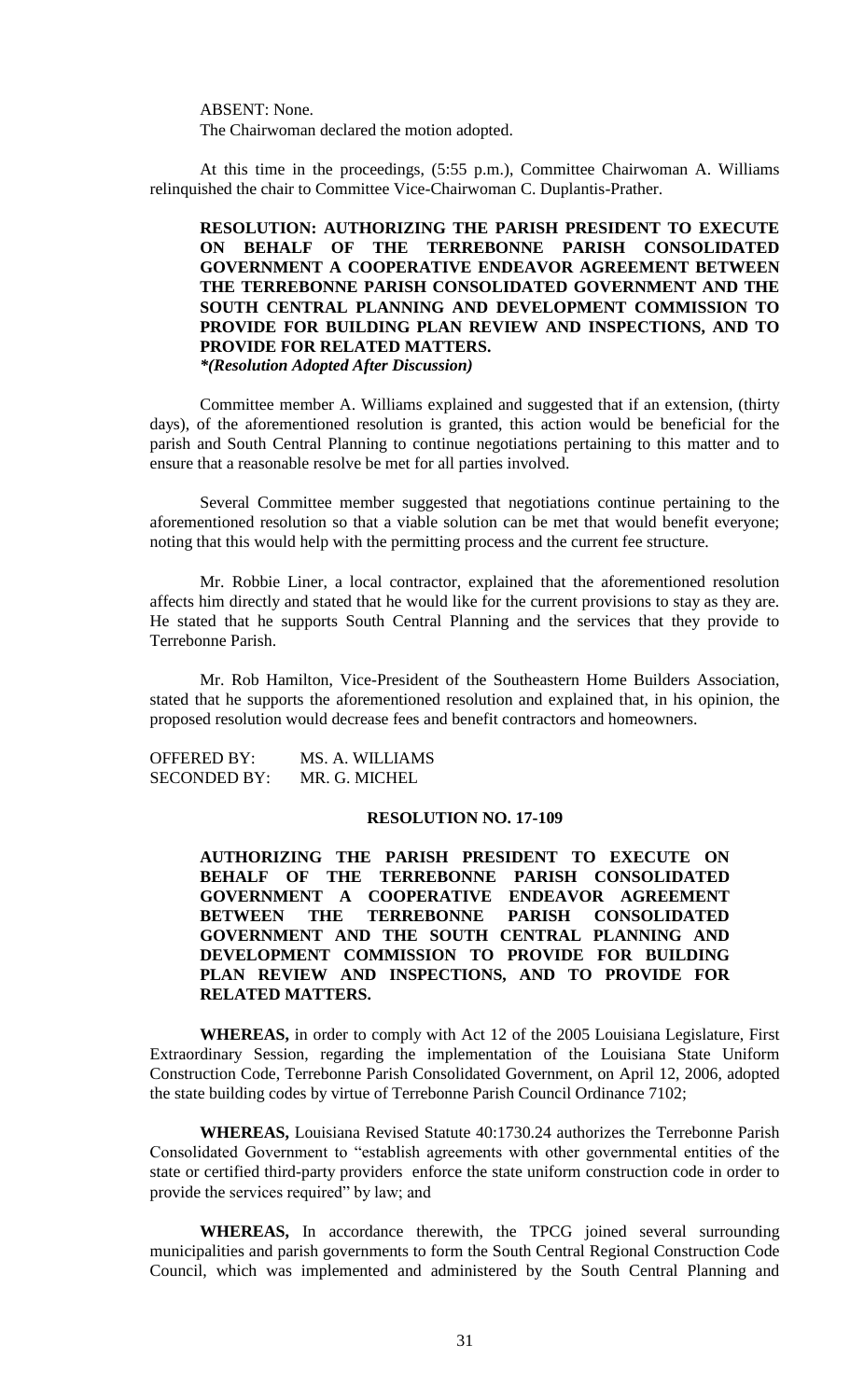Development Commission (SCPDC) under a Compliance Program, for the purposes of fulfilling the requirements of the State Uniform Construction Code; and

**WHEREAS,** SCPDC, a local state agency, has provided building plan review and inspection services to TPCG under contract since the implementation of the Compliance Program; and

**WHEREAS,** the most recent contract between the TPCG and the SCPDC for these services was executed by the parties on February 13, 2014, which called for a three-year initial term and provided TPCG an option to renew the contract for additional three-year terms (hereinafter the "2014 Contract"); and

**WHEREAS,** TPCG did not timely exercise its option to renew the contract; and

**WHEREAS,** TPCG desires to continue the contractual relationship with the SCPDC for the next 30 days, wherein SCPDC provides building plan review and inspection services in consideration for a portion of the building fees collected by the TPCG; and

**WHEREAS,** TPCG further desires to ratify any and all services provided by SCPDC under the terms of the 2014 Contract, as well as any and all payments made by TPCG to SCPDC for those services, which were rendered after the option deadline; and

**WHEREAS,** The Terrebonne Parish Council, on behalf of the TPCG, finds that any expenditure or transfer of public funds according to the terms of this cooperative endeavor, taken as a whole, is not gratuitous, and that the TPCG has a demonstrable, objective, and reasonable expectation of receiving at least equivalent value in exchange for the expenditure or transfer of public funds; and

**NOW, THEREFORE, BE IT RESOLVED** by the Terrebonne Parish Council that any and all services provided by SCPDC under the terms of the 2014 Contract, as well as any and all payments made by TPCG to SCPDC for those services, which were rendered after the option deadline as written in the 2014 Contract, are hereby accepted and ratified, and same are hereby deemed valid and performed with the full authority of the Terrebonne Parish Council to the Parish President to effectuate the same on behalf of the Terrebonne Parish Consolidated Government; and

**BE IT FURTHER RESOLVED** by the Terrebonne Parish Council, on behalf of the Terrebonne Parish Consolidated Government, that the Parish President is hereby authorized to execute, on behalf of the Terrebonne Parish Consolidated Government, a Cooperative Endeavor Agreement with the SCPDC for their provision of building plan review and inspection services in consideration of a portion of the building permit fees collected by the Terrebonne Parish Consolidated Government, and to be substantially in conformance with the terms and provisions contained in the agreement annexed to this resolution.

#### **THERE WAS RECORDED:**

YEAS: G. Michel, S. Dryden, C. Duplantis-Prather, D. W. Guidry, Sr., A. Marmande, D. J. Guidry, S. Trosclair, J. Navy, and A. Williams. NAYS: None. ABSTAINING: None. ABSENT: None. The Chairwoman declared the resolution adopted on this the 20th day of March 2017.

\* \* \* \* \* \* \* \* \*

At this time (6:05 p.m.), Committee Chairwoman A. Williams resumed the Chair position.

Mr. A. Marmande moved, "THAT, the Budget & Finance Committee introduce an ordinance to amend the 2017 Adopted Operating Budget, and 2017 Budgeted Positions of the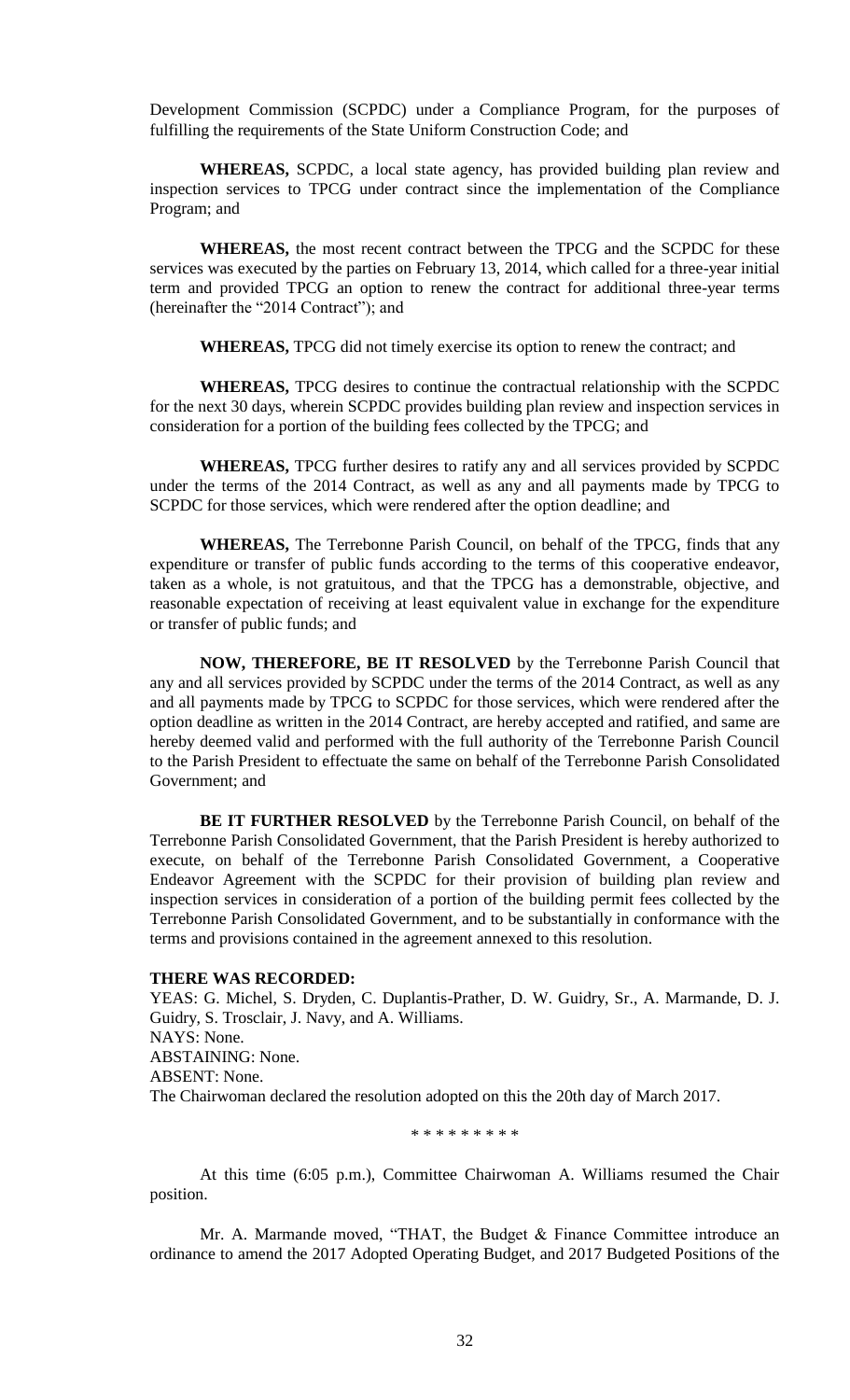Terrebonne Parish Consolidated Government for the following items and to provide for related matters:

- I. Planning, \$401,487
- II. Planning, add positions

and call a public hearing on said matter on April 12, 2017 at 6:30 p.m."

\*\*The Chairwoman declared the motion *failed* due to the lack of a second.

Several Committee members suggested that the proposed resolution be continued until the negotiation process is completed; stating that a special meeting can be called if needed.

Parish President G. Dove explained that Administration stated that their major concern is with the commercial building rates; noting that there is a Regional Code Council meeting that will be held this coming week to continue negotiations.

Mr. Kevin Belanger, South Central Planning and Development Commission Chief Executive Officer, explained that present structure around the region is  $.50¢$  per square foot; noting that the square foot rate is the amount that they are asking from Terrebonne Parish. Mr. Belanger stated that evaluations are going to always present a problem because you have to trust that the individual is giving you the correct footage, when dealing with commercial building permits.

Upon questioning, Chief Finance Officer K. Mauldin explained that the monies that would be used for the aforementioned positions is funding that was allocated for South Central Planning and the net effect would be zero; noting that the money is reallocated not being taken from the General Fund.

Assistant Parish Attorney M. Neil suggested that if negotiations breakdown, there is a layover period and the ordinance would need to be passed within the stated time period, allowing Planning and Zoning Director C. Pulaski time to acquire staff that will be able to handle this type of permitting.

Mr. D. J. Guidry moved, seconded by Mr. G. Michel, "THAT, the Budget & Finance Committee hold the introduction an ordinance of The Terrebonne Parish Consolidated Government amending the Terrebonne Parish Consolidated Government Code of Ordinances by amending Appendix A of Chapter 6, 'Buildings and Structures' and Section 9-37, 'Appeals Against Denial of Variance by the Reviewing Authority,' found in Chapter 9, Flood Damage Prevention at the end of negotiations in such case addressing this item at a special meeting."

The Chairwoman called for the vote on the motion offered by Mr. D. J. Guidry. **THERE WAS RECORDED:**

YEAS: G. Michel, S. Dryden, C. Duplantis-Prather, D. W. Guidry, Sr. A. Marmande, D. J. Guidry, S. Trosclair, J. Navy and A. Williams. NAYS: None. ABSENT: None. The Chairwoman declared the motion adopted.

Planning and Zoning Director C. Pulaski stated that the Code Council will be meeting on Thursday, March 23 at 10:00 a.m.; noting that a Special Council Meeting could be called up until Wednesday, March 29, 2017, if need be and meet the two-week layover requirement.

Ms. C. Duplantis-Prather moved, seconded by Mr. G. Michel, "THAT, there being no further business to come before the Budget & Finance Committee, the meeting be adjourned."

The Chairwoman called for the vote on the motion offered by Ms. C. Duplantis-Prather.

#### **THERE WAS RECORDED:**

YEAS: G. Michel, S. Dryden, C. Duplantis-Prather, D. W. Guidry, Sr., A. Marmande, D. J. Guidry, S. Trosclair, J. Navy and A. Williams.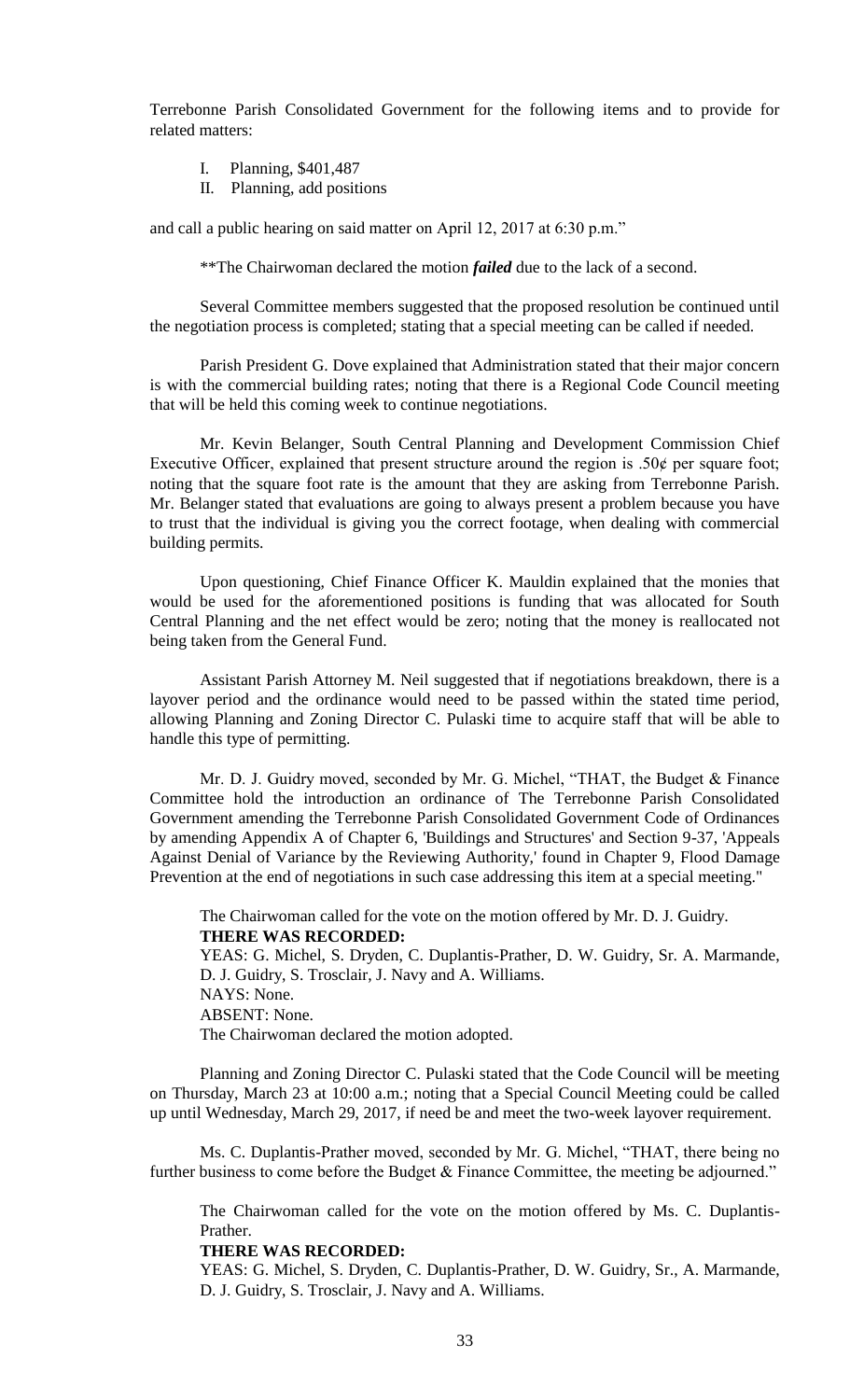NAYS: None.

ABSENT: None.

The Chairwoman declared the motion adopted and the meeting was adjourned at 6:29 p.m.

Arlanda J. Williams, Chairwoman

Tammy E. Triggs, Minute Clerk

Ms. A. Williams moved, seconded by Ms. C. Duplantis-Prather, "THAT the Council accept and ratify the minutes of the Budget and Finance Committee meeting held on 03/20/17."

The Chairman called for a vote on the motion offered by Ms. A. Williams. **THERE WAS RECORDED:** YEAS: G. Michel, S. Dryden, C. Duplantis-Prather, D. W. Guidry, Sr., A. Marmande, D. J. Guidry, S. Trosclair, and A. Williams. NAYS: None. ABSENT: J. Navy. The Chairman declared the motion adopted.

The Chairman called for a report on the Policy, Procedure and Legal Committee meeting held on 03/20/17, whereupon the Committee Chairman rendered the following:

#### **POLICY, PROCEDURE, & LEGAL COMMITTEE**

#### **MARCH 20, 2017**

The Chairman, Gerald Michel, called the Policy, Procedure, & Legal Committee meeting to order at 6:30 p.m. in the Terrebonne Parish Council Meeting Room with an Invocation offered by Committee member J. Navy and the Pledge of Allegiance led by Committee member C. Duplantis-Prather. Upon roll call, Committee Members recorded as present were: G. Michel, S. Dryden, C. Duplantis-Prather, D. W. Guidry, Sr., A. Marmande, D. J. Guidry, S. Trosclair, J. Navy and A. Williams. A quorum was declared present.

Ms. A. Williams moved, seconded by Ms. C. Duplantis-Prather, "THAT, the Policy, Procedure, & Legal Committee approve the co-sponsorship request for District Attorney's Office and T.P.C.G. for an Anti-Bullying Event at the Houma-Terrebonne Civic Center on April 15, 2017."

The Chairman called for the vote on the motion offered by Ms. A. Williams. **THERE WAS RECORDED:** YEAS: G. Michel, S. Dryden, C. Duplantis-Prather, D.W. Guidry, Sr., A. Marmande, D. J. Guidry, S. Trosclair, J. Navy, and A. Williams. NAYS: None. ABSENT: None. The Chairman declared the motion adopted.

Mr. Corey Harris, an event organizer, explained that his main goal is to promote the impact of bullying and the side effects that is causes; noting that this event's objective is to bring positive feedback and dialog, as well as find a viable solution to help combat this problem. Mr. Harris' stated that giving back to the youth in the communities can benefits young adults and help them to maintain their objectives and goals.

Several Committee members thanked Mr. Harris for the outstanding job that he is doing and stated that they will support this endeavor and any other programs that will bring positive changes among the youth and young adults in Terrebonne Parish.

Mr. D. W. Guidry, Sr. moved, seconded by Mr. S. Trosclair, "THAT, the Policy, Procedure, & Legal Committee approve the co-sponsorship request for the  $2<sup>nd</sup>$  Annual Sadi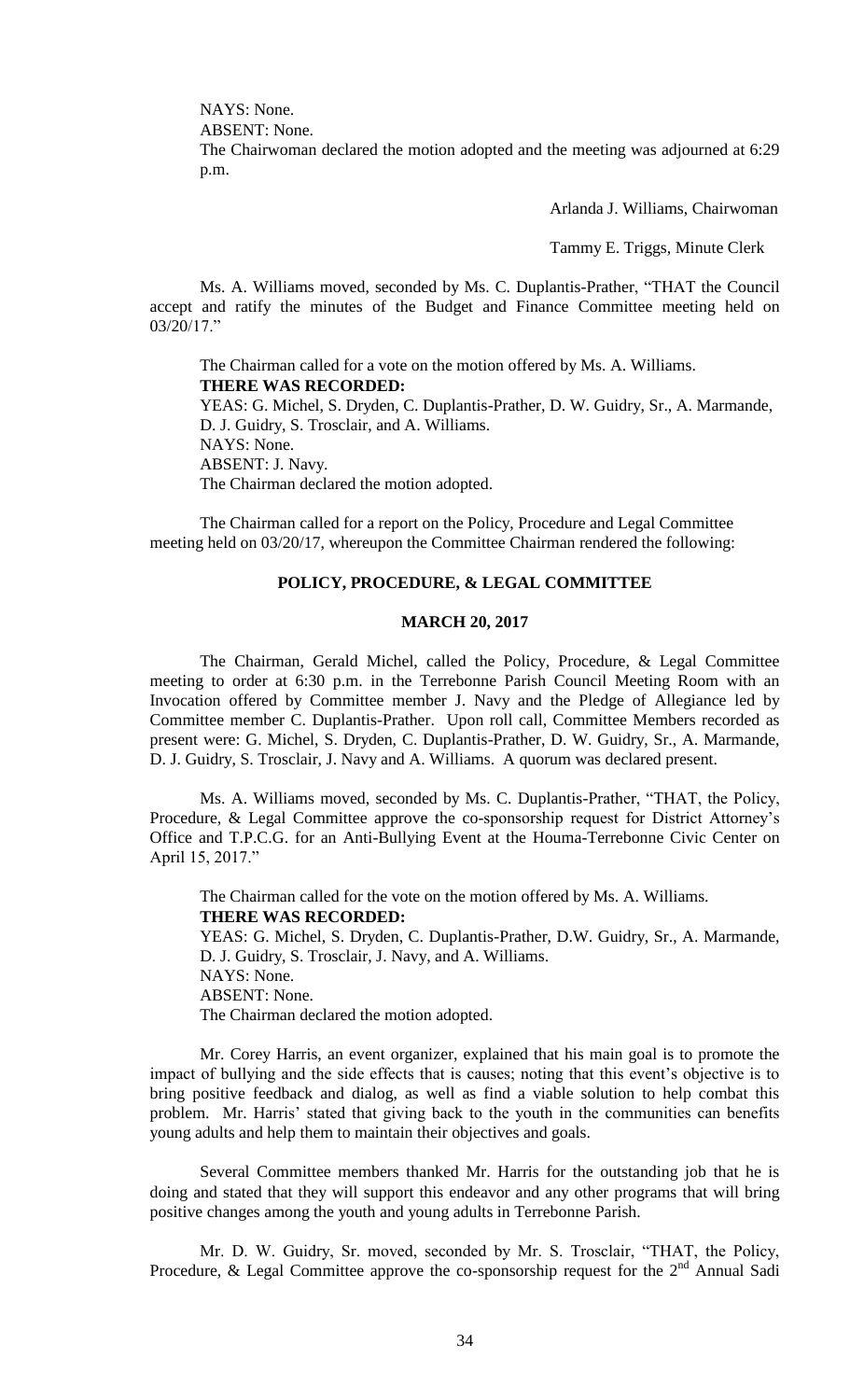Memorial Benefit to be held at the Hercules Den located at 1936 Coteau Rd. on April 23, 2017."

The Chairman called for the vote on the motion offered by Mr. D. W. Guidry, Sr. **THERE WAS RECORDED:** YEAS: G. Michel, S. Dryden, C. Duplantis-Prather, D.W. Guidry, Sr., A. Marmande, D. J. Guidry, S. Trosclair, J. Navy, and A. Williams. NAYS: None. ABSENT: None. The Chairman declared the motion adopted.

Ms. A. Williams moved, seconded by Mr. S. Trosclair, "THAT, the Policy, Procedure, & Legal Committee approve the co-sponsorship request for the Houma Irish/Italian Parade that was held on March 19, 2017." (Dumpsters at the Civic Center for after parade)."

The Chairman called for the vote on the motion offered by Ms. A. Williams. **THERE WAS RECORDED:** YEAS: G. Michel, S. Dryden, C. Duplantis-Prather, D.W. Guidry, Sr., D. J. Guidry, S. Trosclair, J. Navy, and A. Williams. NAYS: None. ABSENT: A. Marmande. The Chairman declared the motion adopted.

Ms. C. Duplantis-Prather moved, seconded by Mr. D. W. Guidry, Sr., "THAT, the Policy, Procedure, & Legal Committee approve the co-sponsorship request from the Ross Mullolly Project Outrunning Cancer, at the Courthouse Square on December 9, 2017."

The Chairman called for the vote on the motion offered by Ms. C. Duplantis-Prather. **THERE WAS RECORDED:** YEAS: G. Michel, S. Dryden, C. Duplantis-Prather, D.W. Guidry, Sr., D. J. Guidry, S.

Trosclair, J. Navy, and A. Williams. NAYS: None. ABSENT: A. Marmande. The Chairman declared the motion adopted.

Mr. D. J. Guidry moved, seconded by Mr. S. Trosclair, "THAT, the Policy, Procedure, & Legal Committee approve the co-sponsorship request for the Terrebonne Advocates for Possibility's Annual Chauvin, La. Trash Bash to be held on March 25, 2017."

The Chairman called for the vote on the motion offered by Mr. D. J. Guidry. **THERE WAS RECORDED:** YEAS: G. Michel, S. Dryden, C. Duplantis-Prather, D.W. Guidry, Sr., D. J. Guidry, S. Trosclair, J. Navy, and A. Williams. NAYS: None.

ABSENT: A. Marmande.

The Chairman declared the motion adopted.

Ms. C. Duplantis-Prather moved, seconded by Mr. S. Trosclair, "THAT, the Policy, Procedure, & Legal Committee approve the co-sponsorship request from the La. State Police/Troop C to waive the fees (\$400.00) associated with the use of the Civic Center parking lot for the 2017 Bayou Region Safety Expo at the Houma Civic Center."

The Chairman called for the vote on the motion offered by Ms. C. Duplantis-Prather. **THERE WAS RECORDED:**

YEAS: G. Michel, S. Dryden, C. Duplantis-Prather, D.W. Guidry, Sr., D. J. Guidry, S. Trosclair, J. Navy, and A. Williams. NAYS: None. ABSENT: A. Marmande. The Chairman declared the motion adopted.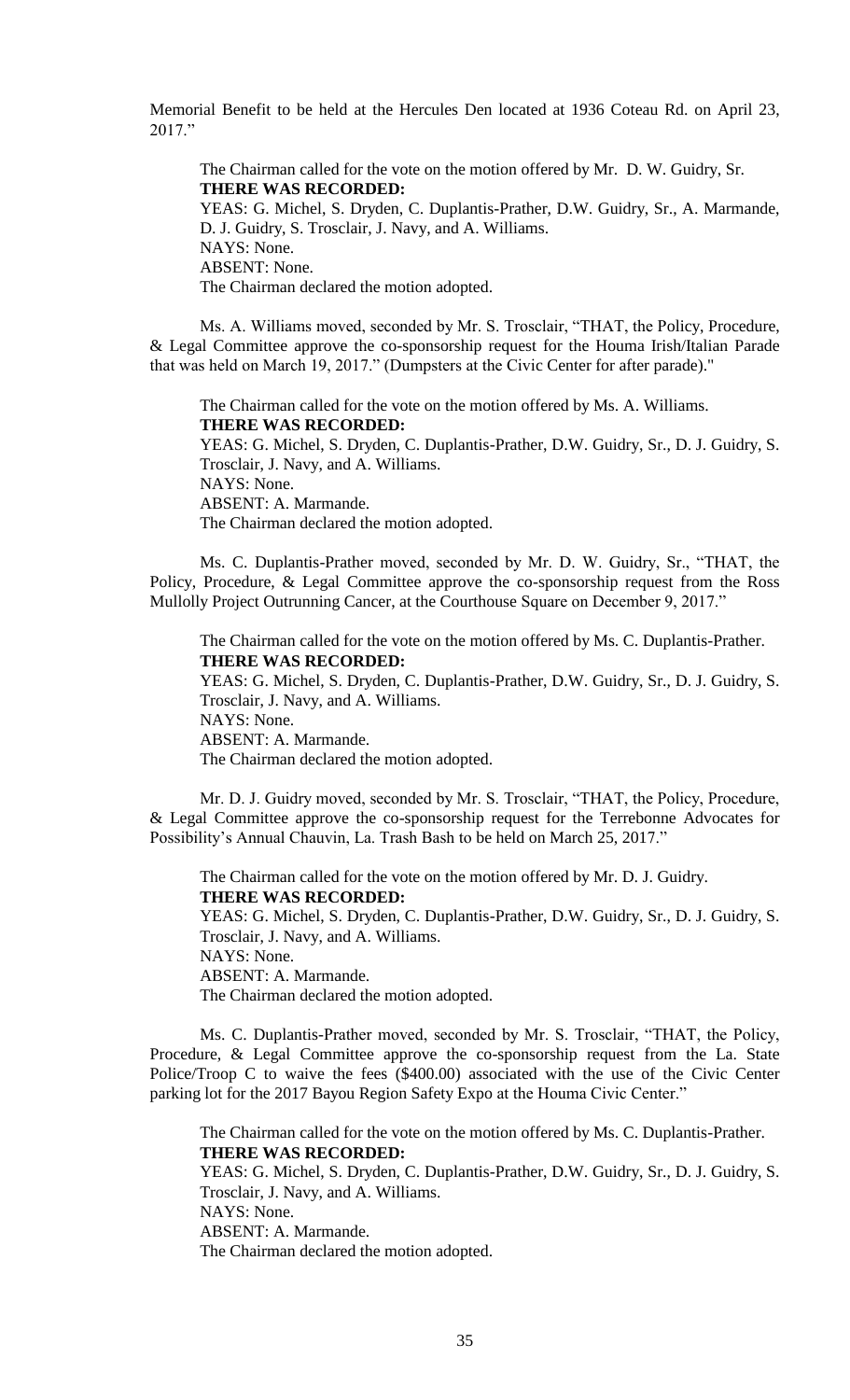Mr. D. W. Guidry, Sr. moved, seconded by Mr. S. Dryden, "THAT, there being no further business to come before the Policy, Procedure, & Legal Committee, the meeting be adjourned."

The Chairman called for the vote on the motion offered by Mr. D. W. Guidry, Sr. **THERE WAS RECORDED:**

YEAS: G. Michel, S. Dryden, C. Duplantis-Prather, D.W. Guidry, Sr., A. Marmande, D. J. Guidry, S. Trosclair, J. Navy, and A. Williams.

NAYS: None.

ABSENT: None.

The Chairman declared the motion adopted and the meeting was adjourned at 6:44 p

m.

Gerald Michel, Chairman

Tammy E. Triggs, Minute Clerk

Mr. G. Michel moved, seconded by Mr. S. Trosclair, "THAT the Council accept and ratify the minutes of the Policy, Procedure and Legal Committee meeting held on 03/20/17."

The Chairman called for a vote on the motion offered by Mr. G. Michel. **THERE WAS RECORDED:** YEAS: G. Michel, S. Dryden, C. Duplantis-Prather, D. W. Guidry, Sr., A. Marmande, D. J. Guidry, S. Trosclair, and A. Williams. NAYS: None. ABSENT: J. Navy. The Chairman declared the motion adopted.

Mr. S. Trosclair moved, seconded by Mr. D. W. Guidry, Sr., "THAT the Council approve the following street light list:"

INSTALL ONE (1) STREET LIGHT ON FIBERGLASS POLE AT 126 NOTTINGHAM TRAIL (FACING THETFORD DRIVE; QUESTIONS CONTACT REGGIE WITH SLECA); RLD #2; SLECA; DARRIN GUIDRY; DISTRICT 6

INSTALL ONE (1) STREET LIGHT ON FIBERGLASS POLE AT 133 NOTTINGHAM TRAIL (QUESTIONS CONTACT REGGIE WITH SLECA); RLD #2; SLECA; DARRIN GUIDRY; DISTRICT 6

The Chairman called for a vote on the motion offered by Mr. S. Trosclair. **THERE WAS RECORDED:** YEAS: G. Michel, S. Dryden, C. Duplantis-Prather, D. W. Guidry, Sr., A. Marmande, D. J. Guidry, S. Trosclair, and A. Williams. NAYS: None. ABSENT: J. Navy. The Chairman declared the motion adopted.

Ms. C. Duplantis-Prather moved, seconded by Ms. A. Williams, "THAT the Council approve the attendance to the Police Jury Association Legislative Day on Wednesday, May 3, 2017 in Baton Rouge, LA and the NACo's Annual Conference & Exposition, Franklin County, Columbus, Ohio, July 21-24, 2017, per the current Travel Policy."

The Chairman called for a vote on the motion offered by Ms. C. Duplantis-Prather. **THERE WAS RECORDED:**

YEAS: G. Michel, S. Dryden, C. Duplantis-Prather, D. W. Guidry, Sr., A. Marmande, D. J. Guidry, S. Trosclair, and A. Williams. NAYS: None. ABSENT: J. Navy. The Chairman declared the motion adopted.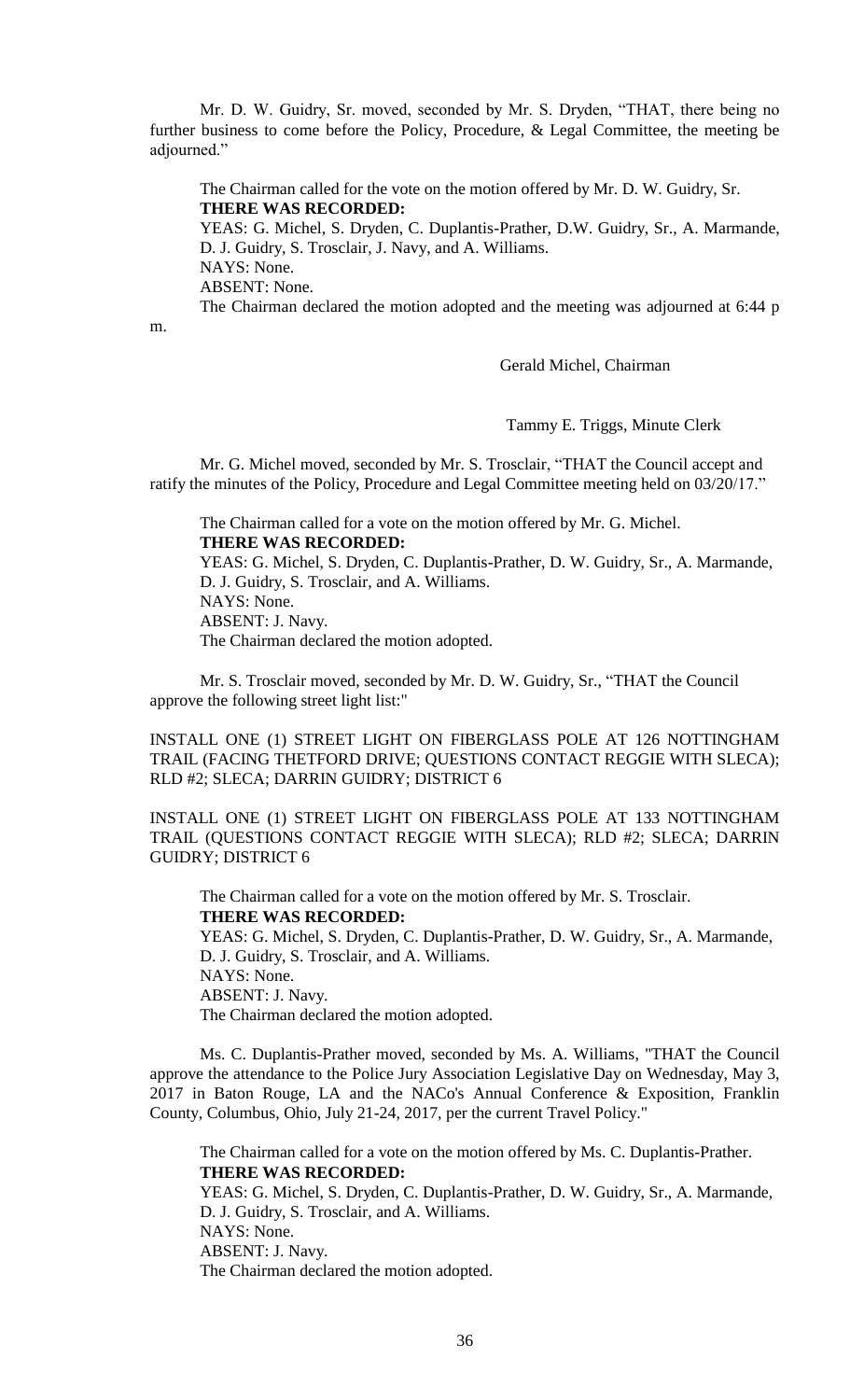Mr. D. W. Guidry, Sr. moved, seconded by Mr. S. Trosclair, "THAT the Council hold nominations open for the one expiring term on the Recreation District No. 7 Board."

The Chairman called for a vote on the motion offered by Mr. D. W. Guidry, Sr.. **THERE WAS RECORDED:** YEAS: G. Michel, S. Dryden, C. Duplantis-Prather, D. W. Guidry, Sr., A. Marmande, D. J. Guidry, S. Trosclair, and A. Williams. NAYS: None. ABSENT: J. Navy. The Chairman declared the motion adopted.

Mr. S. Trosclair moved, seconded by Mr. S. Dryden, "THAT the Council hold nominations open for the six expired terms on the Boat Launch Advisory Committee."

The Chairman called for a vote on the motion offered by Mr. S. Trosclair. **THERE WAS RECORDED:** YEAS: G. Michel, S. Dryden, C. Duplantis-Prather, D. W. Guidry, Sr., A. Marmande, D. J. Guidry, S. Trosclair, J. Navy, and A. Williams. NAYS: None. ABSENT: None. The Chairman declared the motion adopted.

The Chairman announced the following vacancies, which he noted will be handled as per usual procedure:

- One vacancy on the Terrebonne Parish Tree Board, due to a resignation.
- Councilwoman C. Duplantis-Prather encouraged every pet owner to have their pets spayed or neutered to help control the pet population and if you find a stray animal please turn it in to the Animal Shelter.
- Councilwoman C. Duplantis-Prather notified the public of an issue with coyotes in District 5, especially around the Central Street and Maple Street areas and made assurances that the issue was being addressed.
- Councilman D.W. Guidry, Sr. encouraged residents to dispose of fallen leaves and cut grass properly per the related ordinance prohibiting residents from blowing said leaves or grass into the street which could lead to drainage issues.
- Councilman D. W. Guidry, Sr. thanked Parish President Dove and Mike Toups for the road improvements done on Valhi Boulevard.
- Councilman G. Michel thanked Parish President Dove for his update at the beginning of the meeting and hint of optimism concerning state funding for the Sports Complex. He also wished to remind the public that the completion of the Sports Complex would provide benefits to the entire parish, not just for the associated Recreation districts.
- Councilman G. Michel noted that Mr. Keith Hampton was in the process of completing his first council meeting as the new Minute Clerk and that his efforts were appreciated.
- Councilwoman C. Duplantis-Prather noted that Westside Boulevard's drainage project is behind schedule, but the Parish is receiving money for each day that it is behind schedule. The project would be the beginning for additional projects stemming from the Lisa Park and Broadmoor areas. She also assured the public that the owner of the nearby golf course was handling his own drainage project and had been following proper protocol as well.